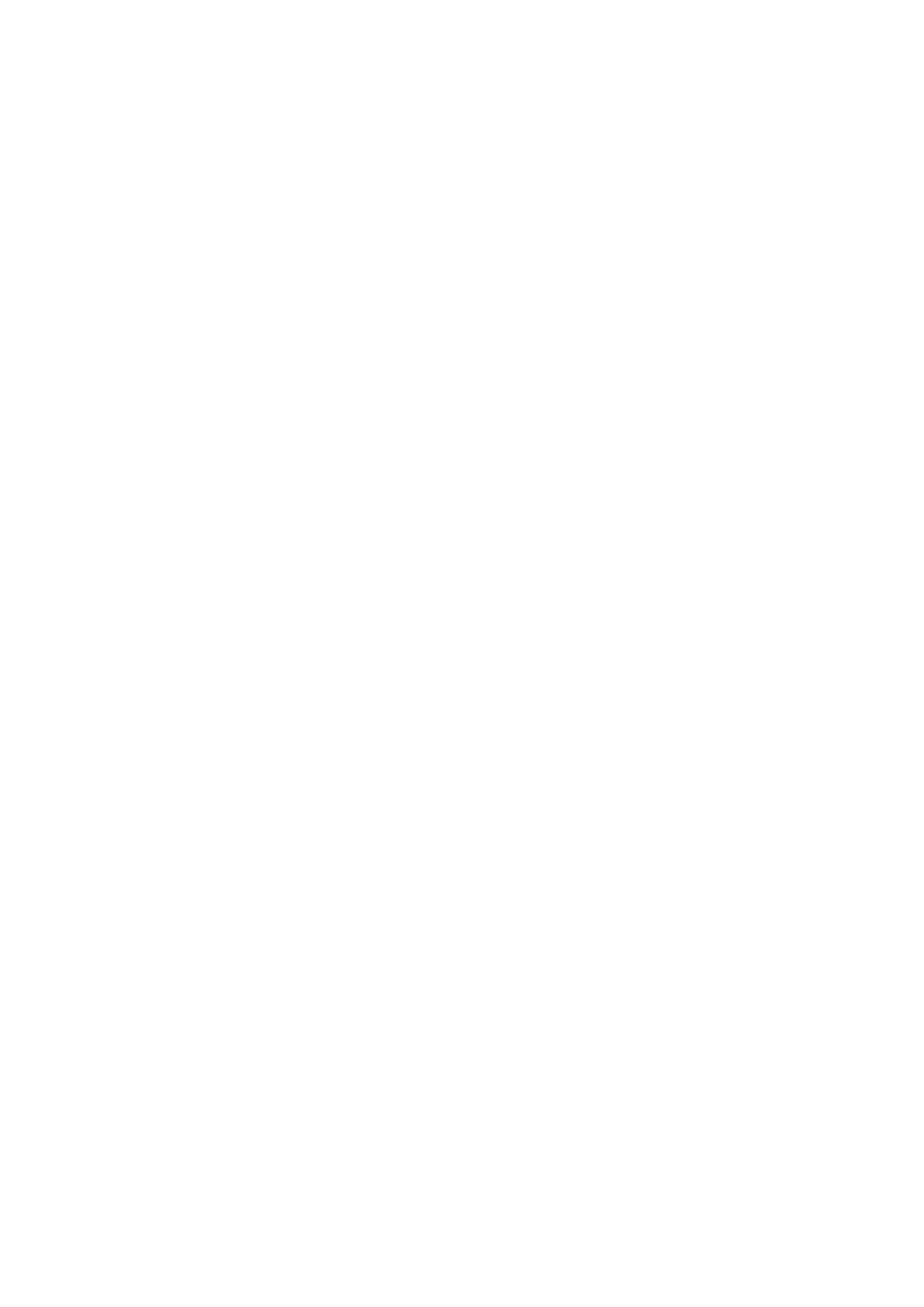## **Contents**

05 Message from the [Senior Managing Partners](#page-4-0)

07 [Corporate governance](#page-6-0)

13 [Information on risk](#page-12-0)  management

17 [Financial statements](#page-16-0)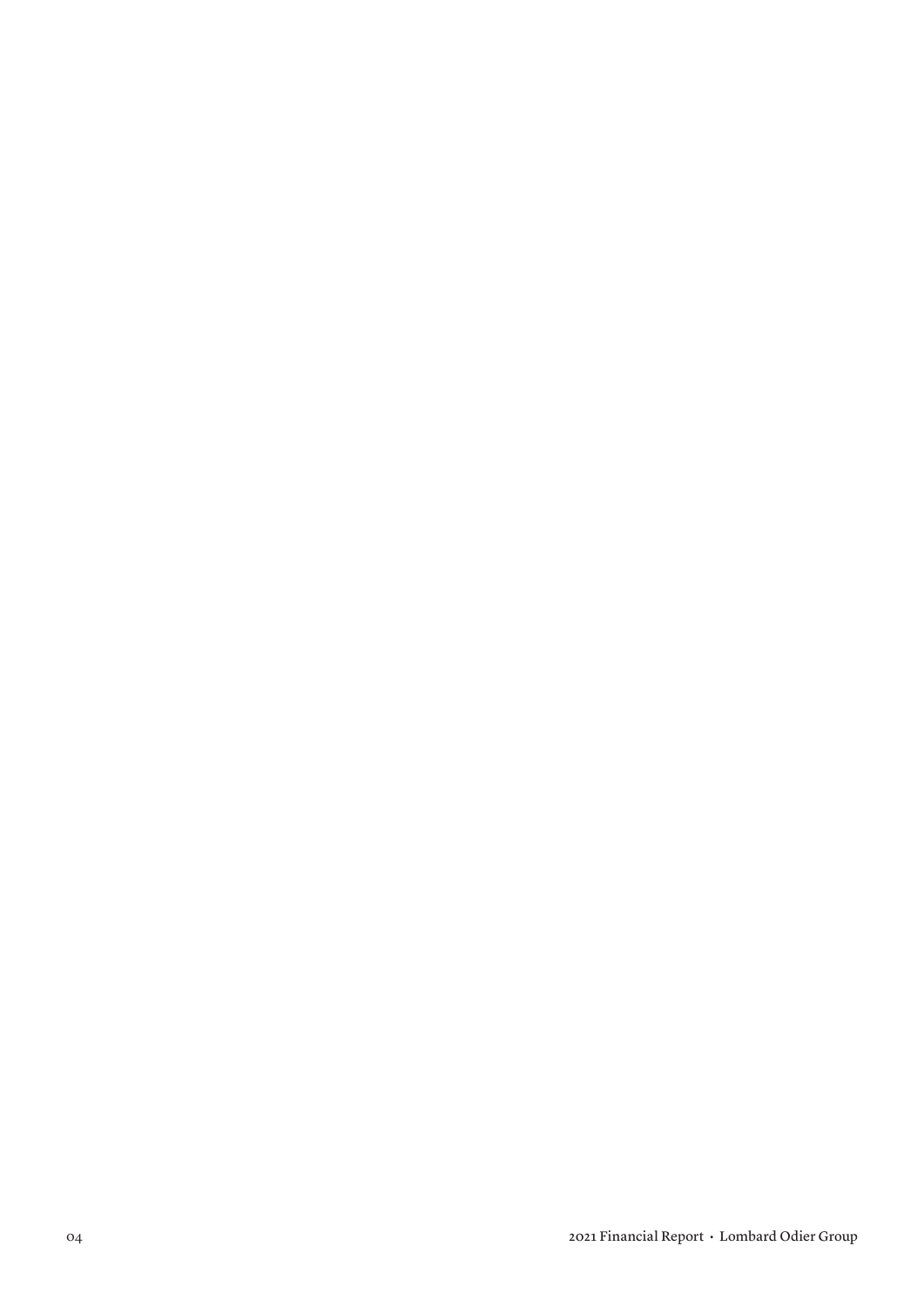## <span id="page-4-0"></span>**Message from the Senior Managing Partners**

Throughout this extraordinary year, we did everything we could to stay close to our clients and continue to preserve and grow their wealth. In an environment that alternated between recovery phases and their opportunities, caution in the face of an uncertain health situation, and geopolitical threats, our Group generated solid results.

Significant net new money, a positive market impact and our management performance led to an increase of CHF 42 billion in client assets within the Group. Total client assets amounted to CHF 358 billion at the end of the year, up 13% from the end of 2020. Operating income was CHF 1.45 billion, a rise of 3%, while consolidated net profit reached CHF 270 million, up 30% on 2020.

Our balance sheet remains solid, liquid and conservatively invested. We are well capitalised, with a CET1 ratio of 28.5% and a liquidity coverage ratio of 201%. In December 2021, ratings agency Fitch confirmed the Group's AA- rating with a stable outlook. This is the best possible rating for a group of our size. Against a background of substantial transaction volumes, and with some of our employees working from home, operating risk was kept well under control.

Our financial performance reflects our strategy of building a Group focused on its core business, namely wealth and asset management for private and institutional clients. We continue to invest in recruiting new talent across the Group and to focus on organic growth, a strategy that helps sustain our identity and value proposition, which are particularly appreciated by our clients.

Sustainability remains at the heart of our approach, both in the way we do business and in our investment philosophy. This requires transitioning to a circular, lean, inclusive and clean economic model. Our role is to identify and analyse the investment opportunities created by these changes for the benefit of our clients, but also to manage the associated risks. Following the successful launch of two equities strategies on the themes of climate transition and natural capital, this year we focused on carbon neutrality.

In our private client business, we continued to develop our long-standing offering in private assets - including unlisted companies or 'private equity', real estate and infrastructure - to take advantage of opportunities for long-term sources of return in a low interest rate environment. We have adapted our strategic asset allocation framework to reflect a post-Covid world where returns are low.

Assets under management at Lombard Odier Investment Managers (LOIM) stood at an all-time high of CHF 71 billion at the end of the year. We launched several innovative investment strategies in 2021, in particular our TargetNetZero range across various asset classes, including equities, fixed income and convertible bonds. At the end of December 2021, 63% of LOIM funds were ranked in the first or second quartile over three years, and 73% over five years.

Our in-house banking platform enabled us to stay close to our clients and provide them with a transparent and secure service. Our Business Process Outsourcing (BPO) clients also praised the service they received. We continued with our digital events and developed our My LO client interface even further. The payment and transfer functionalities are now available for clients with accounts held in Switzerland, and will be gradually rolled out to the rest of the Group. We continue to invest heavily in our IT systems and associated security, including Project GX, to ensure that we maintain a cutting-edge technology platform.

We again supported people affected by the pandemic by renewing the Lombard Odier Foundation's Covid-19 Relief initiative. This enables us to partner with institutions we are close to and help the most vulnerable people across four continents, assisted by our local offices.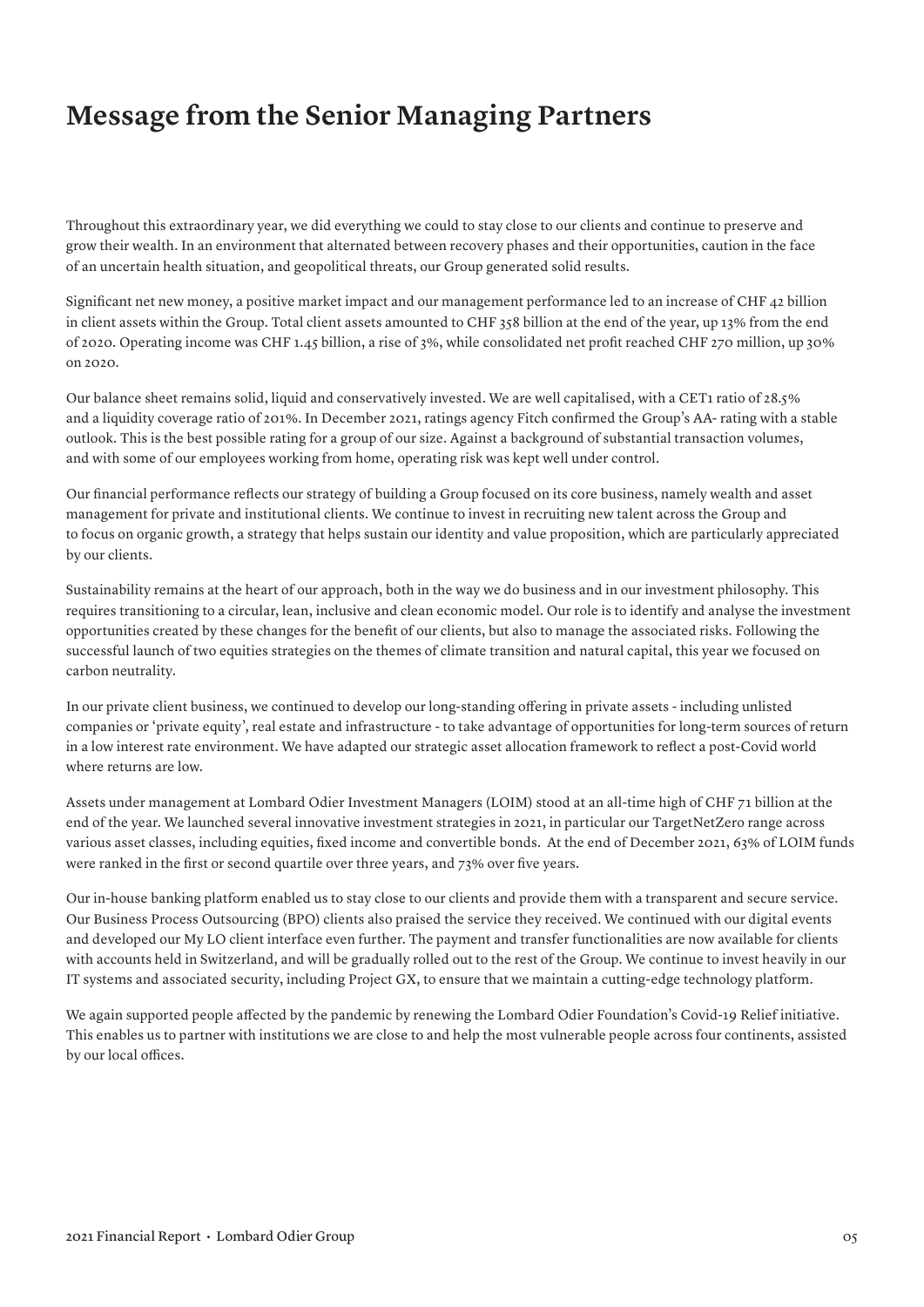Our achievements were recognised by numerous awards, including the WealthBriefing awards in Switzerland, Europe, Asia and the MENA region, across several categories, including Best Domestic Private Bank, Best Ultra High Net Worth Team and Best Family Wealth Advisory Offering. We are also proud to have won the PWM/The Banker award for Best Private Bank for Impact and Sustainable Investing at the Global Private Banking Awards 2021.

As we move forward in 2022, we are closely monitoring the extraordinary geopolitical developments we are currently experiencing. We continue to focus on the prudent management of our balance sheet and finances. We are determined to remain a model employer and to focus on our core mission. In the face of the considerable uncertainties arising from the conflict between Russia and Ukraine, more than ever our mission is to guide our clients and protect the assets entrusted to us by closely managing the risks to their portfolios.

Patrick Odier – *Senior Managing Partner* Hubert Keller – *Senior Managing Partner*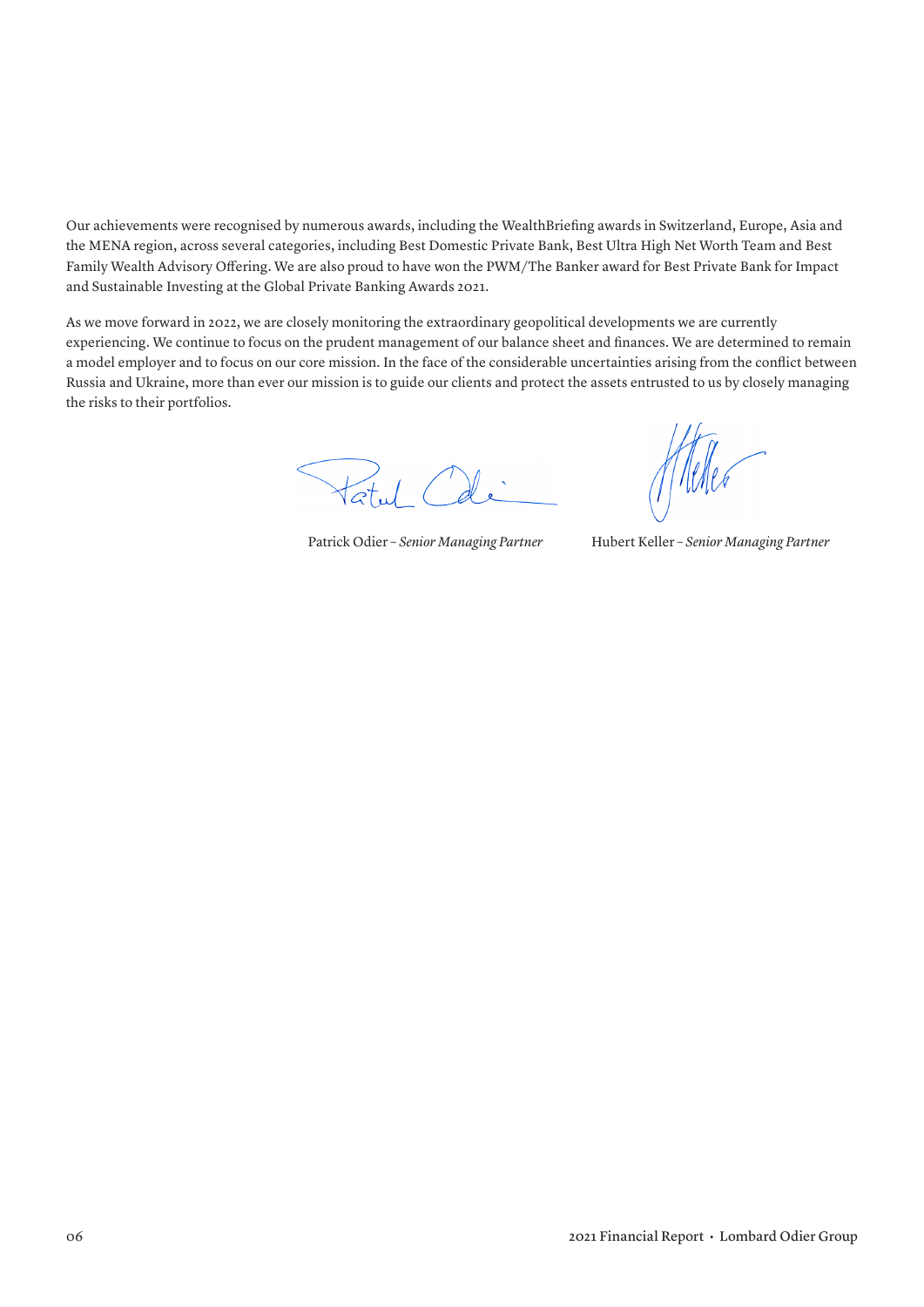## <span id="page-6-0"></span>**Corporate governance**

### **1. Group structure and shareholding**

### **Group structure**

Compagnie Lombard Odier SCmA is the parent company of the Lombard Odier Group. It controls directly or indirectly all companies within the Lombard Odier Group.

A detailed list of firms of the Lombard Odier Group entities can be found in note 1.7: 'Disclosure of companies in which the Group holds a permanent direct or indirect significant participation'. None of the Group's entities is listed and there is no cross-shareholding.

### **Holders of qualified participations**

The Managing Partners of Compagnie Lombard Odier SCmA directly or indirectly hold almost all of its capital stock.

At 31 December 2021, the six Managing Partners of Compagnie Lombard Odier SCmA are Mr Patrick Odier, Mr Hubert Keller, Mr Frédéric M. Rochat, Mr Denis Pittet, Mrs Annika Falkengren and Mr Alexandre Zeller.

### **2. Supervisory Board**

### **Members**

The Supervisory Board (SB) is made up of three members who are all independent in the sense of marginal number 17 ff of the FINMA Circular 17/1 'Corporate governance – banks'. Its members are elected for a renewable period of three years.

### **Jean A. Bonna**

Mr Jean Bonna has been a member of the Supervisory Board of the Lombard Odier Group since 2014, first as Vice-Chairman and since 1 January 2021 as Chairman.

He graduated from the University of Geneva with a law degree and began his career between 1968 and 1970 in New York, at Morgan Guaranty Trust (today JP Morgan Chase & Co) and at US Trust Co and in London, at Baring Brothers.

In 1971, he joined the Lombard Odier Group and became a Managing Partner in 1983. Until 2007, he held positions of responsibility in wealth management and was the Partner in charge of Financial Services, the Tax, Compliance and Legal Department and all issues relating to the Lombard Odier Group structure.

Mr Bonna was a member of the Committee of the Swiss Private Bankers Association from 1987 to 1997, holding the position of Chairman from 1993 to 1996.

From 1988 to 2002, he was a member of the Committee of the Board of Directors of the Swiss Bankers Association.

He represented the Lombard Odier Group in the Groupement des Banquiers Privés Genevois from 1987 to 2004. During this period, he was Chairman of this organisation on several occasions.

### **Klaus Jenny**

Mr Klaus Jenny has been a member of the Supervisory Board since 2014 and was appointed Vice-Chairman since 1 January 2021.

He holds an economics degree (specialising in Banking) and an economics PhD from the University of St. Gallen, as well as a lawyer's certificate (Canton of Glarus). He also completed the Program for Senior Executives from the Massachusetts Institute of Technology.

He began his career at Credit Suisse in 1972 and became a member of the Executive Board in 1987. He then successively held responsibilities as a member of the Committee of the Executive Board then as a member of the Executive Board of the Credit Suisse Group and as Chief Executive Officer of Credit Suisse Private Banking.

Since 1999, he has carried out independent activities in finance.

### **Christophe Hentsch**

Christophe Hentsch was appointed a member of the Supervisory Board on 1 January 2021.

Previously, Christophe Hentsch was a Managing Partner of the Lombard Odier Group from 2004 to 2020.

He holds an economics degree from the University of St. Gallen (HSG).

He started his career with Hewlett-Packard in 1984. In 1985, he joined the Corporate Finance division at Kleinwort Benson in London and then Geneva.

In 1991, Mr Hentsch moved to the Société Générale d'Affichage, where he was CFO and a member of senior management.

He joined the Lombard Odier Group in 1999 where he managed several departments in the Private Clients Unit before assuming responsibility for activities connected with the Group's Technology & Operations Unit. He has overseen the Human Resources, Legal and Compliance Units up to 31 August 2020.

From 1996 to 1999, he was a member of the Board of Directors of the Swiss Electronic Stock Exchange.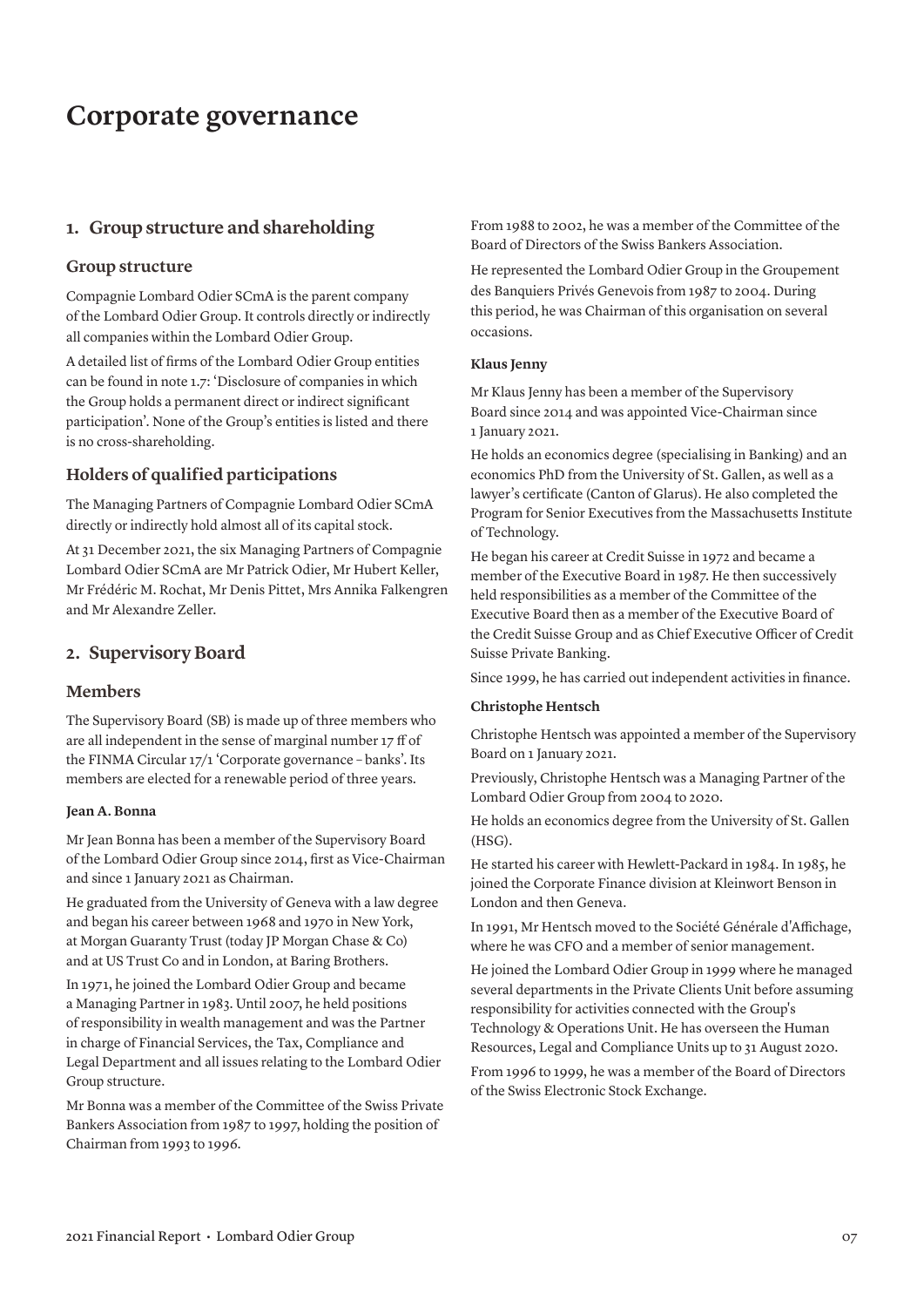### **Other activities and mandates**

(situation at 31.12.2021)

### **Jean Bonna**

- Chairman of the Association Internationale de Bibliophilie
- Honorary Trustee of the Metropolitan Museum of Art (New York).

### **Klaus Jenny**

- Member of the Board of Directors of Téléverbier S.A.
- Vice-Chairman of the Board of Directors of Sportbahnen Elm AG
- Member of the Board of Stellaria Holding SA
- Member of the Board of Schuhe Jenny AG

### **Christophe Hentsch**

- Member of the Board of Fondation Lombard Odier
- Managing Partner of PTIC Sàrl
- Committee member of Société Nautique de Genève

### **3. Internal organisation**

### **Allocation of tasks within the Supervisory Board**

The positions held by the members of the SB are stated in paragraph 2 of this section of the financial report. Moreover, the SB acts in corpore as the Lombard Odier Group's Audit Committee and Risk Committee. A member of the SB is appointed contact person for overseeing the Audit Committee function and another is appointed 'guarantor' for overseeing the Risk Committee function.

### **Working methods**

The SB meets as often as required, but at least once every quarter. It makes decisions based on an absolute majority of votes cast by its members present. In the event of voting being equally split, the Chairman's vote takes precedence. For a decision to be valid, the majority of members of the SB must be present.

The Chairman of the SB prepares the agenda for the meetings or, if he is unavailable, the Vice-Chairman performs this task.

He informs the members of the SB of the dates and agenda at least ten days before each meeting. Any member of the SB can ask the Chairman of the SB to organise an extraordinary meeting. Third parties may be invited for all or part of the meeting. All SB meetings are subject to minutes sent to all members of the board.

### **Powers of the Supervisory Board and the Administration (***Konzernleitung***) – the Managing Partners**

The SB is responsible for checking whether management complies with the law, regulations and the articles of association (including the purpose of the company).

Its duties are as follows:

- Checking that the Administration's performance of its consolidated supervisory duties complies with the law, regulations and articles of association.
- Checking that the Group's internal control system is working properly, in particular:
	- Monitoring the Group's risk management policy.
	- Checking the appropriateness and effectiveness of the Group's compliance system.
	- Checking the appropriateness and effectiveness of the Group's Internal Audit.
	- Assessing the reports issued by the Group's Internal Audit and External Audit.
- Checking the Group's financial results.
- Appointing the head of the Group Internal Audit, generally based on the Administration's proposal.

The Managing Partners (*Collège des Associés*) act as the Group's executive management and supervisory body. They define the Group's vision and strategy. They are also in charge of the consolidated supervision of the Group.

The Managing Partners have the following responsibilities and powers in particular:

- Defining the Group's strategy and managing the Group's business.
- Determining the Group's organisational structure.
- Defining the accounting and financial control principles of the Group.
- Determining the Human Resources policy.
- Defining the principles and architecture of the Group's internal control system.
- Determining the general framework of the Group's risk and compliance policies.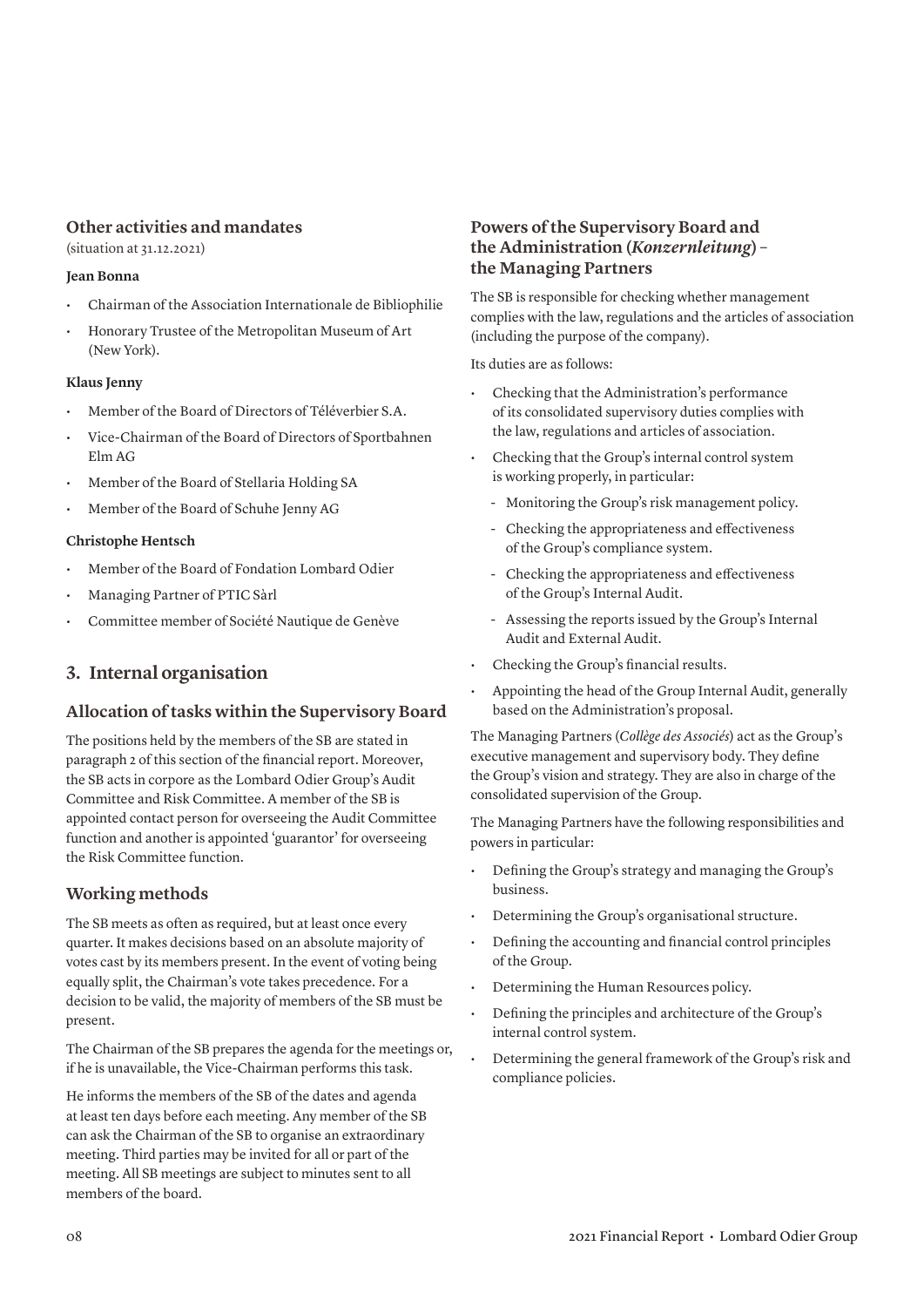### **Information and control mechanisms**

In particular, the SB and its members are provided with the following reports:

- Audit Reports (internal and external)
- Semi-annual Risk Reports
- Annual Risk Compliance Assessment Report
- Annual Budget of the Group and its main entities

Any member of the SB may request additional information from the Managing Partners via the Chairman of the SB.

### **Group's Internal Audit**

The Group's Internal Audit reports directly to the Supervisory Board.

It performs its duties independently and in compliance with regulatory requirements. It coordinates its activities according to the annual audit schedule approved by the Supervisory Board. It has meetings with the Supervisory Board every quarter, to discuss the internal audit reports issued since the previous period as well as the coordination with the external audit firm, and to provide a follow-up on points to note and priority recommendations.

### **Risk management**

Additional information on the conduct, monitoring and risks management is available on page 13 of this financial report.

### **4. Administration (***Konzernleitung***) – the Managing Partners**

### **Managing Partners**

The Administration is the Lombard Odier Group's management body. It consists of six Partners in Compagnie Lombard Odier SCmA, who together form the Managing Partners.

The Managing Partners are:

### **Patrick Odier (Senior Managing Partner)**

Patrick Odier has been a Managing Partner of the Lombard Odier Group since 1986 and a Senior Managing Partner since

1 July 2008. He has been Chairman of the Board of Directors of Bank Lombard Odier & Co Ltd since 1 January 2014.

He joined the Lombard Odier Group in 1982 and completed his training in Zurich, New York and Montreal before becoming a Managing Partner. Mr Odier has devoted most of his career to the strategic management of the Group and the development of business relationships with both private and institutional clients as well as external management companies.

Mr Odier holds an economics degree from the University of Geneva and a MBA in finance from the University of Chicago.

Mr Odier is Chairman of Swiss Sustainable Finance (SSF).

He is a member of the Board of economiesuisse (federation of Swiss business).

Patrick Odier was Chairman of the Swiss Bankers Association from 2009 to 2016.

He chairs Fondation Lombard Odier and the Dr Henri Dubois-Ferrière Dinu Lipatti Foundation. He is also a board member of Fondation Louis-Jeantet and Fondation Brocher in addition to many other Swiss and international philanthropic organisations and academic institutions.

### **Hubert Keller (Senior Managing Partner)**

Hubert Keller has been a Managing Partner of the Lombard Odier Group since 2006. He is currently transitioning into the role of Senior Managing Partner, which he will assume fully as of 1st January 2023.

Hubert Keller has been primarily involved with the Group's Asset Management business since 2009 and acted as the CEO of Lombard Odier Investment Managers until 3<sup>1st</sup> December 2020

He leads the firm's work on sustainable investment, including aligning investment strategies and portfolios to the environmental transition and to a more inclusive economic framework.

Hubert started his career at Compagnie Financière Tradition and SG Warburg Group. He subsequently moved to Deutsche Bank, working in corporate finance and capital markets before assuming global responsibility for Equity Capital Markets and becoming a member of the Executive Committee of its Global Banking division.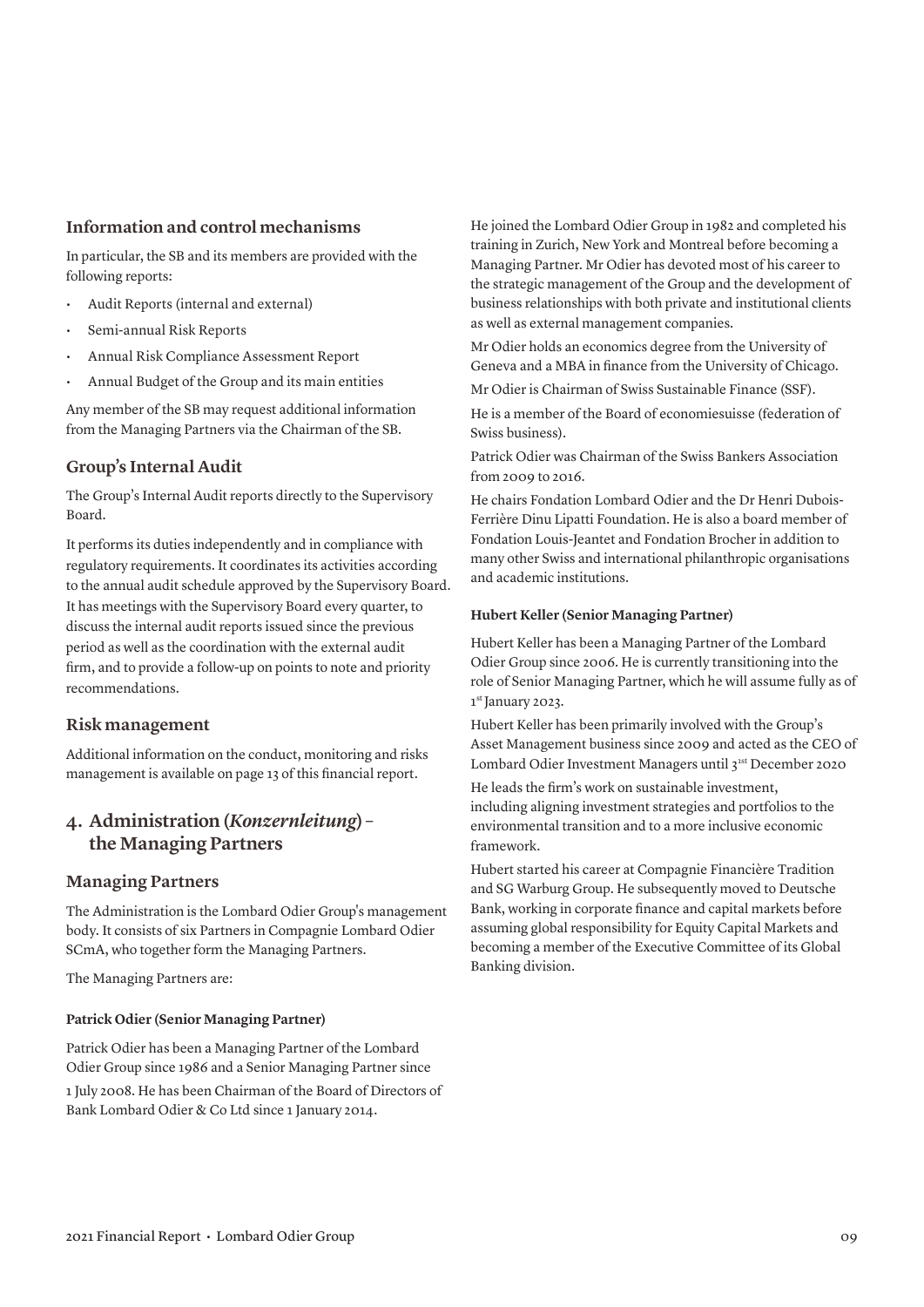### **Frédéric M. Rochat**

Frédéric M. Rochat has been a Managing Partner of the Lombard Odier Group since 2012.

Mr Rochat, who holds a master degree in economics and business administration from the University of St. Gallen (HSG), spent the first part of his career working for the investment banking arm of Goldman Sachs Group in London and New York.

In this capacity, he advised a number of banks, insurers, asset managers and other financial services firms on topics relating to asset hedging, financing, equity recapitalisation, debt restructuring, and mergers and acquisitions.

Mr Rochat joined the Lombard Odier Group in October 2010 to head up its private client activities based in London.

He was appointed Managing Partner of the Lombard Odier Group on 1 January 2012; he is co-head, together with Denis Pittet, of the Group's private clients' activity.

### **Denis Pittet**

Denis Pittet has been a Managing Partner of the Lombard Odier Group since 2017.

Mr Pittet, a qualified lawyer, holds a master's degree in law and a master's degree in economics from the University of Geneva. He has spent his entire career at the Lombard Odier Group. He joined the Group in 1993 as a lawyer, taking over responsibility for the Group's Legal, Tax & Wealth Advisory Unit in 1999.

In 2015, he joined the Private Clients Unit, which he co-manages with Frédéric M. Rochat. Within this Unit, he focuses on supervising the departments in charge of External Asset Managers, Global Assets+ and Wealth Planning.

Mr Pittet is Chairman of Philanthropia foundation and board member of several philanthropic organisations. He is also a member of the committee of the Association of Swiss Private Banks and of the Geneva Financial Center Foundation.

### **Annika Falkengren**

Annika Falkengren has been a Managing Partner of the Lombard Odier Group since August 2017.

Mrs Falkengren holds a Bachelor of Science in Business Administration and Economics from the University of Stockholm.

She was formerly Chairman and CEO of Skandinaviska Enskilda Banken (SEB), one of the major financial groups in Scandinavia, where she spent her career from 1987 to 2017. She held several positions of responsibility, including Head of Global Trading & Capital Markets, Head of Merchant Banking and Deputy Group Chief Executive, before being appointed Chairman and CEO in 2005.

Mrs Falkengren manages the Group's Risk Management, Logistics, Marketing and Communication Units. She is responsible for the One Roof Project, which will see Lombard Odier move to its new headquarters in Geneva in 2024, as well as the Group's Corporate Social Responsibility Committee.

Mrs Falkengren was a member of the Board of Directors and then Chairman of the Swedish Bankers' Association from 2010 to 2017. She has also been a member of the Boards of Directors of several large international companies.

She is a member of the Royal Swedish Academy of Engineering Sciences (IVA) and a member of the Foundation Board of the International Institute for Management Development (IMD).

### **Alexandre Zeller**

Alexandre Zeller has been a Managing Partner of the Lombard Odier Group since March 2019. He was also a member of the Board of Directors of Bank Lombard Odier & Co Ltd from 2014 to 2016.

Mr. Zeller graduated from the University of Lausanne in Business Administration and holds an Executive MBA from Harvard Business School in Boston.

He began his career at Nestlé in 1984 in the field of international operational auditing. In 1987, he joined Credit Suisse, where he held various management positions until 2002, notably that of CEO of the Private Banking activity in Switzerland.

He then joined Banque Cantonale Vaudoise in 2002, of which he was CEO until 2008. From 2008 to 2012, he was President of the General Management of HSBC Private Bank (Suisse) SA in Geneva.

Mr. Zeller was Chairman of the Board of Directors of Six Group Ltd in Zurich from 2013 to 2016. From 2016 to 2018, he was Chairman of the Board of Credit Suisse AG and a member of the Board of Directors of Credit Suisse Group Ltd.

Mr. Zeller manages the Technology & Operations Unit at Lombard Odier Group level. As of 1 September 2020, he manages the Legal, Compliance and Human Resources Units.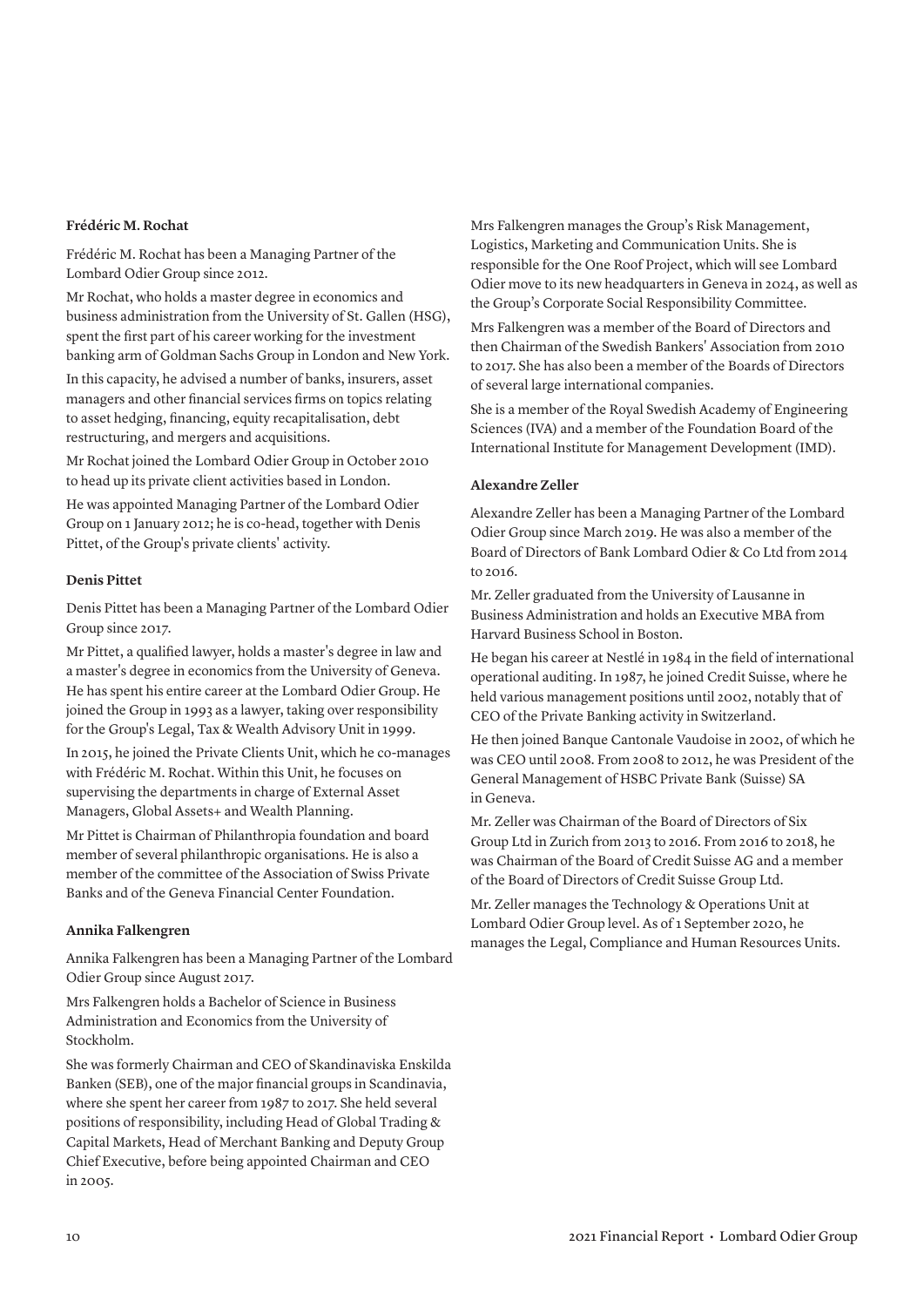### **Other activities and mandates**

(situation at 31.12.2021)

### **Patrick Odier**

- Chairman of the Board of Directors of Bank Lombard Odier & Co Ltd
- Chairman of the Board of Directors of LO Holding SA
- Chairman of the Board of Directors of LO IP SA
- Chairman of the Board of Fondation Lombard Odier
- Member of the Board of the patronage pension institution Fondation patronale du groupe Lombard Odier
- Member of the Board of Philanthropia foundation
- Chairman of Swiss Sustainable Finance (SSF)
- Chairman of the Board of Fondation Dr Henri Dubois-Ferrière Dinu Lipatti for the fight against leukaemia and blood diseases
- Member of the Board of economiesuisse
- Member of the Board of Fondation Brocher and Fondation Louis-Jeantet

### **Hubert Keller**

- Chairman of the Board of Directors of Lombard Odier Asset Management (Switzerland) SA
- Chairman of the Board of Directors of Lombard Odier Asset Management (Europe) Limited
- Chairman of the Board of Directors of Lombard Odier Asset Management (USA) Corp
- Member of the Board of Directors of LO Holding SA
- Chairman of the Board of the employee pension institution Fondation de prévoyance du groupe Lombard Odier
- Chairman of the Board of the complementary employee pension institution Fondation complémentaire de prévoyance du groupe Lombard Odier
- Chairman of the Board of the patronage pension institution Fondation patronale du groupe Lombard Odier

### **Frédéric M. Rochat**

- CEO of Bank Lombard Odier & Co Ltd
- Chairman of the Board of Directors of Lombard Odier (Europe) S.A.
- Chairman of the Board of Directors of Lombard Odier Gestion (España) S.G.I.I.C. S.A.
- Member of the Board of the employee pension institution Fondation de prévoyance du groupe Lombard Odier
- Member of the Board of the complementary employee pension institution Fondation complémentaire de prévoyance du groupe Lombard Odier
- Member of the Board of the patronage pension institution Fondation patronale du groupe Lombard Odier

### **Denis Pittet**

- Member of the Executive Committee of Bank Lombard Odier & Co Ltd
- Member of the Board of Directors of Lombard Odier (Europe) S.A.
- Member of the Board of Directors of LO IP SA
- Chairman of the Board of Directors of Lombard Odier Trust (Bermuda) Limited
- Chairman of the Board of Directors of Lombard Odier & Cie (Bahamas) Limited
- Chairman of the Board of Directors of LO Patrimonia SA
- Chairman of the Board of Directors of Bershield Insurance Limited
- Chairman of the Board of Philanthropia foundation
- Member of the Board of Fondation Lombard Odier
- Member of the Committee of the Swiss Private Bankers Association
- Member of the Board of Geneva Financial Center Foundation
- Chairman of the Board of Fondation André & Cyprien
- Member of the Board of Fondation Pro Victimis, Fondation Franklinia and Fondation Saint-Michel

### **Annika Falkengren**

- Member of the Board of Directors of LO Holding SA
- Member of the Board of Directors of Lombard Odier Asset Management (Switzerland) SA
- Member of the Board of Directors of Lombard Odier Asset Management (Europe) Limited
- Member of the Board of Directors of Lombard Odier Asset Management (USA) Corp
- Chairman of the Board of Directors of Lombard Odier (Hong Kong) Limited
- Chairman of the Board of Directors of Lombard Odier (Singapore) Ltd.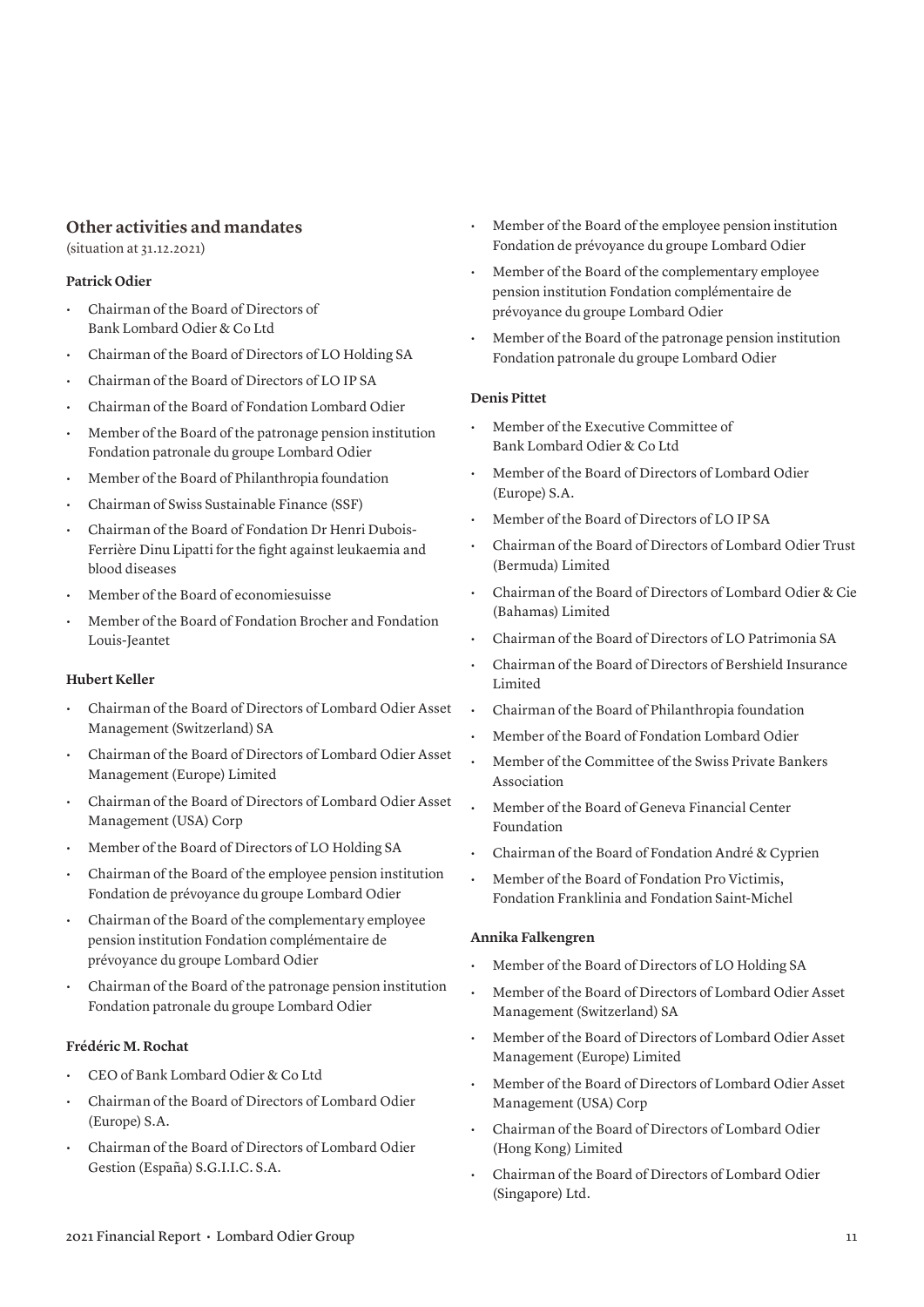- Chairman of the Board of Directors of Lombard Odier Trust (Japan) Limited
- Member of the Foundation Board of the International Institute for Management Development (IMD)
- Permanent Member or the Royal Swedish Academy of Engineering Sciences

### **Alexandre Zeller**

- Member of the Executive Committee of Bank Lombard  $O$ dier & Co Ltd
- Member of the Board of Directors of Lombard Odier (Hong Kong) Limited
- Member of the Board of Directors of Lombard Odier (Singapore) Ltd.
- Member of the Board of Directors of Lombard Odier Trust (Japan) Limited
- Chairman of the Board of Directors of Lombard Odier T&O Services (Europe) S.A.
- Chairman of the Board of Directors of Lodati SA
- Member of the Board of the employee pension institution Fondation de prévoyance du groupe Lombard Odier
- Member of the Board of the complementary employee pension institution Fondation complémentaire de prévoyance du groupe Lombard Odier
- Member of the Corporation of Geneva Private Banks (Corporation des Banques Privées Genevoises)
- Member of the Board of Directors of Maus Frères SA
- Chairman of the Board of Directors of Central Swiss Classic Cars SA
- Chairman of the Board of Directors of Garage Carrosserie Central SA
- Member of the Board of Foundation of the Study Center Gerzensee, Foundation of Swiss National Bank
- Member of the Board of Schweizer Berghilfe (Swiss Mountain Aid)

### **5. Compensation and shareholding programs**

Annual remuneration for members of the Supervisory Board and the Administration is fixed. They receive no variable remuneration nor take part in any participation program.

### **6. Auditors**

### **Duration of audit mandate and duration of the position of head auditor**

The ordinary general meeting of 15 April 2021 designated, for the financial period 2021, the company PricewaterhouseCoopers SA, which has held this position since 27 July 2001, as the external auditors. The mandate head is Mr Beresford Caloia, who has held this position since the 2015 financial period.

### **Audit fees**

The audit fees paid in 2021 by the Lombard Odier Group amounted to CHF 2.3 million.

### **Additional fees**

In 2021, the Lombard Odier Group paid fees for other services that amounted to CHF 1.1 million.

### **Supervision and control mechanisms relating to the auditors**

The reports drawn up by the external audit entity, as well as the assessment of risks and the scheduling of audits that result from this, are dealt with by the Audit Committee and discussed with the head auditor.

The members of the external audit entity have access, at all times, to the members of the Supervisory Board, the Managing Partners (Collège des Associés) and the Internal Audit, with whom working sessions are regularly held.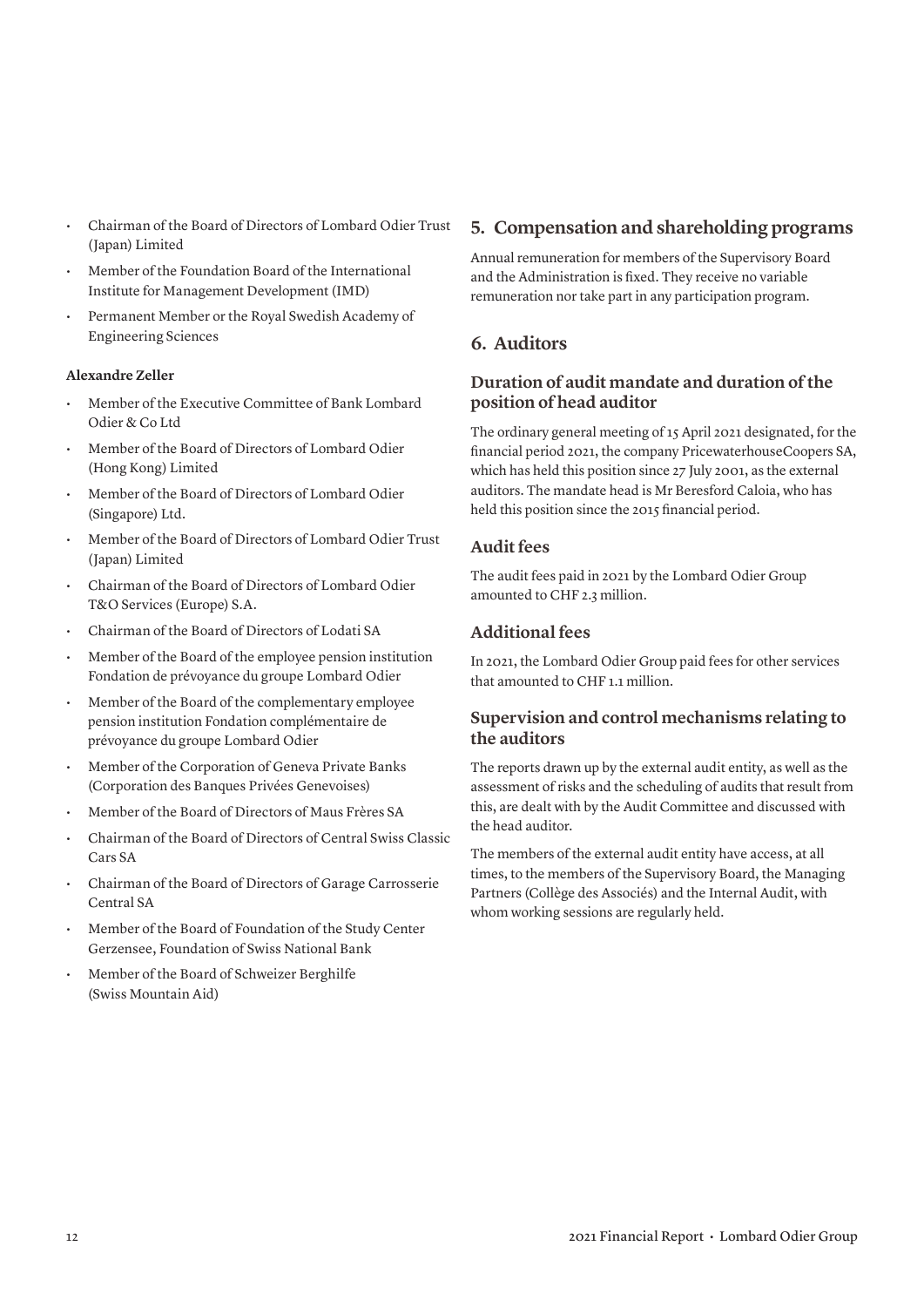## <span id="page-12-0"></span>**Information on risk management**

### **Risk management**

By their very nature, the banking and financial industries involve direct and indirect risk-taking. The Lombard Odier Group is fully aware of this and makes every effort to take only risks that are in line with its business policy.

Risk management is an integral part of the Group's strategy; it contributes to the preservation of its financial interests and reputation, and ensures the continuity and durability of its business.

The Group's risk management is valued not just as a means of continually improving its activities and services, but also as a way of differentiating it from its competitors.

### **Governance and main responsibilities with regard to risk management**

- The Supervisory Board (SB) acts as the Risk Committee. The SB is notified by the Administration of the risk profile of the Group and its entities, the state of the Group's equity capital, and of any major event that may alter the Group's risk profile, on a quarterly basis.
- The Administration is responsible for defining the principles and architecture of the Group's internal control system (ICS), supervising its implementation and monitoring its efficiency. It defines the general risk framework and regularly checks its suitability. It approves the overall limits for liquidity, market risk, credit risk and counterparty risk.
- The Finance, Risk & Due Diligence Committee has decision-making powers and is responsible for establishing the Group's risk policy and proposing it to the Administration. It monitors the Group's risk profile to ensure that it is consistent with the defined policy and oversees the good governance of its internal control system. The Committee ensures that appropriate measures are taken and implemented when the risk profile deviates from the fixed framework. The Committee immediately informs the Administration and the Supervisory Board of any major event that could alter the Group's risk profile.
- The Chief Risk Officer (CRO) implements the Administrations' decisions on managing and controlling the risks. More specifically, the CRO establishes a suitable organisation for risk management. He or she proposes to the relevant governing bodies all measures necessary for consistent management of the Group's risks and monitors the changes in those risks. He or she sets up the management tools and methodologies necessary to manage the Group's risks.
- The CRO immediately informs the Administration of any event that might alter the Group's risk profile.
- Risk Management unit, under the supervision of the CRO, reports regularly to management and to the governing bodies the level of risk compared to applicable limits.
- The Compliance Unit is tasked with ensuring that business is carried out in a manner that is compliant with our regulatory environment, is fair and equitable, and is in the overriding interests of clients and in compliance with market conduct rules. As a second line of defense function, the Compliance Unit helps to ensure that the Group has a proper internal control system in place which adequately measures and manages the risks of non-compliance that it faces. Under the supervision of the Group Chief Compliance Officer, the primary responsibilities of the Unit are: the supervision of financial crime risks (including Anti-Money Laundering, compliance with international financial sanctions, measures against internal and external frauds, etc.), compliance with the requirements of corporate governance, segregation of duties and the prevention of conflicts of interest, monitoring of trading activities and the adaptation of the internal organisation based on new requirements identified thanks to regulatory monitoring. The Group Chief Compliance Officer regularly reports to governing bodies in charge of management risk and compliance and draws their attention to any situation of non-compliance while proposing areas for improvement.

### **Market risk**

Market risk is the risk of loss due to fluctuations in the value of a position resulting from a change in the factors that determine its price, such as exchange rates, interest rates, equity prices, etc. It impacts the Group's results mainly through the balance sheet positions derivative contracts. The framework for risk management is defined in the market risk policy of the Lombard Odier Group.

Limits are defined for the banking book and the trading book at global level; they are reviewed at least annually. For the latter sub-limits are defined for each trading activity. Market risk associated with trading activities is managed and controlled by the first line of defense (e.g. trading desks), and then independently controlled by the second line of defense (Risk Management unit) through daily controls.

Currency risks are centralised in the Swiss bank entity of the Group where the FX positions are managed globally.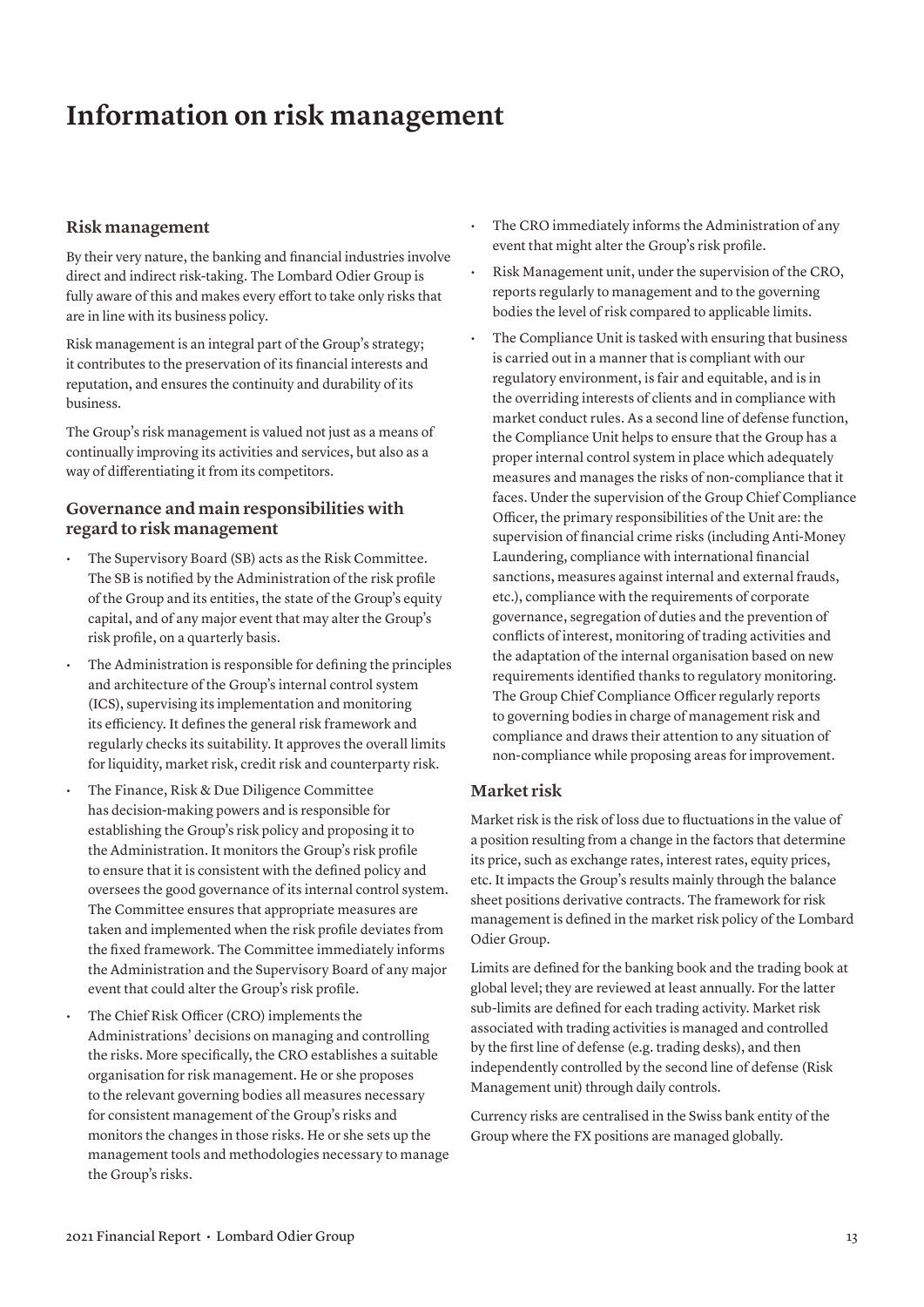The interest rate risks (i.e. potential risks relating to net interest income and variations in the economic value of own capital due to interest rate fluctuations) are managed in a centralised manner for the entire banking book of the Group.

### **Liquidity risk**

Liquidity risk is defined as the risk of the Group not being able to meet its payment obligations at any time, for any of its entities and in any currency and without cost that would affect the Group survival. Maintaining comfortable liquidity levels is one of the Group's primary objectives. The framework for liquidity risk management is set out in the Group's liquidity risk policy.

In the event of conflict between liquidity objectives and other commercial objectives, particularly with regard to profitability, measures aimed at ensuring a healthy liquidity position take precedence. Liquidity risks are monitored in accordance with the applicable regulatory provisions, as well as internal requirements.

The Group has adopted a centralised approach to cash and balance sheet management, which falls within the remit of the Treasury/ALM Department. Accordingly, non-invested client assets are placed conservatively, in line with clearly established constraints. The liquidity consumption of the loan book is monitored against the stable funding capacity from clients' deposits. The Risk Management unit carries out independent analysis. The liquidity approach is outlined in the Group's liquidity investment policy.

### **Credit risk**

Credit risk is the risk of loss arising from the failure by a client or counterparty to meet their contractual payment obligations. The framework for risk management is outlined in the Group's credit risk policy.

### **Client credit risk**

The Group's client credit risk is generated through two forms of activity both secured by a pledge of listed and liquid securities of sufficient quality:

- 1) Lending, which is essentially limited to cash credit (loans and overdrafts) granted to clients (also known as "Lombard Credit").
- 2) Other credit exposure, which may include credit commitments (bank guarantees and subscriptions on behalf of clients to Private Equity or other investment vehicles employing capital calls) and trading positions that require a margin such as derivatives and any other financial instruments.

Pledged portfolios are analysed in depth by Risk Management, and a conservative lending value is assigned to each pledged position based on relevant indicators of credit risk, and market risk, as well as liquidity and country risk of the investment. Currency risk and concentration risk by issuer and by country are systematically taken into consideration with regard to each collateral portfolio.

The credit exposure amount, market value and lending value of the pledged assets are valued and monitored on a daily basis. Where coverage is insufficient or a limit is overrun, margin calls are made, and the Group may sell the pledged assets if needed to repay loans or cover other credit exposure.

It is not the Group's policy to grant mortgages or commercial loans.

### **Counterparty credit risk**

Counterparty risk is defined as the potential loss for the Group should its financial counterparties (banks or counterparties to transactions in its course of business) fail to meet their payment obligations.

The Group's risk policy restricts the choice of institutional counterparties in line with a cautionary approach, long-term vision and the objective of providing clients with a high-quality service. Institutions that play a major – or even systemic – economic role in their country or internationally are preferred.

Over-the-counter (OTC) derivatives are traded exclusively on a collateralised basis: reverse repos and repos are used for liquidity management purposes, and all derivatives transactions in which the Group is principal are governed by standard collateralisation agreements with strict parameters for margin calls and eligible collateral.

All new counterparties are investigated thoroughly, analysed and approved independently by the Risk Management Unit. The eligibility, financial health and limits of counterparties are reassessed at least once a year.

Counterparty risk is managed through a combination of limits that cover the various instrument types arising from the Group's activities.

Limits are set where the Group acts as principal towards counterparties (direct risk) but also where it acts as agent on its clients' behalf (indirect risk).

The Group applies a maximum financial risk for each counterparty, which limits the total amount of acceptable exposure across all of its activities. The limits per activity and the maximum total amount authorised vary according to the counterparty's creditworthiness.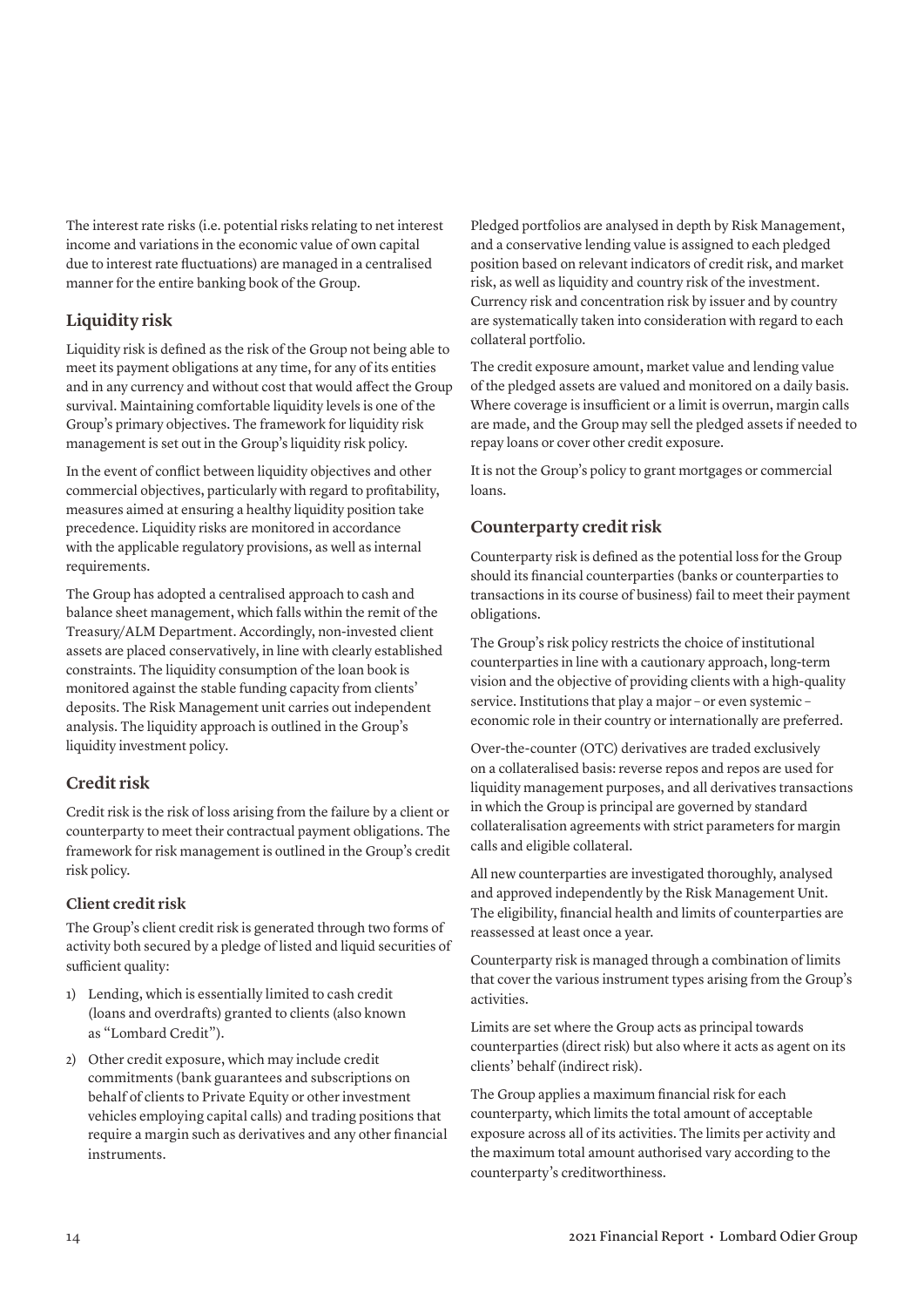The Risk Management unit monitors the change in the quality of service of counterparties, their financial soundness and the macroeconomic situation. It proposes changes to the limits wherever necessary. Counterparty limits are monitored daily by both the first line (traders and treasurers) and the second line of defense (Risk Management Unit).

### **Settlement risk**

Settlement risk is defined as the potential loss arising from the non-delivery of instruments following payment.

Settlements are generally executed on the basis of delivery versus payment (DvP). Limits are defined for each counterparty in order to manage the potential replacement risk should the instrument need to be purchased from another source. The limits are monitored on a daily basis.

### **Operational risk**

Operational risk is defined as the risk of loss arising from inadequacy or failure on the part of internal processes, people or systems, or following external events due to intentional, accidental or natural causes. It includes legal, fiscal, regulatory and compliance risks.

Operational risk is inherent in the business activities of the Group. Operational risk may take various forms and have many causes, ranging from unintentional human error to fraudulent acts and external events.

The Group is prepared to accept operational risks on the strict condition that they are in line with the implementation of its strategy and business policy, and that compliance with the regulations and laws of the markets in which it operates is ensured at all times. The Group has issued risk tolerance statements regarding the key operational risks that enables it to supervise and manage the operational risk profile at any time.

The Group believes that operational risk management is the responsibility of all employees and that it requires the commitment of managers at all levels, as well as a strong operational risk prevention culture within the Group.

In practice, this means that each business unit must take ownership of its operational risks as a first line of defence with respect to the identification, evaluation and management of these risks, and the proactive implementation of improvement measures.

The second line of defence, represented in particular by Risk Management and Compliance, is responsible for the supervision and monitoring of operational risk. They also offer specialist support to the units with regard to the implementation of the Group's risk management framework and the management of specific types of risk. Legal risks associated with potential litigation are assessed individually by the Legal department and Partners, with the assistance of external expert lawyers if necessary.

The Group has defined principles and processes for the identification and evaluation of prevalent operational risks, their management and mitigation, the surveillance and reporting of operational risks within the Group, and the promotion of a strong operational risk culture.

The Group's operational risk management framework complies with the standards defined by the Basel Committee and adopted by FINMA.

An independent assessment of the internal control system for back-office and IT activities is conducted annually on the basis of an external audit in order to obtain a certification based on ISAE 3402 type 2 and ISAE 3000 standards.

Operational incidents trigger notification, review, approval and escalation requirements. Such incidents are reported and analysed to ensure that suitable corrective and preventive measures can be taken to reduce the frequency and materiality of potential risk events in the future.

With regard to its business continuity plan, the Group believes that, in the event of an accident or major disaster, its ability to maintain and rapidly recover its critical activities is crucial to minimising the impact of such events on its operations. The Business Continuity Manager is responsible for the methodology and the setup of a Crisis Management team to handle matters if such an event were to occur.

The Group also tests its business continuity plan at least once a year to ensure that it is suitable, especially as regards its sensitive activities (technological infrastructure, information system, access to markets, and executing and booking of orders). The Group abides by the Swiss Bankers Association's Recommendations for Business Continuity Management and applies the self-regulation recognised as a minimum standard by FINMA.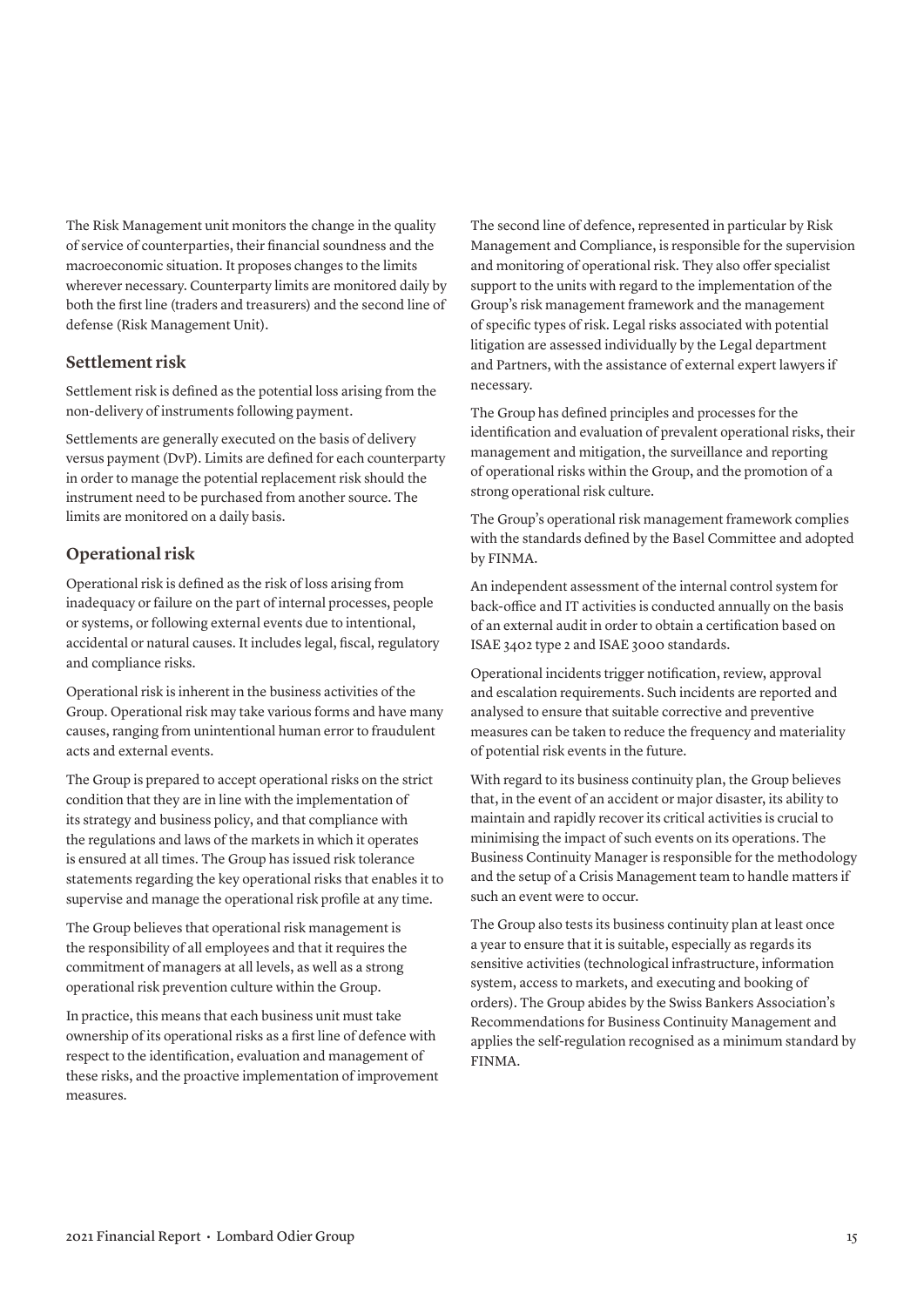Finally, with respect to technology and cyber security, the Group has set up the technology, information security and cyber risk management framework according to FINMA's requirements. Processes and controls are implemented within the organization to ensure the confidentiality, the integrity and the availability of the Information Systems as well as the identification of potential threats, the protection of the technology infrastructure, the timely detection of security incidents based on systematic monitoring and the reaction and quick recover of normal activities in case of events. The technology, information security and cyber risk management framework relies on the three lines of defence model. The operational security is managed by the Chief Information Security Officer within the 1st line of defence, an independent Information Risk & Data Privacy Office function oversights the risks within the 2nd line of defence.

### **Reputational risk**

This risk translates into a negative perception (image, trust) of business practices or internal controls, which could ultimately have an impact on the Group's finances. Reputational risk includes the risk of disclosure of confidential / private information.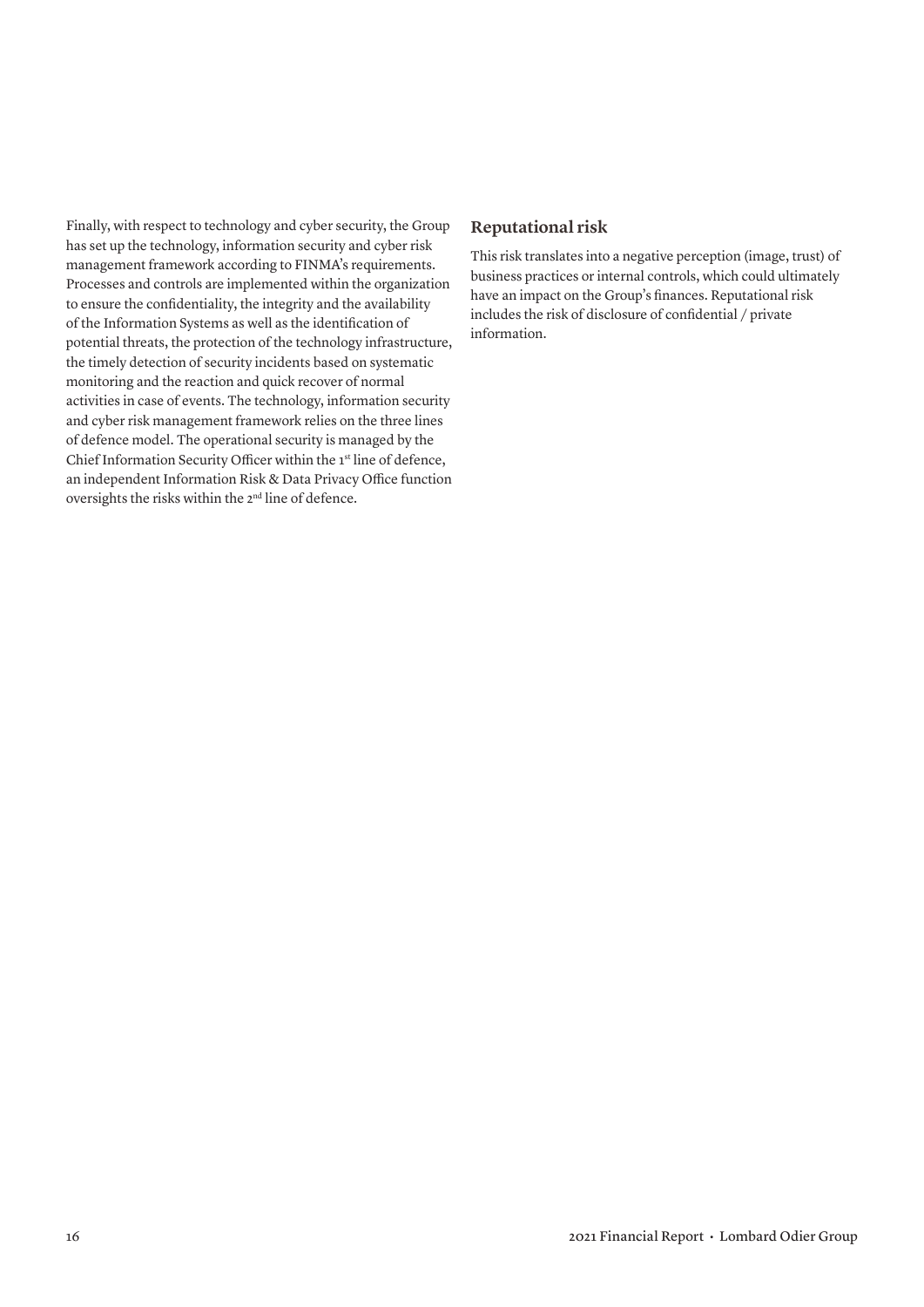## <span id="page-16-0"></span>**Financial statements**

18 [Consolidated](#page-17-0)  balance sheet

19 [Consolidated profit](#page-18-0)  and loss account

20 [Cash flow statement](#page-19-0)

21 [Statement of changes](#page-20-0)  in equity

22 [Notes to the consolidated](#page-21-0)  financial statements

50 [Report of the statutory](#page-49-0)  auditor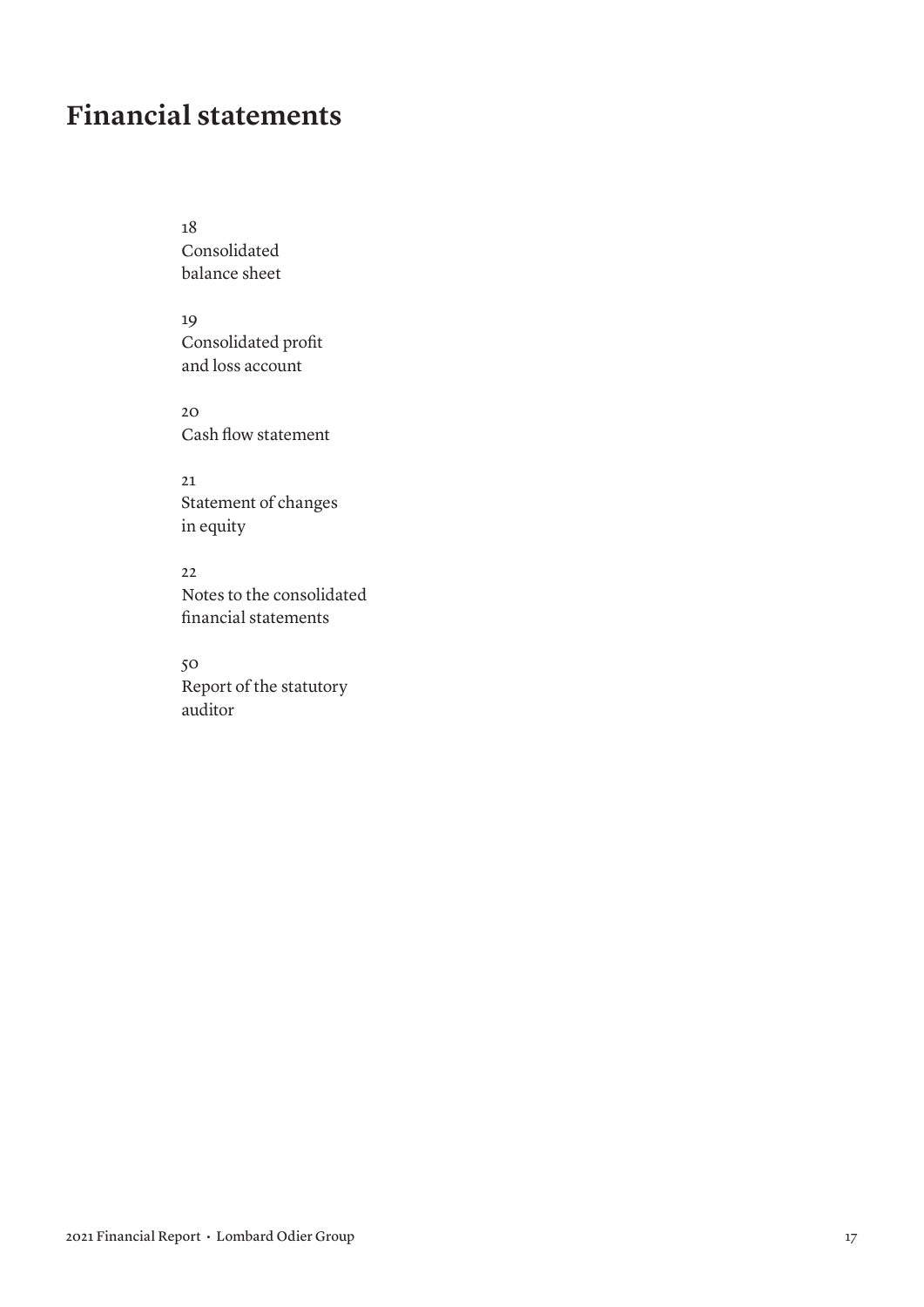## <span id="page-17-0"></span>**Consolidated balance sheet**

|                                                                 |           | 31.12.2021     | 31.12.2020       |
|-----------------------------------------------------------------|-----------|----------------|------------------|
|                                                                 |           | In thousands   | In thousands     |
|                                                                 | Notes     | <b>CHF</b>     | <b>CHF</b>       |
|                                                                 |           |                |                  |
| <b>Assets</b>                                                   |           |                |                  |
| Liquid assets                                                   |           | 10,359,465     | 8,905,019        |
| Amounts due from banks                                          | 1.10      | 1,075,293      | 851,860          |
| Amounts due from customers                                      | 1.2, 1.10 | 5,533,399      | 4,697,504        |
| Trading portfolio assets                                        |           | $\overline{0}$ | $\boldsymbol{0}$ |
| Positive replacement values of derivative financial instruments | 1.4       | 390,160        | 575,035          |
| Other financial instruments at fair value                       | 1.3       | 560,735        | 718,642          |
| Financial investments                                           | 1.5, 1.10 | 3,763,567      | 3,672,772        |
| Accrued income and prepaid expenses                             |           | 165,884        | 216,429          |
| Non-consolidated participations                                 | 1.6, 1.7  | 11,177         | 7,409            |
| Tangible fixed assets                                           | 1.8       | 272,854        | 182,435          |
| Other assets                                                    | 1.9       | 56,429         | 88,018           |
| <b>Total assets</b>                                             |           | 22,188,963     | 19,915,123       |
| <b>Liabilities</b>                                              |           |                |                  |
| Amounts due to banks                                            |           | 1,098,562      | 637,229          |
| Amounts due in respect of customer deposits                     |           | 17,855,351     | 15,829,516       |
| Negative replacement values of derivative financial instruments | 1.4       | 468,177        | 580,522          |
| Liabilities from other financial instruments at fair value      | 1.3, 1.13 | 595,568        | 783,140          |
| Accrued expenses and deferred income                            |           | 488,670        | 451,931          |
| Other liabilities                                               | 1.9       | 106,652        | 124,568          |
| Provisions                                                      | 1.14      | 103,825        | 105,348          |
| <b>Total liabilities</b>                                        |           | 20,716,805     | 18,512,254       |
| Reserves for general banking risks                              | 1.14      | 477,878        | 423,668          |
| Share capital                                                   | 1.16      | 73,710         | 73,710           |
| Retained earnings reserve                                       |           | 679,809        | 722,992          |
| Foreign currency translation reserve                            |           | (29, 347)      | (25,502)         |
| Consolidated profit                                             |           | 270,108        | 208,001          |
| <b>Total equity</b>                                             |           | 1,472,158      | 1,402,869        |
| <b>Total liabilities and equity</b>                             |           | 22,188,963     | 19,915,123       |
| Total subordinated liabilities                                  |           | 71,030         | 45,775           |
| <b>Off-balance sheet transactions</b>                           |           |                |                  |
| Contingent liabilities                                          | 1.2, 2.1  | 330,875        | 327,823          |
| Irrevocable commitments                                         | 1.2       | 1,268,248      | 1,119,111        |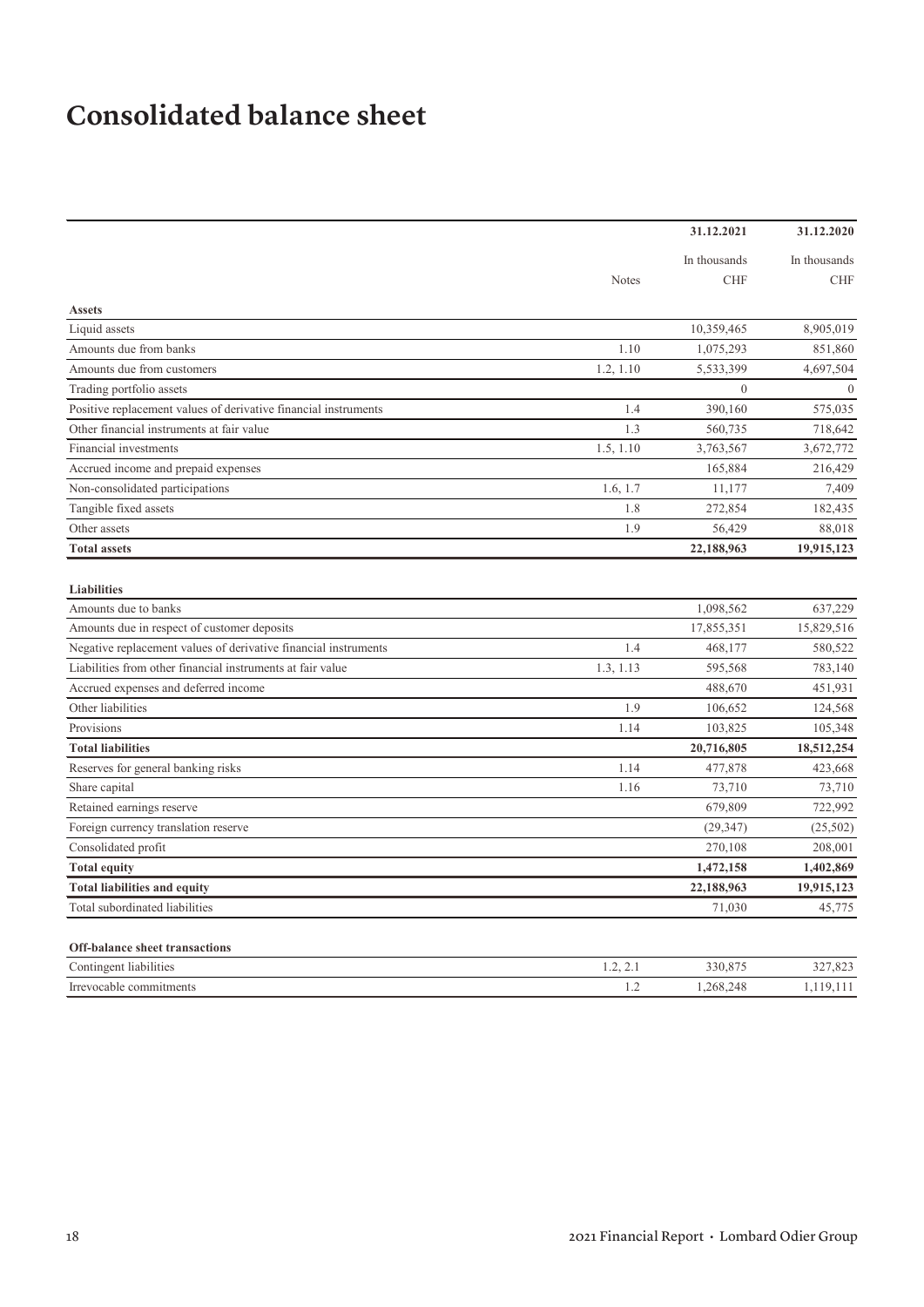## <span id="page-18-0"></span>**Consolidated profit and loss account**

|                                                                                    |              | 31.12.2021     | 31.12.2020     |
|------------------------------------------------------------------------------------|--------------|----------------|----------------|
|                                                                                    |              | In thousands   | In thousands   |
|                                                                                    | <b>Notes</b> | <b>CHF</b>     | <b>CHF</b>     |
| Interest and discount income                                                       | 3.2          | 64,957         | 77.166         |
| Interest and dividend income from financial investments                            |              | 21.070         | 22,520         |
| Interest expense                                                                   | 3.2          | $\overline{0}$ | $\overline{0}$ |
| Gross result from interest operations                                              |              | 86,027         | 99,686         |
| Changes in value adjustments for default risks and losses from interest operations |              | $\theta$       | (91)           |
| Net result from interest operations                                                |              | 86,027         | 99,595         |
| Commission income from securities trading and investment activities                |              | 1,308,905      | 1,215,434      |
| Commission income from lending activities                                          |              | 2,258          | 2,316          |
| Commission income from other services                                              |              | 154,575        | 125,718        |
| Commission expense                                                                 |              | (207, 354)     | (186, 663)     |
| <b>Result from commission business and services</b>                                |              | 1,258,384      | 1,156,805      |
| Result from trading activities and the fair value option                           | 3.1          | 102,576        | 144,726        |
| Result from the disposal of financial investments                                  |              | 78             | 302            |
| Income from participations                                                         |              | 1,724          | 1,597          |
| - of which from other non-consolidated participations                              |              | 1,724          | 1,597          |
| Result from real estate                                                            |              | 1,524          | 1,790          |
| Other ordinary income                                                              |              | $\theta$       | 36             |
| <b>Result from ordinary activities</b>                                             |              | 3,326          | 3,725          |
|                                                                                    |              |                |                |
| <b>Total operating income</b>                                                      |              | 1,450,313      | 1,404,851      |
| Personnel expenses                                                                 | 3.3          | (844,956)      | (825, 873)     |
| General and administrative expenses                                                | 3.4          | (223, 173)     | (207, 261)     |
| <b>Total operating expenses</b>                                                    |              | (1,068,129)    | (1,033,134)    |
| Value adjustments on participations and depreciation of tangible fixed assets      | 1.6, 1.8     | (5,573)        | (7, 737)       |
| Changes to provisions and other value adjustments, losses                          | 1.14         | (1,510)        | (9,260)        |
| <b>Operating result</b>                                                            |              | 375,101        | 354,720        |
| Extraordinary income                                                               |              | 909            | 1,181          |
| Extraordinary expenses                                                             |              | (64)           | $\Omega$       |
| Change in reserves for general banking risks                                       | 1.14         | (54,210)       | (93, 341)      |
| Taxes                                                                              | 3.6          | (51,628)       | (54, 559)      |
| <b>Consolidated profit</b>                                                         |              | 270,108        | 208,001        |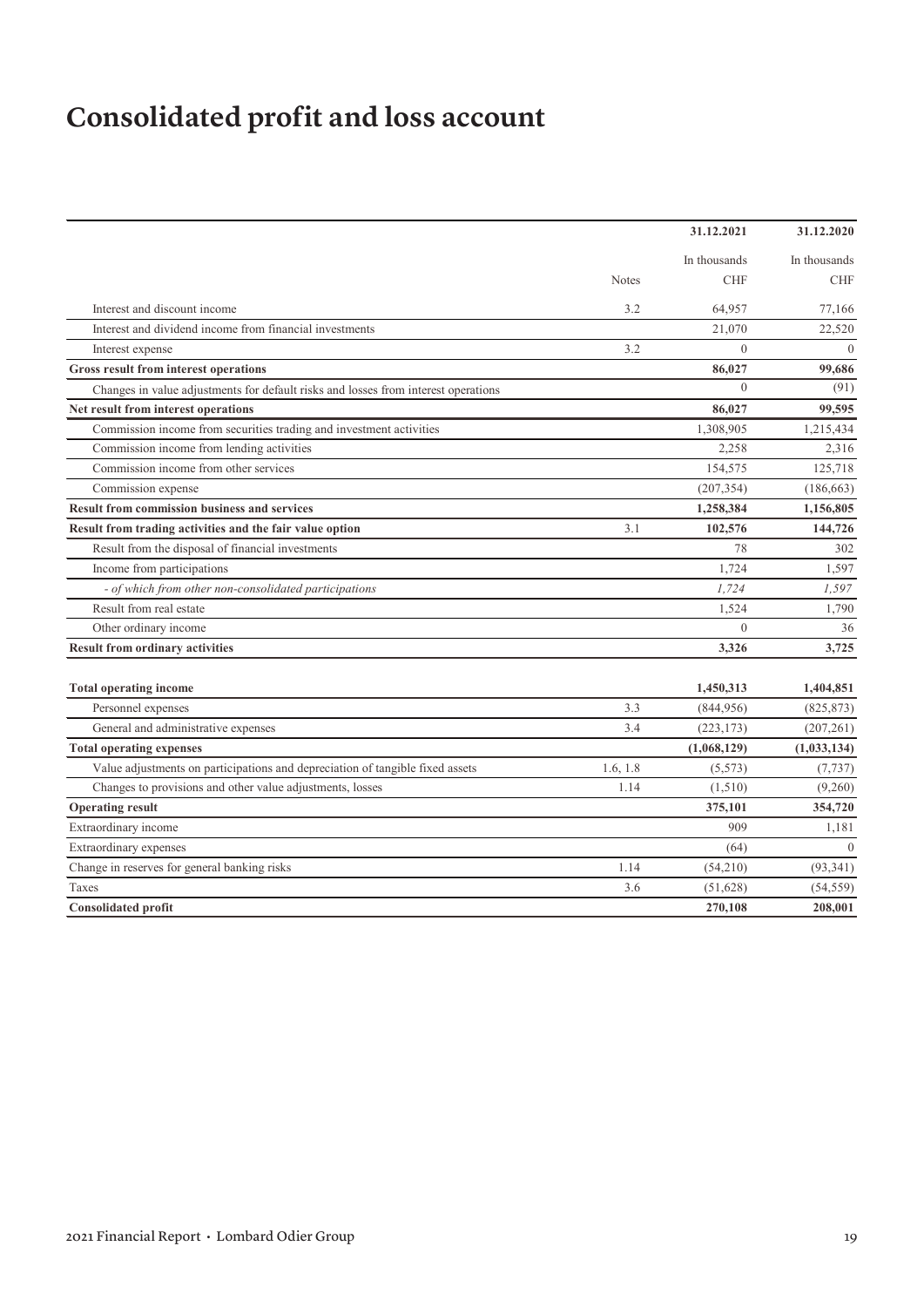## <span id="page-19-0"></span>**Cash flow statement**

|                                                                 |               | 31.12.2021   |               | 31.12.2020   |
|-----------------------------------------------------------------|---------------|--------------|---------------|--------------|
|                                                                 | <b>Source</b> | <b>Use</b>   | <b>Source</b> | <b>Use</b>   |
|                                                                 | In thousands  | In thousands | In thousands  | In thousands |
|                                                                 | <b>CHF</b>    | <b>CHF</b>   | <b>CHF</b>    | <b>CHF</b>   |
| Profit of the period                                            | 270,108       |              | 208,001       |              |
| Change in reserves for general banking risks                    | 54,210        |              | 93,341        |              |
| Value adjustments on participations and                         |               |              |               |              |
| depreciation of tangible fixed assets                           | 5,573         |              | 7,737         |              |
| Provisions and other value adjustments                          | 7,096         | 8,619        | 11,370        | 10,454       |
| Accrued income and prepaid expenses                             | 50,545        |              |               | 24,592       |
| Accrued expenses and deferred income                            | 36,739        |              | 77,062        |              |
| Other assets                                                    | 31,589        |              | 57,994        |              |
| Other liabilities                                               |               | 17,916       | 30,382        |              |
| Dividend and others distributions                               |               | 255,131      |               | 193,099      |
| Cash flow from operating activities                             | 455,860       | 281,666      | 485,887       | 228,145      |
| Shareholder reimbursement                                       |               |              |               |              |
| Other contribution                                              | 3,947         |              | 2,224         |              |
| Foreign currency translation differences                        |               | 3,845        |               | 4,476        |
| Cash flow from shareholder's equity transactions                | 3,947         | 3,845        | 2,224         | 4,476        |
| Non consolidated participations                                 |               | 4,077        |               | 1,760        |
| Real estate                                                     |               | 91,591       |               | 46,695       |
| Other tangible fixed assets                                     |               | 4,092        |               | 3,565        |
| <b>Cash flow from investment activities</b>                     | $\bf{0}$      | 99,760       | $\bf{0}$      | 52,020       |
|                                                                 |               |              |               |              |
| <b>Cash flow from banking operations</b>                        |               |              |               |              |
| Amounts due to banks                                            |               |              |               |              |
| Amounts due in respect of customer deposits                     | 5,750         |              |               | 20,500       |
| Amounts due from customers                                      | 10,138        |              |               | 8,129        |
| Financial investments                                           | 19,670        |              |               | 894,195      |
| Medium to long-term operations (> 1 year)                       | 35,558        | $\bf{0}$     | $\bf{0}$      | 922,824      |
| Amounts due to banks                                            | 461,333       |              |               | 111,075      |
| Amounts due in respect of customer deposits                     | 2,020,085     |              | 2,032,644     |              |
| Negative replacement values of derivative financial instruments |               | 112,345      | 241,043       |              |
| Liabilities from other financial instruments at fair value      |               | 187,572      | 128,439       |              |
| Amounts due from banks                                          |               | 223,433      |               | 417,675      |
| Amounts due from customers                                      |               | 846,033      | 349,391       |              |
| Trading portfolio assets                                        |               |              |               |              |
| Positive replacement values of derivative financial instruments | 184,875       |              |               | 226,367      |
| Other financial instruments at fair value                       | 157,907       |              |               | 107,399      |
| Financial investments                                           |               | 110,465      | 154,274       |              |
| <b>Short-term operations</b>                                    | 2,824,200     | 1,479,848    | 2,905,791     | 862,516      |
| Liquidity                                                       |               |              |               |              |
| Liquid assets                                                   |               | 1,454,446    |               | 1,323,921    |
| <b>Balance</b>                                                  | 3,319,565     | 3,319,565    | 3,393,902     | 3,393,902    |
|                                                                 |               |              |               |              |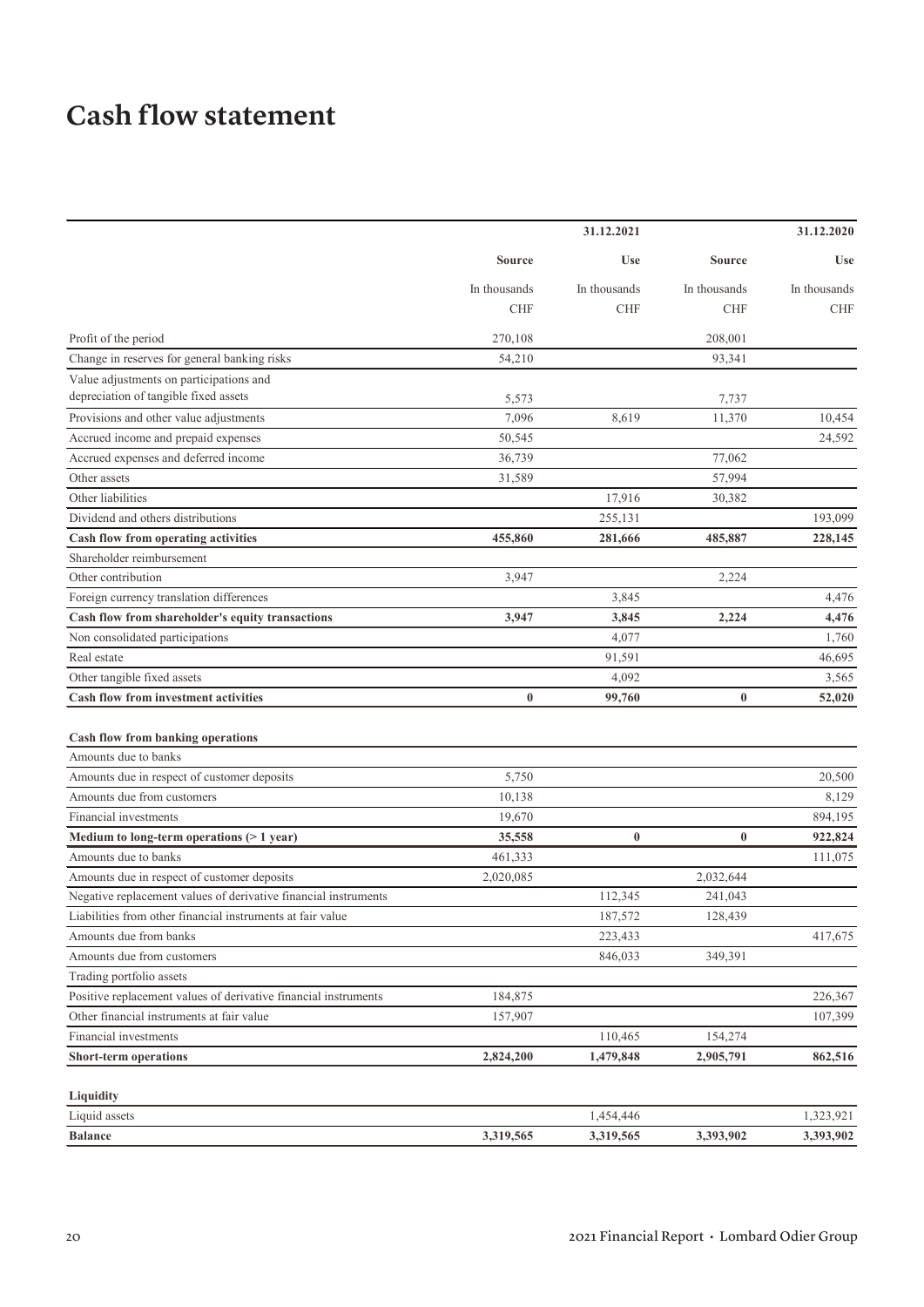## <span id="page-20-0"></span>**Statement of changes in equity**

|                                                                     | <b>Share</b><br>capital    | <b>Retained</b><br>earnings<br>reserve | <b>Reserves</b><br>for general<br>banking<br>risks | Foreign<br>currency<br>translation<br>reserve | <b>Profit of</b><br>the period | <b>Total</b>               |
|---------------------------------------------------------------------|----------------------------|----------------------------------------|----------------------------------------------------|-----------------------------------------------|--------------------------------|----------------------------|
|                                                                     | In thousands<br><b>CHF</b> | In thousands<br>CHF                    | In thousands<br><b>CHF</b>                         | In thousands<br><b>CHF</b>                    | In thousands<br>CHF            | In thousands<br><b>CHF</b> |
| Shareholders' equity as at the<br>beginning of the reporting period | 73,710                     | 722,992                                | 423,668                                            | (25,502)                                      | 208,001                        | 1,402,869                  |
| Other contributions                                                 |                            | 3,947                                  |                                                    |                                               |                                | 3,947                      |
| Foreign currency translation differences                            |                            |                                        |                                                    | (3,845)                                       |                                | (3,845)                    |
| Dividends and others ditributions                                   |                            | (47, 130)                              |                                                    |                                               | (208, 001)                     | (255, 131)                 |
| Allocations to the reserves for general banking risks               |                            |                                        | 54,210                                             |                                               |                                | 54,210                     |
| Profit of the period                                                |                            |                                        |                                                    |                                               | 270,108                        | 270,108                    |
| Shareholders' equity at the<br>end of the reporting period          | 73,710                     | 679,809                                | 477,878                                            | (29, 347)                                     | 270,108                        | 1,472,158                  |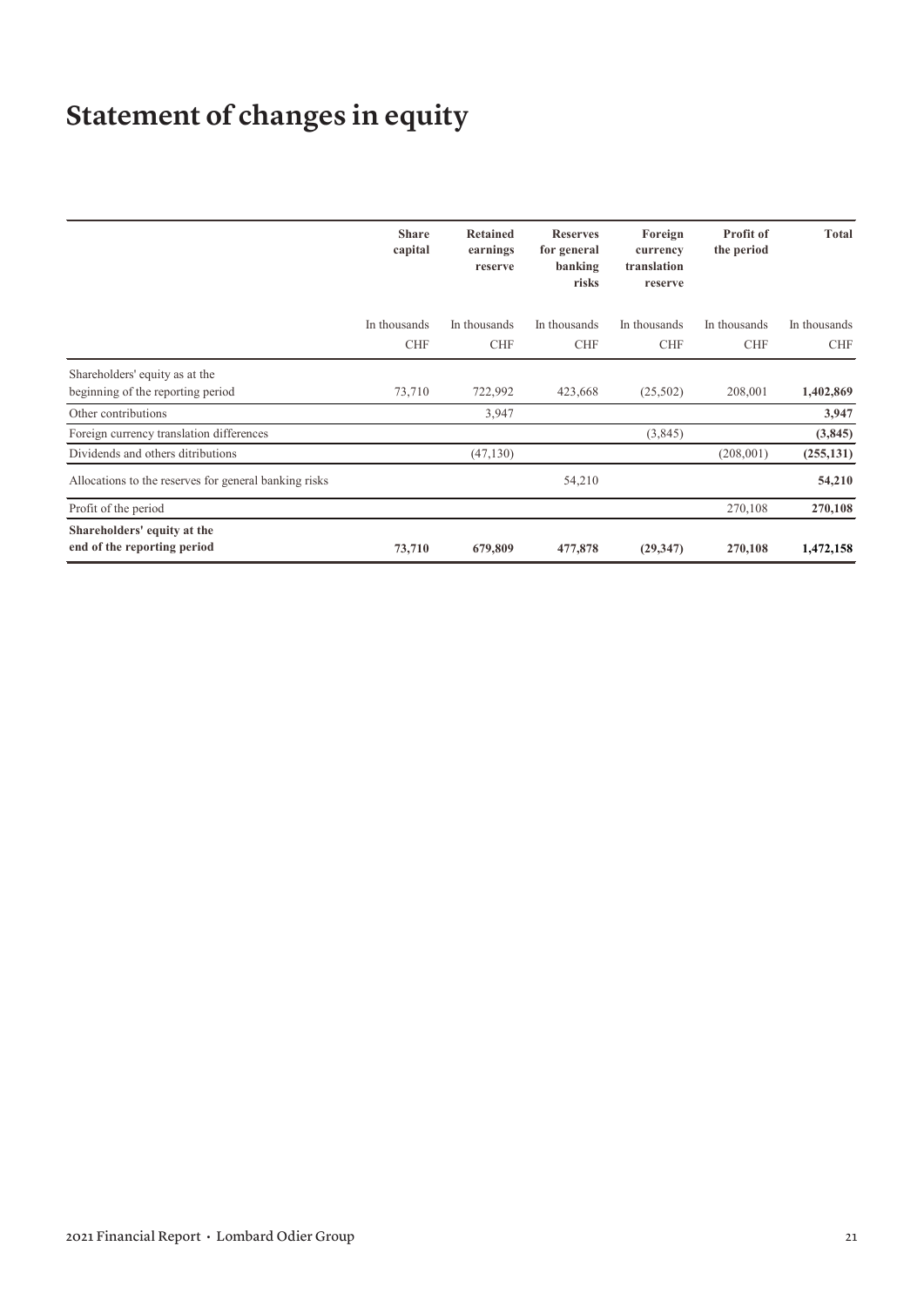## <span id="page-21-0"></span>**Notes to the consolidated financial statements**

### **Name, legal form and registered office of the Group**

The ultimate parent company of the Lombard Odier Group is Compagnie Lombard Odier SCmA, a partnership limited by shares with its office in Geneva.

### **Headcount**

At the end of 2021, the Group employed 2,616 full-time equivalents (FTEs), compared with 2,506 at the end of 2020.

### **Accounting principles for the preparation of the consolidated financial statements**

### **Basic principles**

These financial statements are the consolidated financial statements of the Lombard Odier Group (hereinafter "the Group") and give a true and fair view of the net assets, financial position and results of operations of the Group. They are presented in accordance with the Swiss Code of Obligations, the Federal Act on Banks and its Ordinance, the Ordinance on Accounting of the Swiss Financial Market Supervisory Authority (FINMA) and the FINMA Circular 2020/1 "Accounting – Banks".

### **Basis of consolidation**

### **Scope and consolidation method**

The Lombard Odier Group's consolidated financial statements comprise the financial statements of companies which are directly or indirectly controlled by the Group, or over which it exercises a controlling influence. The consolidated Group companies and investments accounted for using the equity method are presented in Note 1.7 "Companies in which the Group permanently holds direct or indirect equity interest of significance". The companies directly or indirectly controlled by the Group or over which it exercises a controlling influence are fully consolidated. Capital is consolidated using the purchase method.

Non-controlling interests of 20% to 50% are accounted for in the consolidated financial statements using the equity method. Interests of less than 20% and those that are less significant in terms of capital and returns or which are not strategic in nature are not consolidated, but reported in the balance sheet at cost less depreciation over their useful economic lives.

Subsidiaries are consolidated with effect from the date on which the Group effectively obtains control and are no longer consolidated once control has ceased.

The period used for consolidation purposes corresponds to the calendar year.

### **Accounting and valuation principles**

### **Currency translation**

The financial statements of consolidated companies prepared in foreign currencies have been translated into Swiss francs at the rate applicable on the reporting date, with the exception of capital, which is converted at historical rates. Income statements are converted at the average monthly exchange rates.

Currency translation differences resulting from consolidation are recognised in the "Foreign currency translation reserve".

The exchange rates used to convert the main foreign currencies are as follows:

|            | 31.12.2021 | 31.12.2020 |
|------------|------------|------------|
| <b>USD</b> | 0.9112     | 0.8839     |
| EUR        | 1.0362     | 1.0816     |
| GBP        | 1.2341     | 1.2083     |

### **Liquidity, amounts due from banks, amounts due from customers and liabilities**

These items are reported in the balance sheet at their nominal value. The receivables deemed to be doubtful are subject to value adjustments deducted directly from the assets side of the balance sheet. Amounts due in respect of precious metal account deposits are valued at faire value.

### **Securities financing transactions**

Securities that are purchased with an obligation to resell them in the future (reverse repurchase agreements) and borrowed securities are only reported in the balance sheet if the Group acquires beneficial ownership of the rights associated with the securities transferred. The cash exchanged to purchase these securities or provided as collateral in the case of securities borrowing are recognised in the balance sheet under "Amounts due from securities financing transactions".

Securities that are sold with an obligation to repurchase them in the future (repurchase agreements) and securities lending are reported in the balance sheet for as long as the Group retains beneficial ownership of the rights associated with the securities transferred.

The cash received in return for the sale of securities or as collateral in the case of securities lending is recognised in the balance sheet under "Liabilities from securities financing transactions".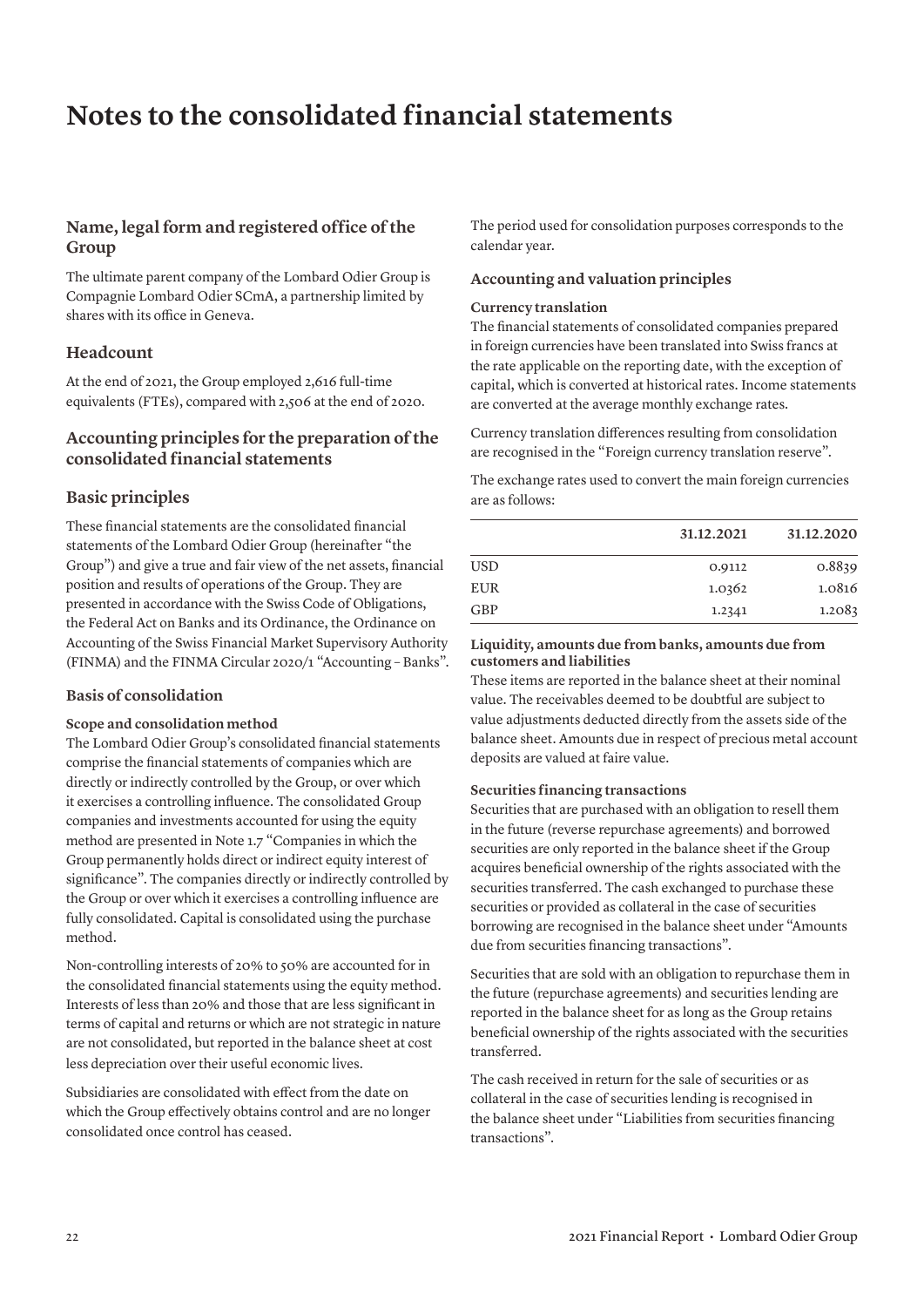The interest income and expenses resulting from the amounts receivable and payable are accrued over the transaction period.

The securities lending and borrowing activities largely relate to securities lending transactions entered into as an agent acting on behalf of clients. The resulting revenue and expenses are therefore recognised in net commission income.

### **Trading portfolio assets and trading portfolio liabilities**

Securities and precious metals held for trading are measured and reported in the balance sheet at fair value. Gains and losses on portfolios held for trading are recognised in the income statement under "Results from trading activities and the fair value option".

### **Derivative financial instruments**

### *Trading and cash management activities*

All derivative financial instruments are measured at fair value. The fair value is either the market price (if the instrument is traded on an efficient and liquid market) or the price quoted by market makers. Positive and negative replacement values are reported in the balance sheet.

Realised and unrealised income from derivative financial instruments used for trading purposes or for the account of customers is recognised under "Results from trading activities and the fair value option". Interest income from currency swaps included within cash management is reported under "Interest and discount income" and recognised using the accrual method.

#### *Hedging transactions*

The Group uses derivative financial instruments to manage interest rate and foreign exchange risk.

Hedging transactions are measured on the same basis as the underlying hedged transactions.

Gains/losses from hedges are reported in the same income statement item as the corresponding gains/losses from the underlying transaction.

Changes in value are entered in the offset accounts if no value adjustment is recorded for the underlying transactions.

The Group uses hedge accounting if the hedging effects and the strategic aims of the hedging transactions with regard to interest rate and foreign exchange risk are documented when the transactions are entered into and the effectiveness of the hedges is periodically verified.

Hedges that fail to fulfil, no longer fulfil or only partially fulfil their hedging function are deemed to be trading transactions – either in full or in proportion to the excess portion – and treated as such.

### **Other financial instruments at fair value**

Certificates issued by the Group which represent a fraction of a basket of underlyings are reported in the balance sheet under "Liabilities from other financial instruments at fair value". Debt and equity instruments and investment funds held in connection with these certificates are reported under "Other financial instruments at fair value".

The difference between the amount of certificates issued, in liabilities, and the hedging positions, in assets, is mainly due to the replacement values of derivatives financial instruments acquired as part of the certificates investment strategy and has a 'cash' component included in the liquidities.

Any changes in the value of the certificates and underlyings, as well as dividends or interest accruals are recognised under "Results from trading activities and the fair value option".

### **Financial investments**

Debt securities to be held to maturity are recognised in the balance sheet on an amortised cost basis. Gains and losses resulting from an early sale or redemption are recorded proportionally up to the initial maturity date of the transaction under the items "Other assets" and "Other liabilities". Value adjustments in connection with default risk are recorded immediately under "Changes in value adjustments for default risks and losses resulting from interest operations".

Debt securities not to be held to maturity are measured according to the principle of the lower of cost or market. The remaining value adjustments are reported under "Other ordinary expense" or "Other ordinary income". Revaluation up to a maximum of the acquisition cost is recognised if the market price, which had fallen below the acquisition cost, subsequently rose again.

Value adjustments related to default risk are recorded under "Changes in value adjustments for default risks and losses resulting from interest operations".

Equities and shares of funds intended to be held as long-term investments are valued at the lower of their acquisition cost or market value on the balance-sheet date.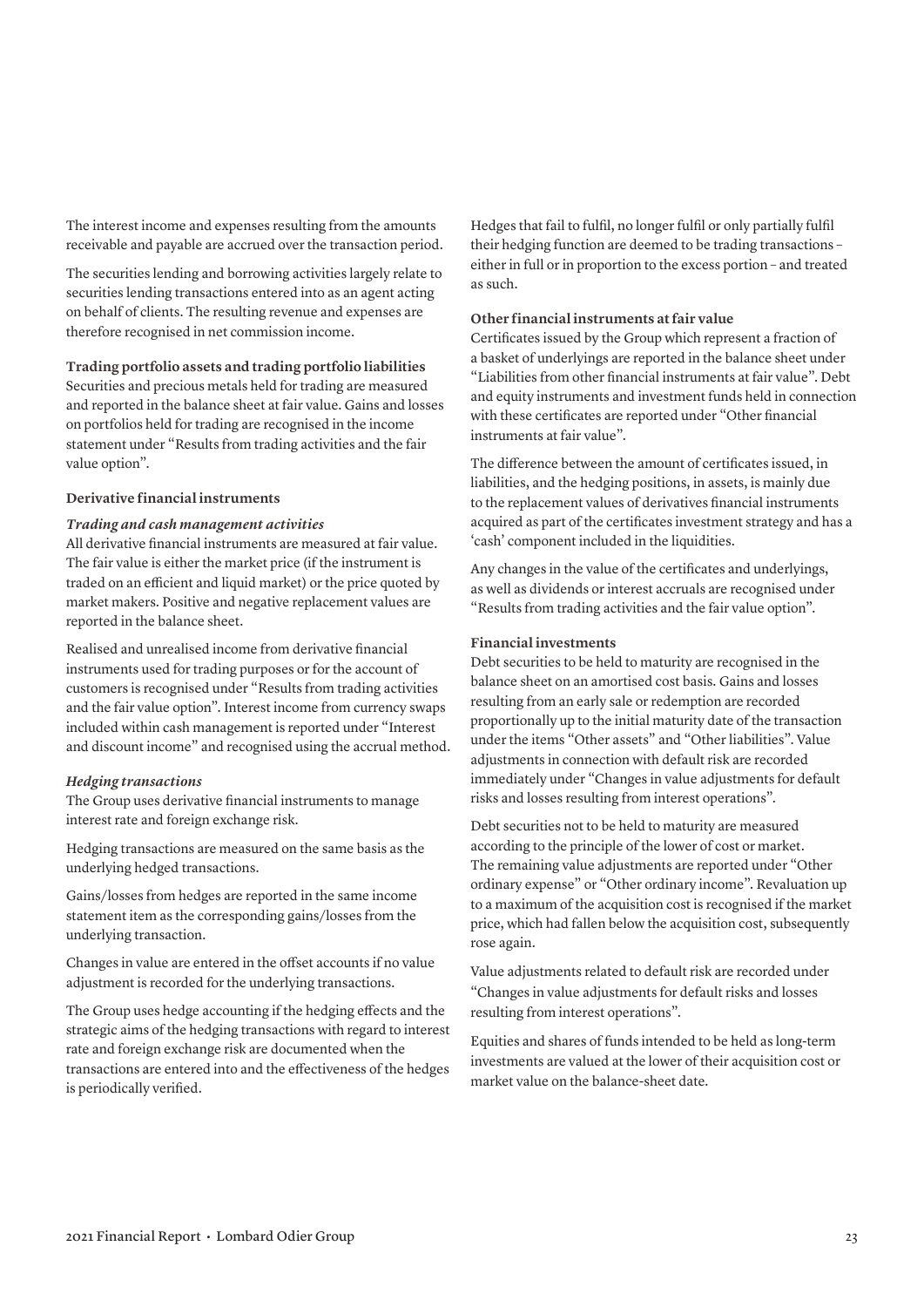Shares of funds held to cover market risks resulting from liabilities related to deferred payments of variable compensation are recorded at the market value on the balance-sheet date.

### **Non-consolidated participating interests**

Non-consolidated participating interests are individually measured at cost less any economically necessary value adjustments.

### **Tangible fixed assets**

Expenditure on new tangible fixed assets which are used for more than one accounting period and exceed the minimum value for capitalisation are recognised in the balance sheet at cost and depreciated on a straight-line basis. Depreciation is carried out on a scheduled basis over the expected useful life of the fixed asset. The accuracy of the valuations is reviewed on an annual basis. If this assessment reveals a change in the useful life or a reduction in the value of the fixed asset, the residual carrying amount is depreciated according to the new expected useful life or supplementary unscheduled depreciation is recognised.

Scheduled as well as supplementary unscheduled depreciation is recognised in the income statement in "Value adjustments on participations and depreciation of tangible fixed assets".

The depreciation rates and periods expected and applied to the acquisition cost of the different categories of tangible fixed assets are as follows:

| Buildings used for own use: | $1\%$ to 5% |
|-----------------------------|-------------|
| • Other buildings:          | $2\%$ to 5% |

- Work to fit-out buildings: up to 5 years
- Fixtures, machinery, large items of furniture: up to 5 years
- Technological equipment (IT, telecommunications) and software:  $up to 3 years$

Gains and losses from the disposal of tangible fixed assets are reported under "Extraordinary income" and "Extraordinary expenses", respectively.

### **Accrued income and prepaid expenses/accrued expenses and deferred income**

With the exception of services that have been received and invoiced but not yet paid for, which are reported in the balance sheet as "Other assets" or "Other liabilities", all of the assets and liabilities resulting from the accrual of interest and other types of income and expenses on asset and liability items, and other accruals are disclosed in "Accrued income and prepaid expenses"/"Accrued expenses and deferred income".

### **Taxes**

Taxes include taxes on the income and capital of Group companies and allocations to provisions for deferred taxes. Current income taxes are recognised under "Accrued expenses and deferred income".

The tax implications of temporary differences between the balance sheet value and tax value of the assets and liabilities are entered in the balance sheet under "Provisions", if the amounts are taxable, or under "Other assets", if the amounts are tax deductible.

Claims resulting from tax losses carried forward are only recorded if they are likely to be realised in the future through the existence of sufficient taxable profits. Deferred taxes are determined annually based on the actually expected tax rates or, if these are not yet known, on the tax rates in force at the time the balance sheet is prepared. Deferred tax income and expenditure are recognised in the income statement.

### **Provisions and value adjustments**

Provisions or value adjustments are recognised for all foreseeable risks and unrealised losses in accordance with the principle of prudence.

Individual value adjustments are charged directly to the corresponding line items on the assets side of the balance sheet. Provisions for other risks are recognised in the balance sheet under "Provisions".

### **Reserves for general banking risks**

The Group recognises "Reserves for general banking risks" as a preventive measure to cover the risks inherent in the banking business which are not covered by specific provisions. These reserves form part of equity and are subject to tax or deferred tax.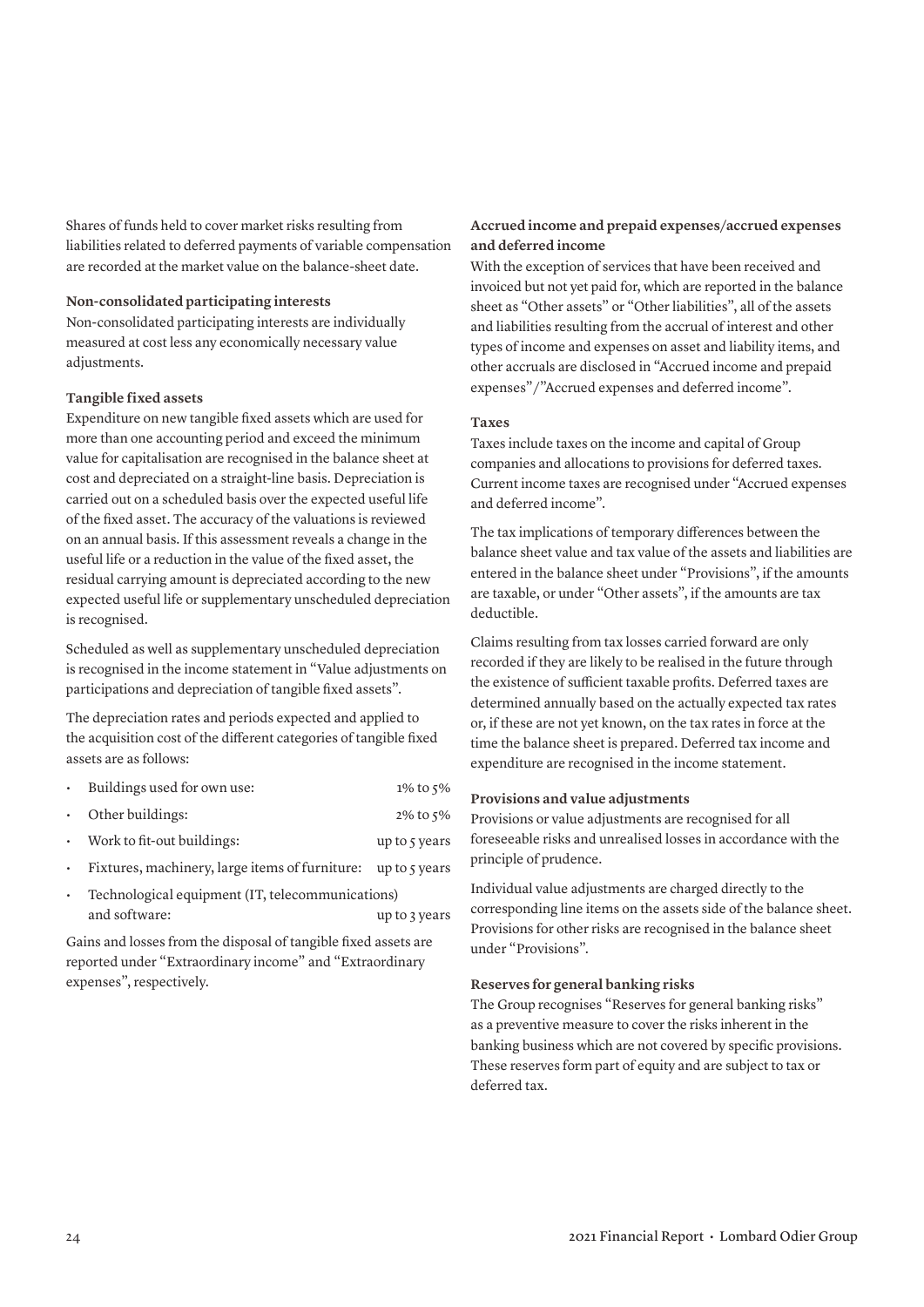### **Pension fund obligations**

Pension fund obligations are all plans, institutions and arrangements that provide benefits for retirement, death or disability.

An annual review is carried out to determine whether economic benefits (excess assets) or economic obligations (shortfall) other than the contribution benefits and related adjustments arises from each pension fund. In Switzerland, this review is conducted on the basis of contracts, the annual financial statements of the pension funds (prepared in accordance with Swiss GAAP RPC 26), and other calculations that give a true and fair view of each fund's financial situation, excess cover or underfunding.

An economic benefit can be recorded, if it is permissible and intended to use the surplus to lower future employer contributions, to reimburse them or to utilise it outside of the benefits as provided for in the scheme's rules. Obligations are recognised in the balance sheet under "Provisions", while economic benefits are reported under "Other assets". The difference compared with the corresponding value in the prior period is recognised for each pension fund in "Personnel expenses".

### **Contingent liabilities, irrevocable commitments, liabilities for unpaid share capital and additional capital contributions**

These items are presented at their nominal value in off-balance sheet transactions. The Group recognises provisions on the liabilities side of the balance sheet for foreseeable risks.

### **Notes to the annual financial statements**

Notes that are not required or which do not provide any information are not presented.

### **Changes in accounting and measurement policies**

There have been no changes in the accounting and valuation principles since the prior year.

### **Recording of transactions**

All transactions are recorded on a trade-date basis and valued as of that date for the purposes of determining the result. All spot transactions entered into but not yet settled are recognised in the balance sheet according to the trade-date principle.

### **Explanations on the methods used for identifying default risk and determining the need for value adjustments**

Given the pledge rate required for lombard loans to be granted, the risk of default for this lending category is low. The credit exposure amount, the market value and the loan to value ratio of pledge assets are revalued and monitored on a daily basis. If it becomes unlikely that the borrower will be able to meet its obligations, the loan is considered doubtful. In such situations, the Partners and/or the Group Risk Committee decides whether a specific provision should recognised on a case-by-case basis, taking into account detailed evaluation of any sureties.

If losses are to be expected due to events which have already occurred when the annual accounts are drawn up, but which cannot yet be attributed to individual loans, value adjustments for latent default risks are recorded. The Group does not constitute value adjustments for inherent default risks.

### **Explanations on the valuation of collateral, in particular key criteria for the calculation of current market value and lending value**

The lending business is essentially limited to lombard loans. The collateral provided is accepted as pledged at a percentage of its market value. This pledge rate depends on the nature, solvency, currency and tradability of the securities.

### **Policy on the use of derivative financial instruments**

The Group does not issue options or any other kind of derivative product for its own account. Most of the derivatives trading activity relates to foreign exchange transactions (forward transactions and options) and options on securities, stock market indices carried out on clients' behalf. The use of derivatives in discretionary portfolio management is restricted to the transactions authorised by the Swiss Bankers' Association guidelines and in accordance with the Group's investment policy.

In certain cases, the Group uses derivative financial instruments as part of its activities, primarily to manage its exposure to interest rate and foreign currency risks. In this context, it mainly uses forward currency transactions or currency options and interest rate swaps. These transactions are mostly recognised as micro and macro hedges in accordance with hedge accounting principles (see "Accounting and valuation principles").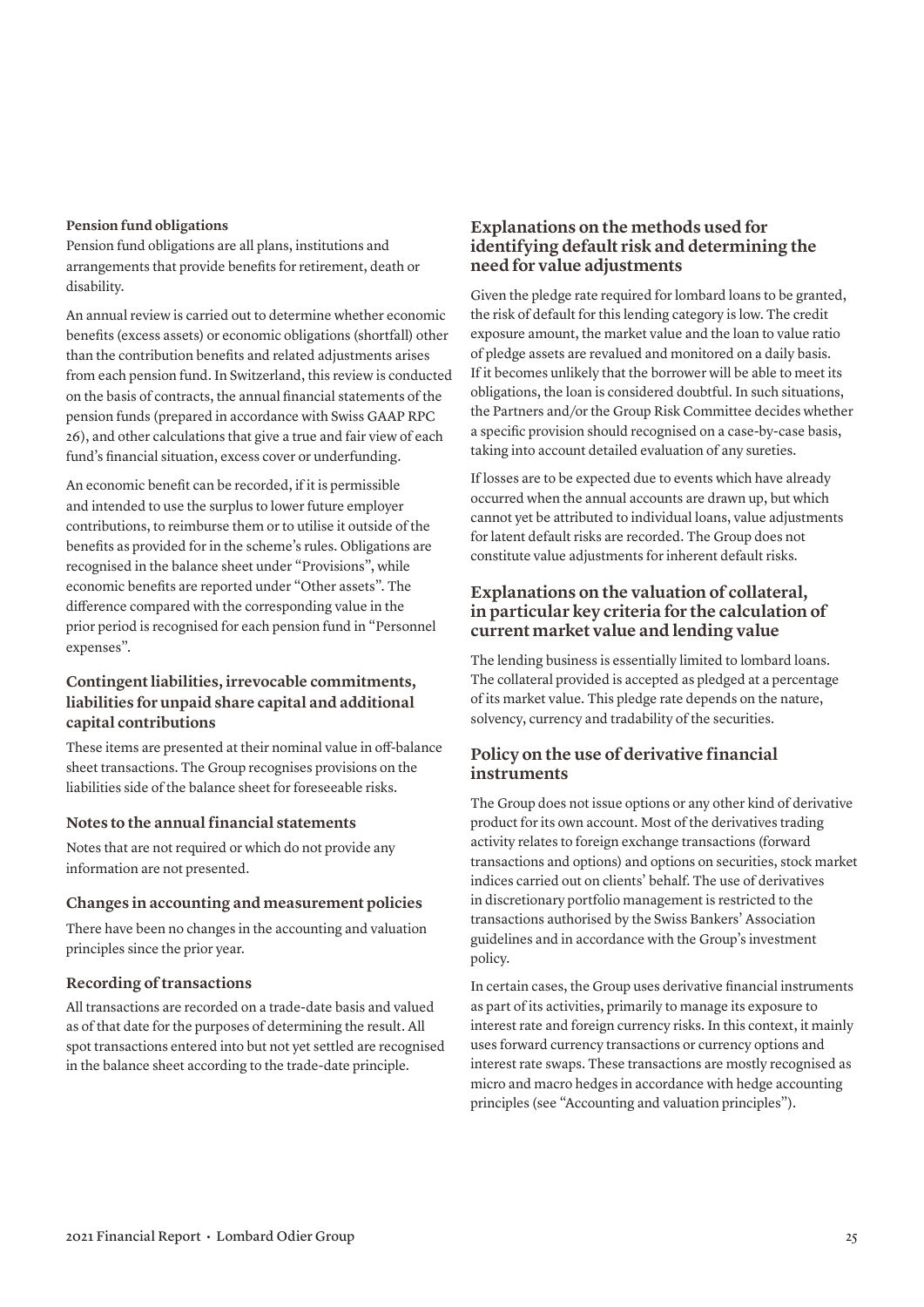### **Specific events and events after the end of the reporting period**

### **Specific events**

Like hundreds of other establishments, legal proceedings have been initiated against Bank Lombard Odier & Co Ltd (the Bank) in New York (i) by the liquidators of the Fairfield Sentry Ltd and Fairfield Sigma Ltd ("Fairfield") funds on the one hand and (ii) by the Trustee of Bernard L. Madoff investments Securities LLC (BLMIS) on the other hand. These proceedings aim for the restitution of the amounts received from the funds Fairfield on behalf of certain clients. These proceedings are still ongoing.

From the outset, the Group has considered the risk resulting from these proceedings to be impossible to quantify. Consequently, no provisions were recognised as at 31 December 2021.

### **Events after the end of the reporting period**

There were no events after the end of the reporting period capable of impacting the financial statements as at 31 December 2021.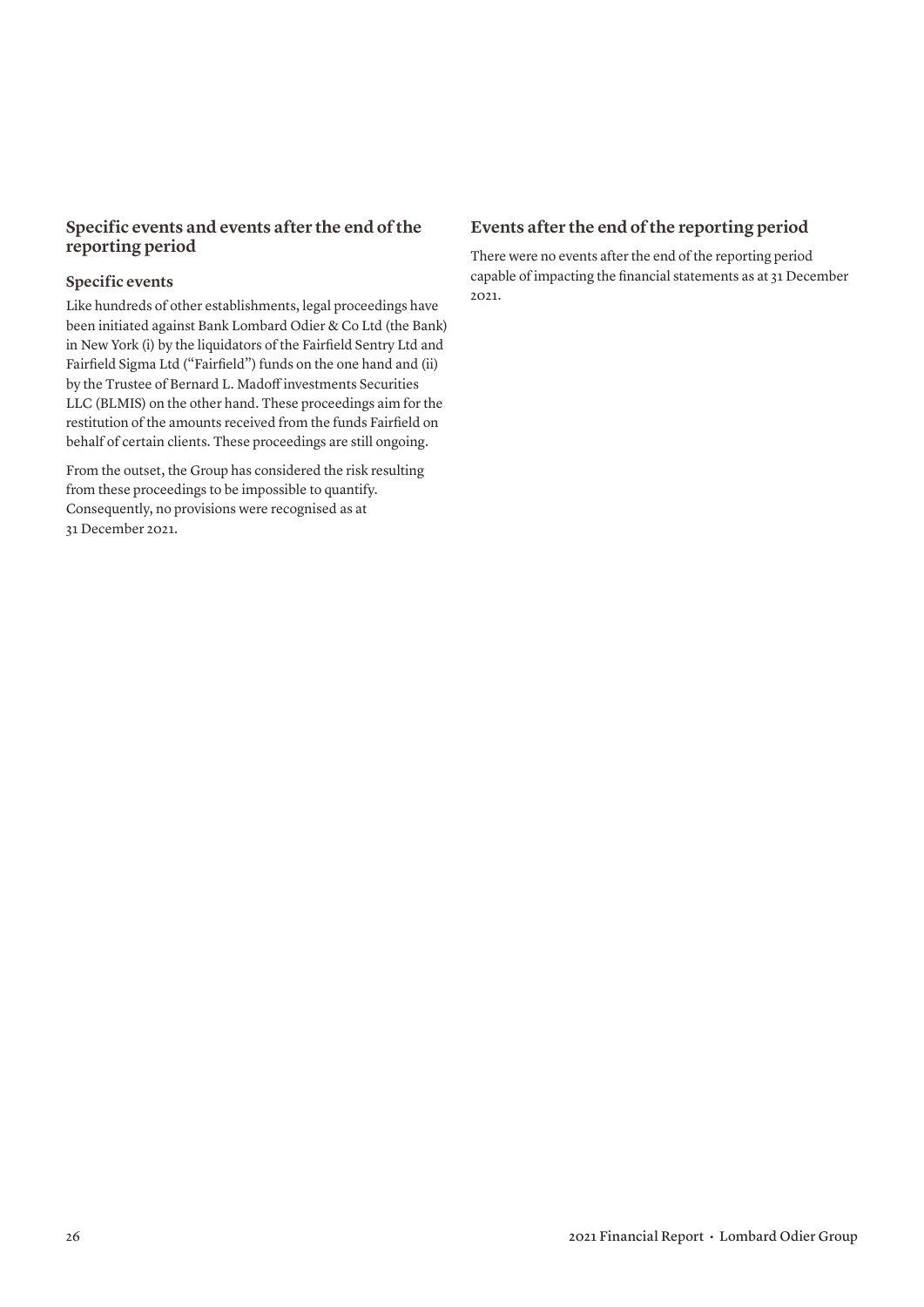## **1. Information on the balance sheet**

**1.1 Breakdown of securities financing transactions (assets and liabilities)**

|                                                                                                                   | <b>Current</b> year | Previous year  |
|-------------------------------------------------------------------------------------------------------------------|---------------------|----------------|
|                                                                                                                   | In thousands        | In thousands   |
|                                                                                                                   | <b>CHF</b>          | <b>CHF</b>     |
| Book value of receivables from cash collateral delivered in connection with securities borrowing                  |                     |                |
| and reverse repurchase transactions                                                                               | $\theta$            | $\overline{0}$ |
| Book value of obligations from cash collateral received in connection with securities lending                     |                     |                |
| and repurchase transactions                                                                                       | $\theta$            | 0              |
| Book value of securities lent in connection with securities lending or delivered as collateral in connection with |                     |                |
| securities borrowing as well as securities in own portfolio transferred in connection with repurchase agreements  | 90                  | 10,097         |
| - of which with unrestricted right to resell or pledge                                                            | 90                  | 10.097         |
| Fair value of securities received and serving as collateral in connection with securities lending or securities   |                     |                |
| borrowed in connection with securities borrowing as well as securities received in connection with reverse        |                     |                |
| repurchase agreements with an unrestricted right to resell or repledge                                            | 94                  | 10,602         |
| - of which repledged securities                                                                                   | $\theta$            | 0              |
| - of which resold securities                                                                                      | $\theta$            | 0              |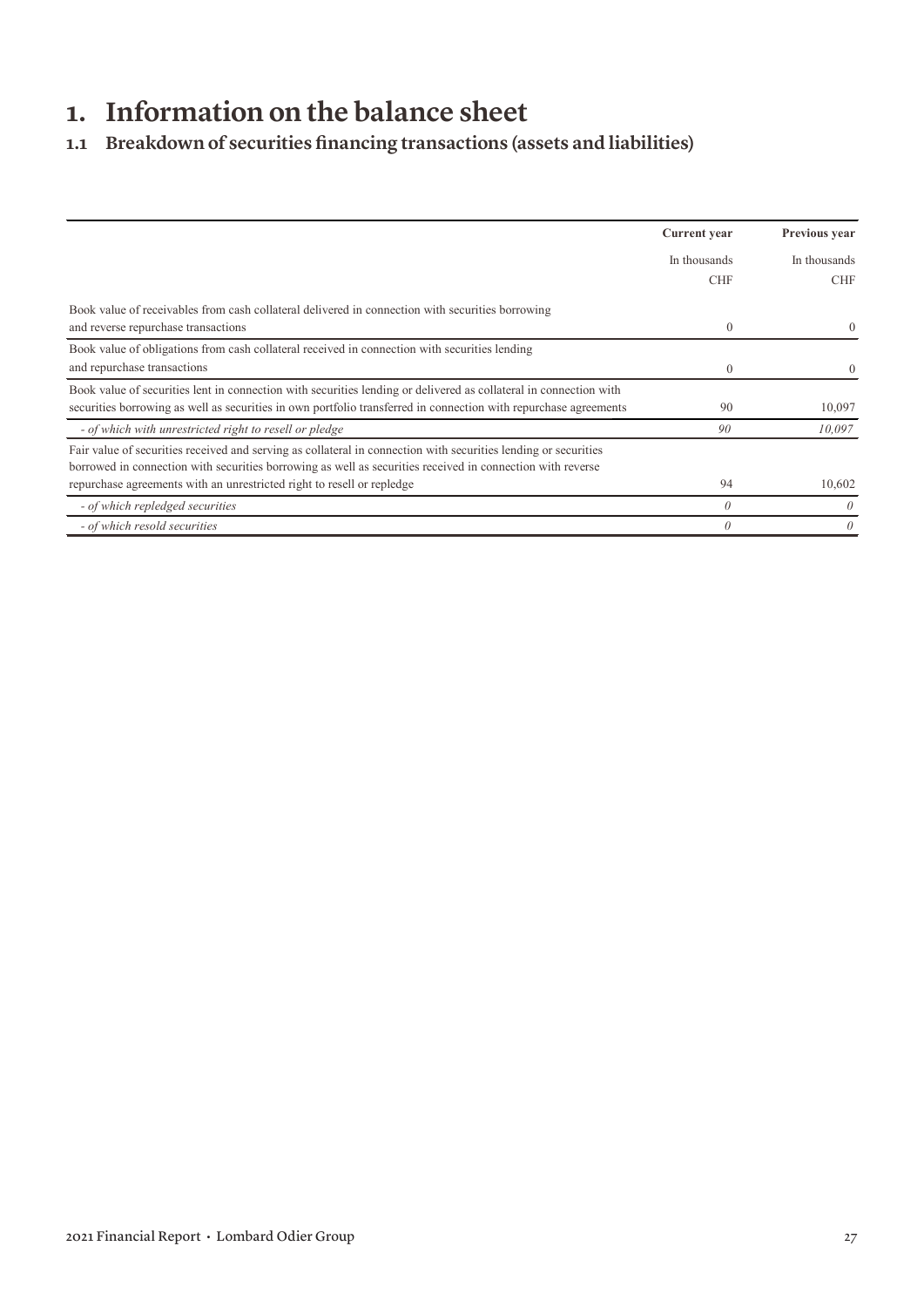## **1.2 Presentation of collateral for loans / receivables and off-balance-sheet transactions, as well as impaired loans / receivables**

|                                               |                     |                      | Type of collateral                                        | <b>Total</b>               |                                           |
|-----------------------------------------------|---------------------|----------------------|-----------------------------------------------------------|----------------------------|-------------------------------------------|
|                                               |                     |                      | Secured by<br>other<br>collateral                         | <b>Unsecured</b>           |                                           |
|                                               |                     |                      | In thousands                                              | In thousands               | In thousands                              |
|                                               |                     |                      | $\mbox{CHF}$                                              | $\mbox{CHF}$               | <b>CHF</b>                                |
| Loans (before netting with value adjustments) |                     |                      |                                                           |                            |                                           |
| Amounts due from customers                    |                     |                      | 5,516,122                                                 | 17,277                     | 5,533,399                                 |
| <b>Total loans</b>                            |                     | Current year         | 5,516,122                                                 | 17,277                     | 5,533,399                                 |
| (before netting with value adjustments) -     |                     | Previous year        | 4,630,530                                                 | 66,996                     | 4,697,526                                 |
| <b>Total loans</b>                            |                     | Current year         | 5,516,122                                                 | 17,277                     | 5,533,399                                 |
| (after after netting value adjustments) -     |                     | Previous year        | 4,630,530                                                 | 66,974                     | 4,697,504                                 |
| Off-balance sheet                             |                     |                      |                                                           |                            |                                           |
| Contingent liabilities                        |                     |                      | 261,662                                                   | 69,213                     | 330,875                                   |
| Irrevocable commitments                       |                     |                      | 1,246,883                                                 | 21,365                     | 1,268,248                                 |
| <b>Total off-balance sheet</b>                |                     | Current year         | 1,508,545                                                 | 90,578                     | 1,599,123                                 |
|                                               |                     | Previous year        | 1,332,708                                                 | 114,226                    | 1,446,934                                 |
|                                               |                     | Gross debt<br>amount | <b>Estimated</b><br>liquidation<br>value of<br>collateral | Net debt<br>amount         | <b>Individual</b><br>value<br>adjustments |
|                                               |                     |                      | In thousands<br><b>CHF</b>                                | In thousands<br><b>CHF</b> | In thousands<br><b>CHF</b>                |
| <b>Impaired loans</b>                         |                     |                      |                                                           |                            |                                           |
|                                               | <b>Current</b> year | $\bf{0}$             | $\pmb{0}$                                                 | $\pmb{0}$                  | $\pmb{0}$                                 |
|                                               | Previous year       | 22                   | $\boldsymbol{0}$                                          | 22                         | 22                                        |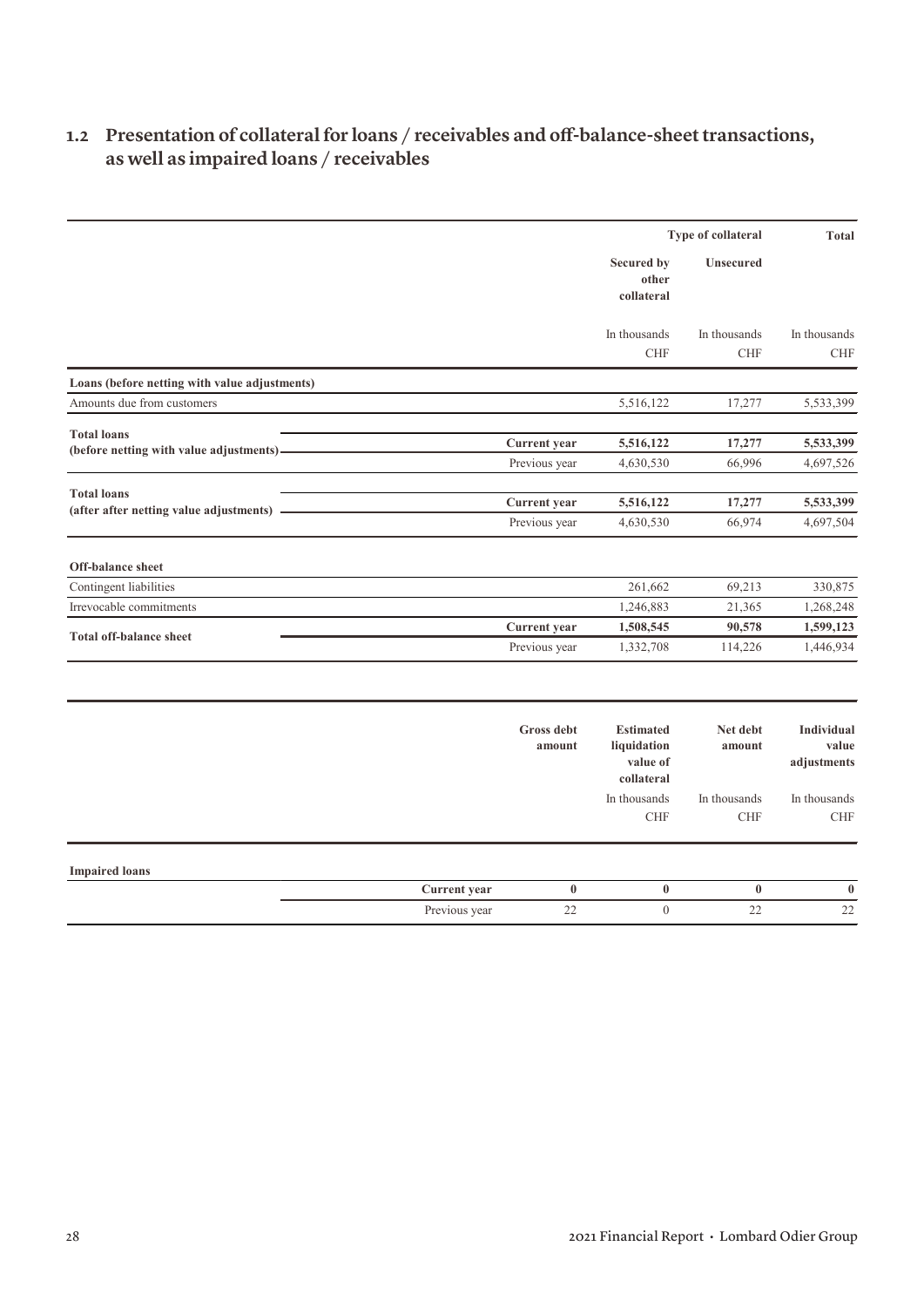## **1.3 Breakdown of trading portfolios and other financial instruments at fair value (assets and liabilities)**

|                                                                                                | <b>Current</b> year | Previous year |
|------------------------------------------------------------------------------------------------|---------------------|---------------|
|                                                                                                | In thousands        | In thousands  |
|                                                                                                | <b>CHF</b>          | <b>CHF</b>    |
| <b>ASSETS</b>                                                                                  |                     |               |
| Other financial instruments at fair value                                                      |                     |               |
| Debt instruments                                                                               | 64,120              | 86,371        |
| Equity securities                                                                              | 462,878             | 602,339       |
| Structured products                                                                            | 33,737              | 29,932        |
| Total other financial instruments at fair value                                                | 560,735             | 718,642       |
| <b>Total assets</b>                                                                            | 560,735             | 718,642       |
| - of which determined using a valuation model                                                  | $\theta$            | $\theta$      |
| - of which securities eligible for repo transactions in accordance with liquidity requirements | 320                 | $\theta$      |
| <b>LIABILITIES</b>                                                                             |                     |               |
| Other financial instruments at fair value                                                      |                     |               |

| Certificates                                  | 595.568 | 783.140 |
|-----------------------------------------------|---------|---------|
| <b>Total liabilities</b>                      | 595.568 | 783,140 |
| - of which determined using a valuation model |         |         |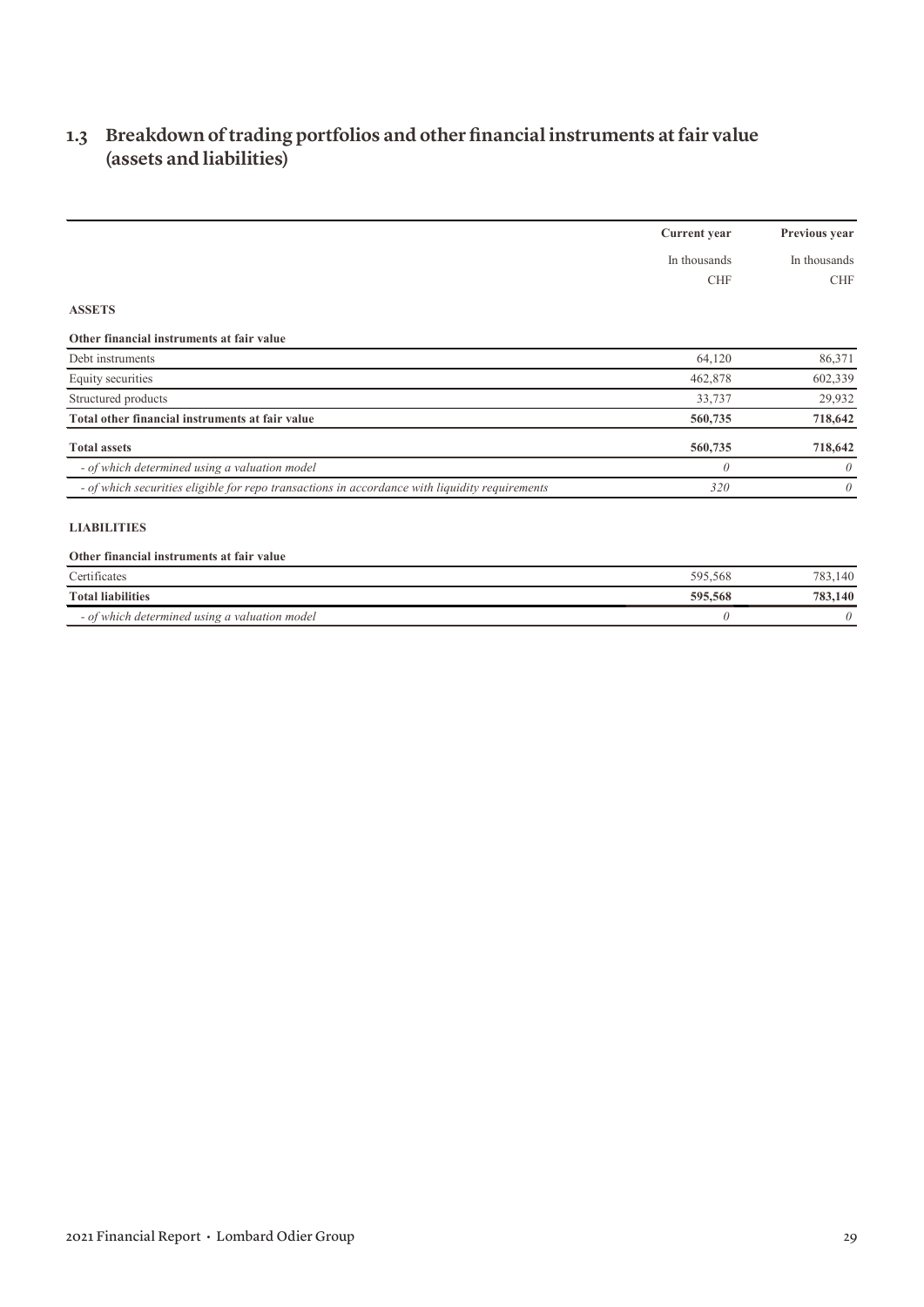## **1.4 Presentation of derivative financial instruments (assets and liabilities)**

|                                  |                                                        |                                          | <b>Trading instruments</b>               |                                                     |                                          | <b>Hedging instruments</b>               |                              |
|----------------------------------|--------------------------------------------------------|------------------------------------------|------------------------------------------|-----------------------------------------------------|------------------------------------------|------------------------------------------|------------------------------|
|                                  |                                                        | <b>Positive</b><br>replacement<br>values | <b>Negative</b><br>replacement<br>values | Contract<br>volume                                  | <b>Positive</b><br>replacement<br>values | <b>Negative</b><br>replacement<br>values | Contract<br>volume           |
|                                  |                                                        | In thousands                             | In thousands                             | In thousands                                        | In thousands                             | In thousands                             | In thousands                 |
|                                  |                                                        | <b>CHF</b>                               | <b>CHF</b>                               | <b>CHF</b>                                          | <b>CHF</b>                               | <b>CHF</b>                               | <b>CHF</b>                   |
|                                  | <b>Interest-rate related instruments</b>               |                                          |                                          |                                                     |                                          |                                          |                              |
| Swaps                            |                                                        | 473                                      | 473                                      | 112,984                                             | 483                                      | 1,288                                    | 112,434                      |
| Options (OTC)                    |                                                        | 60                                       | 60                                       | 26,934                                              |                                          |                                          |                              |
|                                  | Foreign exchange/Precious metals                       |                                          |                                          |                                                     |                                          |                                          |                              |
| Forward contracts                |                                                        | 350,094                                  | 337,644                                  | 52,236,843                                          | 7,269                                    | 949                                      | 448,012                      |
|                                  | Combined interest rate/currency swaps                  | 26,900                                   | 122,958                                  | 6,072,430                                           |                                          |                                          |                              |
| Options (OTC)                    |                                                        | 4,723                                    | 4,787                                    | 995,743                                             |                                          |                                          |                              |
| <b>Equity securities/Indices</b> |                                                        |                                          |                                          |                                                     |                                          |                                          |                              |
| Futures                          |                                                        |                                          |                                          | 20,145                                              |                                          |                                          |                              |
| Options (OTC)                    |                                                        | 476                                      | 476                                      | 7,191                                               |                                          |                                          |                              |
| Options (exchange traded)        |                                                        | 155                                      | 15                                       | 11,741                                              |                                          |                                          |                              |
| <b>Credit derivatives</b>        |                                                        |                                          |                                          |                                                     |                                          |                                          |                              |
| Credit default swap              |                                                        |                                          |                                          |                                                     |                                          |                                          |                              |
|                                  |                                                        |                                          |                                          |                                                     |                                          |                                          |                              |
|                                  | Current year                                           | 382,881                                  | 466,413                                  | 59,484,011                                          | 7,752                                    | 2,237                                    | 560,446                      |
| <b>Total before</b><br>netting   | - of which, determined using<br>a valuation model      | 382,726                                  | 466,398                                  |                                                     | 7,752                                    | 2,237                                    |                              |
| agreements                       | Previous year                                          | 563,208                                  | 579,129                                  | 57,475,441                                          | 13,680                                   | 3,246                                    | 662,181                      |
|                                  | - of which, determined using<br>a valuation model      | 561,529                                  | 579,027                                  |                                                     | 13,680                                   | 3,246                                    |                              |
|                                  |                                                        |                                          |                                          | <b>Positive replacement values</b><br>(accumulated) |                                          | <b>Negative replacement values</b>       | (accumulated)                |
|                                  |                                                        |                                          |                                          |                                                     |                                          |                                          |                              |
|                                  |                                                        |                                          |                                          | In thousands<br><b>CHF</b>                          |                                          |                                          | In thousands<br><b>CHF</b>   |
|                                  |                                                        |                                          |                                          |                                                     |                                          |                                          |                              |
| <b>Total after</b><br>netting    | <b>Current</b> year                                    |                                          |                                          | 84,304                                              |                                          |                                          | 84,319                       |
| agreements                       | Previous year                                          |                                          |                                          | 154,152                                             |                                          |                                          | 154,254                      |
|                                  |                                                        |                                          |                                          |                                                     |                                          |                                          |                              |
|                                  |                                                        |                                          |                                          |                                                     |                                          | Breakdown by counterparty:               |                              |
|                                  |                                                        |                                          |                                          |                                                     | Central<br>clearing<br>houses            | <b>Banks</b> and<br>securities<br>firms  | Other<br>customers           |
|                                  |                                                        |                                          |                                          |                                                     | In thousands<br><b>CHF</b>               | In thousands<br><b>CHF</b>               | In thousands<br>$\mbox{CHF}$ |
|                                  | Positive replacement values (after netting agreements) |                                          |                                          |                                                     | 141                                      | 13,974                                   | 70,189                       |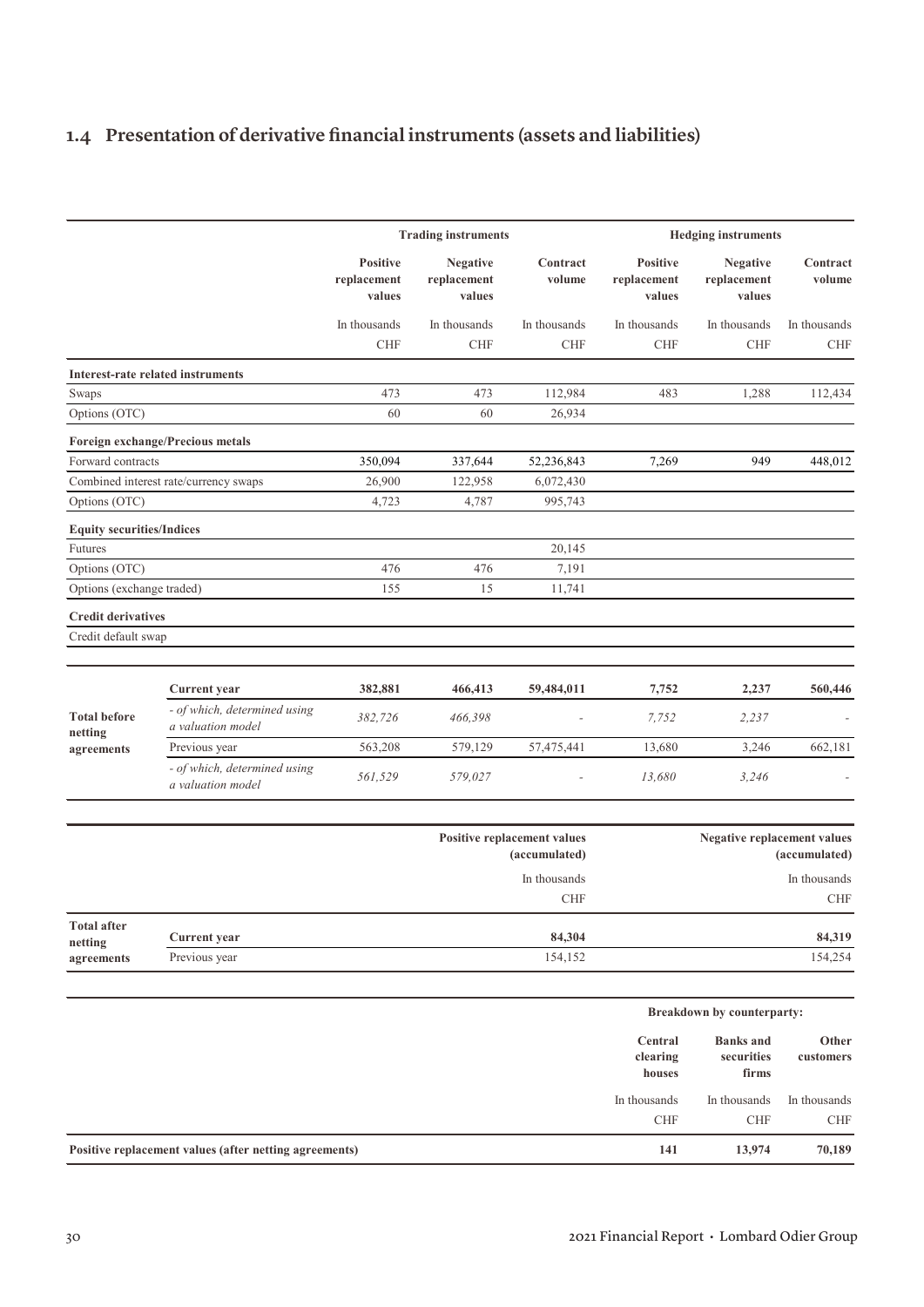## **1.5 Breakdown of financial investments**

|                                                                                                   | <b>Current</b> year  |                   |                                    | Previous year                    |
|---------------------------------------------------------------------------------------------------|----------------------|-------------------|------------------------------------|----------------------------------|
|                                                                                                   | <b>Book</b><br>value | Fair<br>value     | <b>Book</b><br>value               | Fair<br>value                    |
|                                                                                                   | In thousands         | In thousands      | In thousands                       | In thousands                     |
|                                                                                                   | CHF                  | <b>CHF</b>        | <b>CHF</b>                         | CHF                              |
| Debt instruments                                                                                  | 3,732,727            | 3,733,677         | 3,666,753                          | 3,725,521                        |
| - of which intended to be held to maturity                                                        | 3,732,727            | 3,733,677         | 3,666,753                          | 3,725,521                        |
| - of available for sale                                                                           | $\theta$             | $\theta$          | $\theta$                           | 0                                |
| Equity securities                                                                                 | 30,840               | 31,339            | 6,019                              | 6,779                            |
| <b>Total financial investments</b>                                                                | 3,763,567            | 3,765,016         | 3,672,772                          | 3,732,300                        |
| - of which securities eligible for repo transactions in accordance with<br>liquidity requirements | 2 2 3 3 1 4 5        | ٠                 | 2 3 2 4 2 0 9                      |                                  |
| Breakdown of counterparties by rating<br><b>AAA</b><br>to AA-                                     | $A+$<br>to A-        | $BBB+$<br>to BBB- | $BB+$<br>Lower<br>to B-<br>than B- | $\mathbf{N}\mathbf{0}$<br>rating |

| The Group uses the ratings of the three rating agencies Standard & Poor's, Moody's and Fitch. If each of the external agencies issues |
|---------------------------------------------------------------------------------------------------------------------------------------|
| an instrument with a rating, the median is used, and if only two ratings are issued, the Group uses the more conservative value. In   |

Debt instruments at book value 3,513,116 219,611 0 0 0 0

the absence of a specific rating for the instrument, the Group uses the Standard & Poor's long-term issuer rating.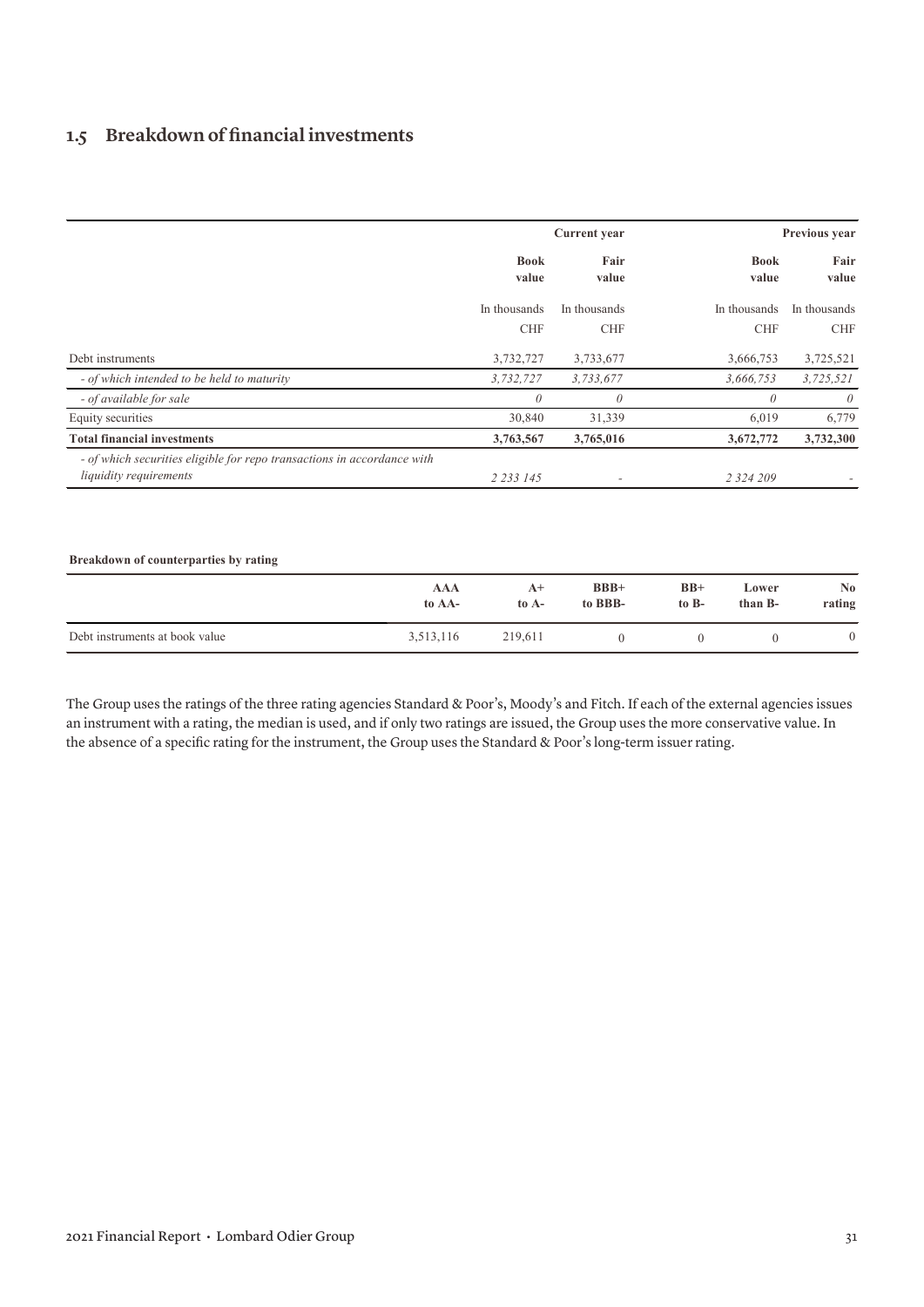## **1.6 Presentation of non-consolidated participations**

|                                                 | <b>Acquisition</b><br>cost | Accumulated<br>value<br>adjustments<br>and changes<br>in book value<br><i>(valuation)</i><br>using the<br>equity<br>method) | <b>Book</b><br>value<br>previous<br>year end                     | fication       | <b>Reclassi-Investments</b> | <b>Disposals</b><br>(including<br>foreign<br>exchange<br>differences) | adjustments | Value Changes in<br>book value<br>in the case<br>of participa-<br>tions valued<br>using the<br>equity<br>method /<br>depreciatio<br>n reversals | <b>Book value</b><br>as at end<br>of current<br>year | <b>Market</b><br>value |
|-------------------------------------------------|----------------------------|-----------------------------------------------------------------------------------------------------------------------------|------------------------------------------------------------------|----------------|-----------------------------|-----------------------------------------------------------------------|-------------|-------------------------------------------------------------------------------------------------------------------------------------------------|------------------------------------------------------|------------------------|
|                                                 | In thousands               |                                                                                                                             | In thousands In thousands In thousands In thousands In thousands |                |                             |                                                                       |             |                                                                                                                                                 | In thousands In thousands In thousands In thousands  |                        |
|                                                 | <b>CHF</b>                 | CHF                                                                                                                         | <b>CHF</b>                                                       | <b>CHF</b>     | <b>CHF</b>                  | <b>CHF</b>                                                            | CHF         | <b>CHF</b>                                                                                                                                      | <b>CHF</b>                                           | <b>CHF</b>             |
| Non-consolidated participations                 |                            |                                                                                                                             |                                                                  |                |                             |                                                                       |             |                                                                                                                                                 |                                                      |                        |
| Other participations                            |                            |                                                                                                                             |                                                                  |                |                             |                                                                       |             |                                                                                                                                                 |                                                      |                        |
| - without market<br>value                       | 8,056                      | (647)                                                                                                                       | 7,409                                                            | $\overline{0}$ | 4,079                       | (2)                                                                   | (309)       | $\mathbf{0}$                                                                                                                                    | 11,177                                               |                        |
| <b>Total non-consolidated</b><br>participations | 8,056                      | (647)                                                                                                                       | 7,409                                                            | $\bf{0}$       | 4,079                       | (2)                                                                   | (309)       | $\bf{0}$                                                                                                                                        | 11,177                                               | $\bf{0}$               |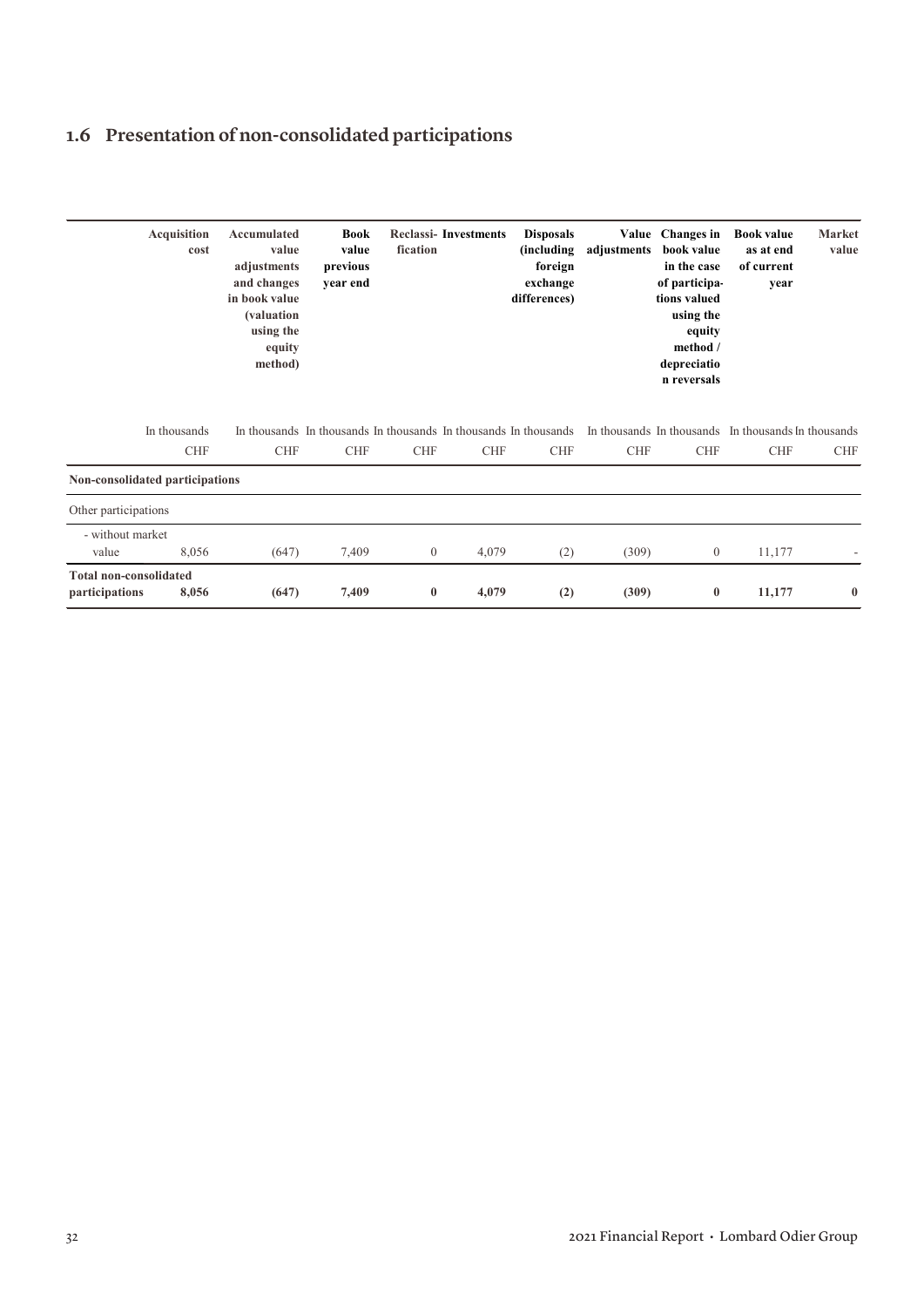## **1.7 Disclosure of companies in which the bank holds a permanent direct or indirect significant participation (1/2)**

| Company name                                      | <b>Registered</b><br>office | <b>Business</b><br>activity |            | <b>Share</b><br>capital | Propor-<br>tion of<br>holding/<br>voting<br>rights<br>$(in \%)$ | Propor-<br>tion of<br>holding/<br>voting<br>rights<br>$(in \%)$ | Direct/<br>indirect<br>ownership | Direct/<br>indirect<br>ownership |
|---------------------------------------------------|-----------------------------|-----------------------------|------------|-------------------------|-----------------------------------------------------------------|-----------------------------------------------------------------|----------------------------------|----------------------------------|
|                                                   |                             |                             |            |                         | Current<br>year                                                 | <b>Previous</b><br>year                                         | Current<br>year                  | <b>Previous</b><br>year          |
| <b>Fully consolidated participating interests</b> |                             |                             |            |                         |                                                                 |                                                                 |                                  |                                  |
| LO Holding SA                                     | Geneva                      | Holding company             | <b>CHF</b> | 34,110,000              | 100                                                             | 100                                                             | direct                           | direct                           |
| Banque Lombard Odier & Cie SA                     | Geneva                      | Bank                        | <b>CHF</b> | 100,000,000             | 100                                                             | 100                                                             | indirect                         | indirect                         |
| Lasphère SA                                       | Geneva                      | Fiduciary company           | <b>CHF</b> | 250,000                 | 100                                                             | 100                                                             | indirect                         | indirect                         |
| LO Patrimonia SA                                  | Geneva                      | Fiduciary company           | <b>CHF</b> | 1,000,000               | 100                                                             | 100                                                             | indirect                         | indirect                         |
| LO IP SA                                          | Geneva                      | Service company             | <b>CHF</b> | 700,000                 | 100                                                             | 100                                                             | indirect                         | indirect                         |
| Lodati SA                                         | Geneva                      | Service company             | <b>CHF</b> | 300,000                 | 100                                                             | 100                                                             | indirect                         | indirect                         |
| Lombard Odier Asset                               |                             |                             |            |                         |                                                                 |                                                                 |                                  |                                  |
| Management (Switzerland) SA                       | Geneva                      | Investment advisory comp.   | <b>CHF</b> | 26,000,000              | 100                                                             | 100                                                             | indirect                         | indirect                         |
| Lombard Odier Asset                               |                             |                             |            |                         |                                                                 |                                                                 |                                  |                                  |
| Management (Europe) Limited                       | London                      | Investment advisory comp.   | <b>GBP</b> | 20,000,000              | 100                                                             | 100                                                             | indirect                         | indirect                         |
| Lombard Odier (Europe) S.A.                       | Luxembourg                  | Bank                        | <b>EUR</b> | 40,000,000              | 100                                                             | 100                                                             | indirect                         | indirect                         |
| Lombard Odier Funds (Europe) S.A.                 | Luxembourg                  | Distributor of CIS          | <b>EUR</b> | 2,810,205               | 100                                                             | 100                                                             | indirect                         | indirect                         |
| Lombard Odier Investment                          |                             |                             |            |                         |                                                                 |                                                                 |                                  |                                  |
| Managers Private Equity Sàrl                      | Luxembourg                  | Distributor of CIS          | <b>EUR</b> | 12,500                  | 100                                                             | 100                                                             | indirect                         | indirect                         |
| <b>LOIM PE Capital</b>                            | Luxembourg                  | Distributor of CIS          | <b>EUR</b> | 12,000                  | 100                                                             | 100                                                             | indirect                         | indirect                         |
| <b>LOIM</b> Sustainable                           |                             |                             |            |                         |                                                                 |                                                                 |                                  |                                  |
| Private Credit GP S.à.r.l.                        | Luxembourg                  | Distributor of CIS          | <b>USD</b> | 20,000                  | 100                                                             | $\boldsymbol{0}$                                                | indirect                         |                                  |
| Lombard Odier T&O                                 |                             |                             |            |                         |                                                                 |                                                                 |                                  |                                  |
| Services (Europe) S.A.                            | Luxembourg                  | Banking and IT services     | <b>EUR</b> | 5,000,000               | 100                                                             | 100                                                             | indirect                         | indirect                         |
| Lombard Odier Gestión                             |                             |                             |            |                         |                                                                 |                                                                 |                                  |                                  |
| (España), SGIIC, S.A.                             | Madrid                      | Portfolio management        | <b>EUR</b> | 1,188,000               | 100                                                             | 100                                                             | indirect                         | indirect                         |
| Lombard Odier & Cie<br>(Gibraltar) Limited        |                             |                             |            |                         |                                                                 |                                                                 |                                  |                                  |
|                                                   | Gibraltar                   | Bank<br>Distributor of CIS  | <b>CHF</b> | 2,260,000               | 100                                                             | 100                                                             | indirect                         | indirect                         |
| LO Delta Explorer GP Limited                      | Jersey                      |                             | <b>CHF</b> | 100,000                 | 100<br>100                                                      | 100<br>100                                                      | indirect<br>indirect             | indirect<br>indirect             |
| Lombard Odier (Jersey) Limited                    | Jersey                      | Distributor of CIS          | <b>CHF</b> | 500,000                 |                                                                 |                                                                 |                                  |                                  |
| Lombard Odier Infrastructure<br>Fund GP Limited   | Jersey                      | Distributor of CIS          | <b>CHF</b> | 100,000                 | 100                                                             | 100                                                             | indirect                         | indirect                         |
| Lombard Odier (Hong Kong) Limited                 | Hong Kong                   | Investment advisory comp.   | <b>HKD</b> | 805,000,000             | 100                                                             | 100                                                             | indirect                         | indirect                         |
| Lombard Odier (Singapore) Ltd.                    | Singapore                   | Bank                        | <b>CHF</b> | 42,647,000              | 100                                                             | 100                                                             | indirect                         | indirect                         |
| Lombard Odier Trust (Japan) Limited               | Tokyo                       | Portfolio management        | JPY        | 300,000,000             | 100                                                             | 100                                                             | indirect                         | indirect                         |
| Lombard Odier Asset                               |                             |                             |            |                         |                                                                 |                                                                 |                                  |                                  |
| Management (USA) Corp.                            | New York                    | Investment advisory comp.   | <b>USD</b> | 2,000                   | 100                                                             | 100                                                             | indirect                         | indirect                         |
| Lombard Odier (Panama), Inc.                      | Panama City                 | Investment advisory comp.   | <b>USD</b> | 500,000                 | 100                                                             | 100                                                             | indirect                         | indirect                         |
| Lombard Odier (Uruguay) S.A.                      | Montevideo                  | Investment advisory comp.   | <b>USD</b> | 103,986                 | 100                                                             | 100                                                             | indirect                         | indirect                         |
| Bershield Insurance Limited                       | Bermuda                     | Insurance company           | <b>CHF</b> | 216,000                 | 100                                                             | 100                                                             | indirect                         | indirect                         |
| Lombard Odier Trust                               |                             |                             |            |                         |                                                                 |                                                                 |                                  |                                  |
| (Bermuda) Limited                                 | Bermuda                     | Trust company               | <b>CHF</b> | 1,350,000               | 100                                                             | 100                                                             | indirect                         | indirect                         |
| Lombard Odier & Cie                               |                             |                             |            |                         |                                                                 |                                                                 |                                  |                                  |
| (Bahamas) Limited                                 | Nassau                      | Bank                        | <b>CHF</b> | 4,000,000               | 100                                                             | 100                                                             | indirect                         | indirect                         |
| Lombard Odier (Brasil) Consultoria                |                             |                             |            |                         |                                                                 |                                                                 |                                  |                                  |
| de Valores Mobiliários Ltda.                      | Sao Paulo                   | Investment advisory comp.   | BRL        | 24,200,000              | 100                                                             | 100                                                             | indirect                         | indirect                         |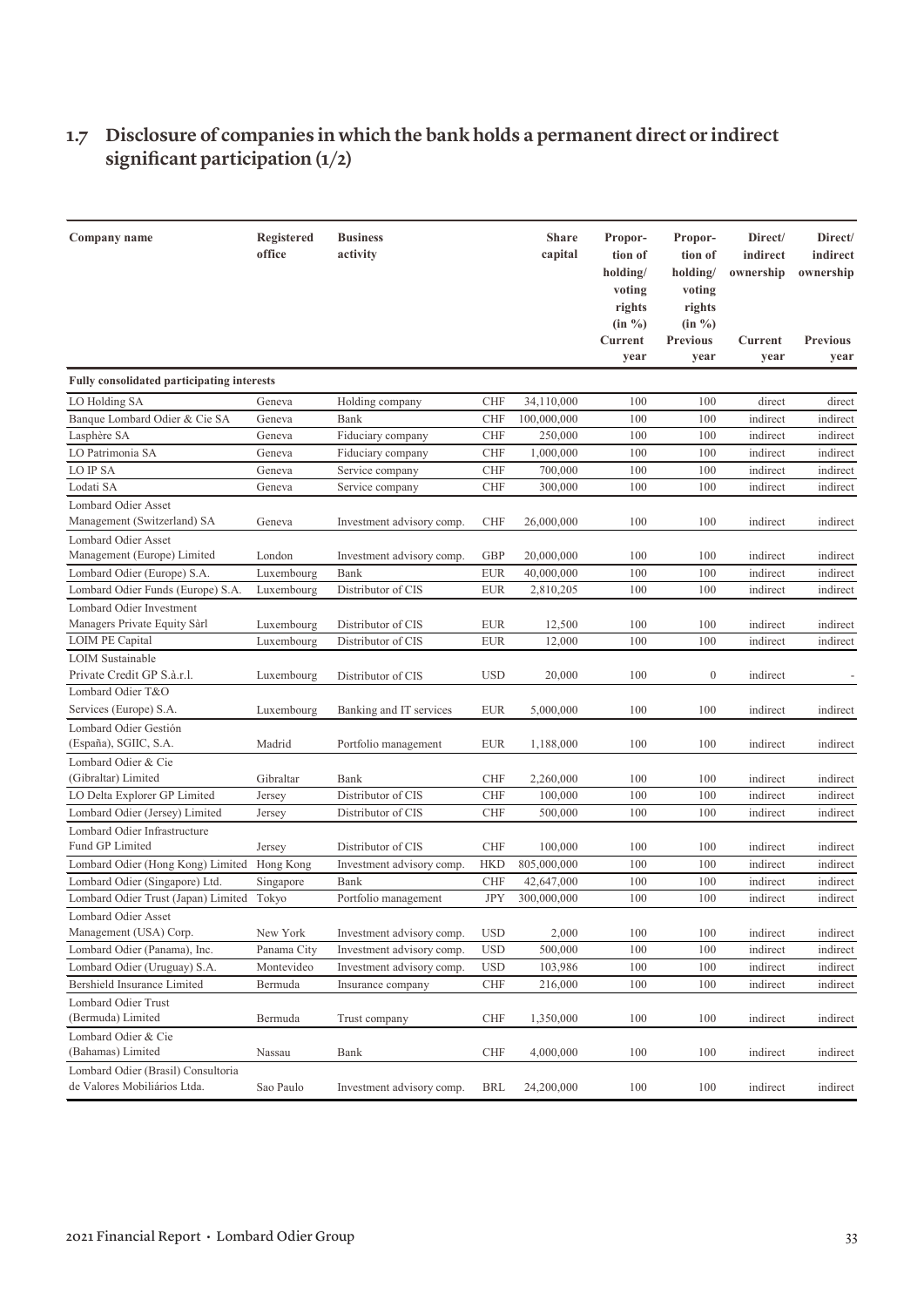## **1.7 Disclosure of companies in which the bank holds a permanent direct or indirect significant participation (2/2)**

| Company name                             | <b>Registered</b><br>office | <b>Business</b><br>activity |            | <b>Share</b><br>capital | Propor-<br>tion of<br>holding/<br>voting<br>rights<br>$(in \%)$<br>Current<br>year | Propor-<br>tion of<br>holding/<br>voting<br>rights<br>$(in \frac{9}{6})$<br><b>Previous</b><br>year | Direct/<br>indirect<br>ownership<br><b>Current</b><br>year | Direct/<br>indirect<br>ownership<br><b>Previous</b><br>year |
|------------------------------------------|-----------------------------|-----------------------------|------------|-------------------------|------------------------------------------------------------------------------------|-----------------------------------------------------------------------------------------------------|------------------------------------------------------------|-------------------------------------------------------------|
| Non-consolidated participating interests |                             |                             |            |                         |                                                                                    |                                                                                                     |                                                            |                                                             |
| Lombard Odier Services Inc.              | Montréal                    | Service company             | CAD        | 5,749,244               | 100                                                                                | 100                                                                                                 | indirect                                                   | indirect                                                    |
| Lombard Odier Valeurs                    |                             |                             |            |                         |                                                                                    |                                                                                                     |                                                            |                                                             |
| Mobilières (Canada) Inc                  | Montréal                    | Broker dealer               | CAD        | 2,400,000               | 100                                                                                | 100                                                                                                 | indirect                                                   | indirect                                                    |
| Lombard Odier Transatlantic Limited      | Montréal                    | Broker dealer               | <b>USD</b> | 719,969                 | 100                                                                                | 100                                                                                                 | indirect                                                   | indirect                                                    |
| Parkgest Holding SA                      | Geneva                      | Holding company             | <b>CHF</b> | 4,750,000               | 7                                                                                  | $\tau$                                                                                              | indirect                                                   | indirect                                                    |
| SIX Group AG                             | Zurich                      | Financial services          | <b>CHF</b> | 19,521,905              | 2                                                                                  | 2                                                                                                   | indirect                                                   | indirect                                                    |
| Taurus SA                                | Geneva                      | Financial services          | <b>CHF</b> | 4,500,000               | $\overline{2}$                                                                     | 3                                                                                                   | indirect                                                   | indirect                                                    |
| Elus SA                                  | Lausanne                    | Financial services          | <b>CHF</b> | 1,500,000               | 23                                                                                 | $\overline{0}$                                                                                      | indirect                                                   |                                                             |
| SystemIO Limited                         | London                      | Consulting company          | <b>GBP</b> | 1,037                   | 6/7                                                                                | $\mathbf{0}$                                                                                        | indirect                                                   |                                                             |

The Group does not have any significant position in equity securities of undertakings recognised under financial investments (2020: none).

In addition, there are no commitments to purchase further shares or to dispose of shares (2020: none).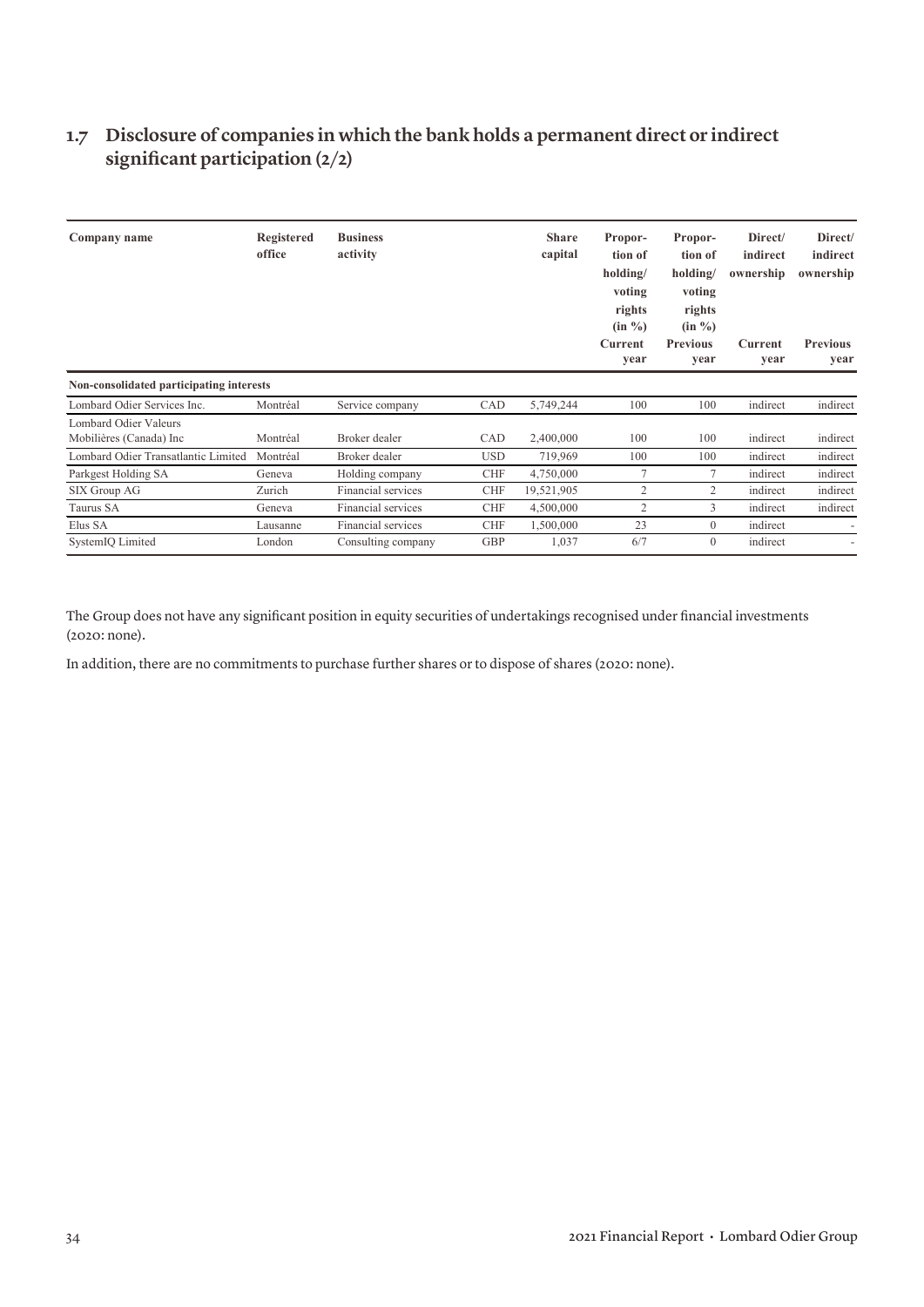## **1.8 Presentation of tangible fixed assets**

|                                    | <b>Acquisition</b><br>cost | Accumulated<br>depreciation | <b>Book value</b><br>previous<br>vear end | Reclassifi-<br>cation      | <b>Additions</b>           | <b>Disposals</b><br><i>(including)</i><br>foreign<br>exchange<br>differences) | Depreciation               | <b>Book value</b><br>as at end of<br>current<br>year |
|------------------------------------|----------------------------|-----------------------------|-------------------------------------------|----------------------------|----------------------------|-------------------------------------------------------------------------------|----------------------------|------------------------------------------------------|
|                                    | In thousands<br><b>CHF</b> | In thousands<br><b>CHF</b>  | In thousands<br><b>CHF</b>                | In thousands<br><b>CHF</b> | In thousands<br><b>CHF</b> | In thousands<br><b>CHF</b>                                                    | In thousands<br><b>CHF</b> | In thousands<br><b>CHF</b>                           |
| Bank buildings                     | 191,823                    | (14,071)                    | 177,752                                   | $\boldsymbol{0}$           | 91,526                     | (1)                                                                           | (1,942)                    | 267,335                                              |
| Other real estate                  | 15,737                     | (15, 123)                   | 614                                       | $\mathbf{0}$               | 64                         | 2                                                                             | (178)                      | 502                                                  |
| Software                           | 15,122                     | (14, 419)                   | 703                                       | $\mathbf{0}$               | 1,128                      | $\theta$                                                                      | (680)                      | 1,151                                                |
| Other tangible fixed assets        | 73,585                     | (70, 219)                   | 3,366                                     | $\mathbf{0}$               | 2,986                      | (22)                                                                          | (2,464)                    | 3,866                                                |
| <b>Total tangible fixed assets</b> | 296,267                    | (113, 832)                  | 182,435                                   | $\bf{0}$                   | 95,704                     | (21)                                                                          | (5,264)                    | 272,854                                              |

### **Operational leasing Current year Previous year**

|                                                    | In thousands<br><b>CHF</b> | In thousands<br><b>CHF</b> |
|----------------------------------------------------|----------------------------|----------------------------|
| Off balance sheet leasing commitments              |                            |                            |
| within 12 months                                   | 33,508                     | 32,523                     |
| between 12 months and 5 years                      | 95,060                     | 89,336                     |
| after 5 years                                      | 22,829                     | 32,563                     |
| <b>Total off balance sheet leasing commitments</b> | 151.397                    | 154,422                    |
| - of which cancelable within 12 months             | 3,918                      | 2.486                      |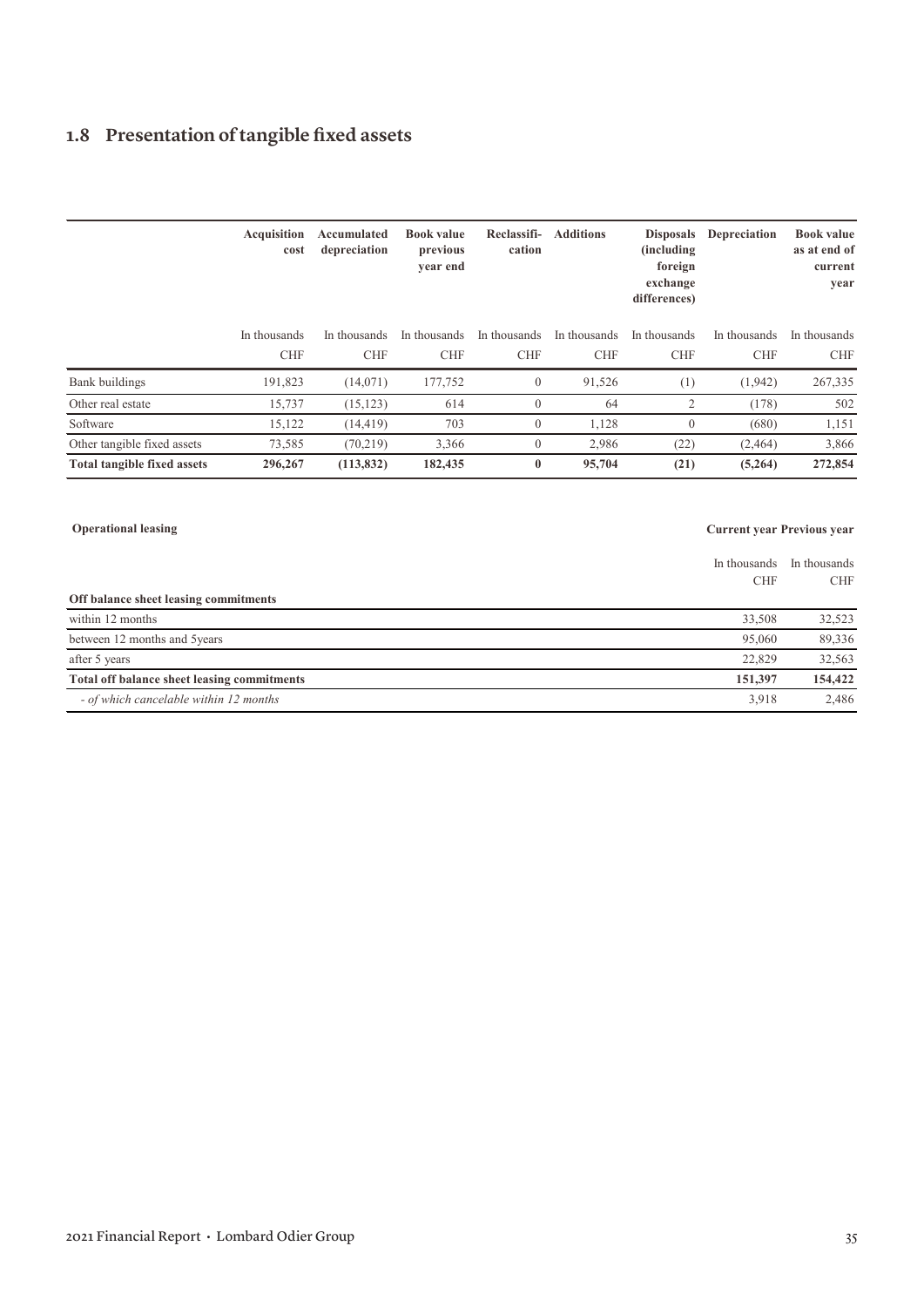## **1.9 Breakdown of other assets and other liabilities**

|                                                                          | <b>Current</b> year | Previous year |
|--------------------------------------------------------------------------|---------------------|---------------|
|                                                                          | In thousands        | In thousands  |
| <b>Other assets</b>                                                      | <b>CHF</b>          | <b>CHF</b>    |
| Amount recognised as assets in respect of employer contribution reserves | 13,400              | 54,540        |
| Settlement accounts                                                      | 19,087              | 8,841         |
| Coupons                                                                  | $\theta$            | 1,514         |
| Indirect taxes                                                           | 8,224               | 4,335         |
| Compensation account                                                     | $\mathbf{0}$        | 67            |
| Other assets                                                             | 15,718              | 18,721        |
| <b>Total other assets</b>                                                | 56,429              | 88,018        |
| <b>Other liabilities</b>                                                 |                     |               |
| Settlement accounts                                                      | 55,530              | 65,125        |
| Coupons                                                                  | 63                  | 218           |
| Indirect taxes                                                           | 29,129              | 26,418        |
| Compensation account                                                     | 5,720               | 10,366        |
| Other liabilities                                                        | 16,210              | 22,441        |
| <b>Total other liabilities</b>                                           | 106,652             | 124,568       |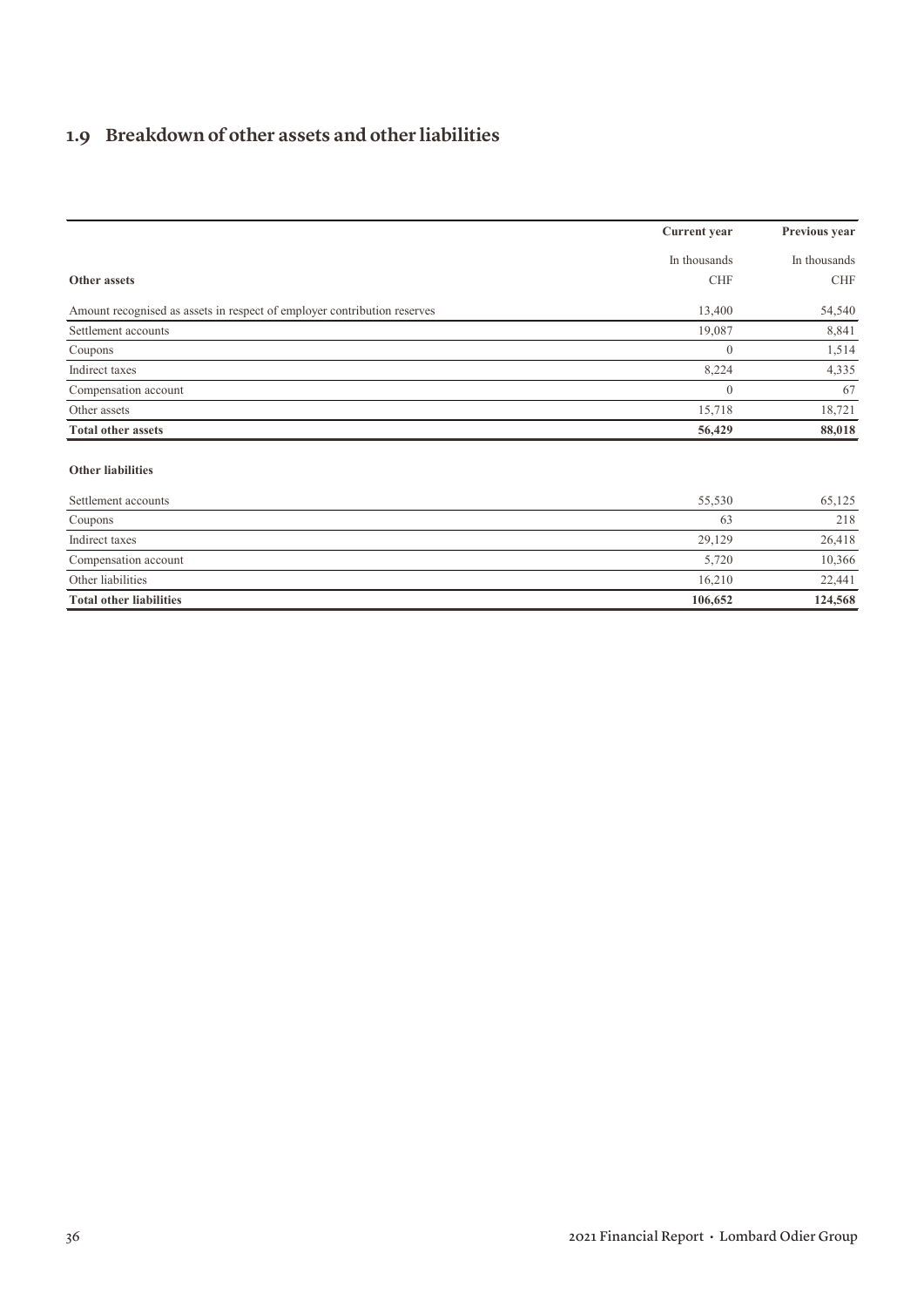## **1.10 Disclosure of assets pledged or assigned to secure own commitments and of assets under reservation of ownership**

|                            |                                | Previous year                |                                |                              |
|----------------------------|--------------------------------|------------------------------|--------------------------------|------------------------------|
|                            | <b>Book value of</b><br>pledge | Actual<br><b>liabilities</b> | <b>Book value of</b><br>pledge | Actual<br><b>liabilities</b> |
|                            | In thousands                   | In thousands                 | In thousands                   | In thousands                 |
|                            | <b>CHF</b>                     | <b>CHF</b>                   | <b>CHF</b>                     | <b>CHF</b>                   |
| <b>Pledged assets</b>      |                                |                              |                                |                              |
| Amounts due from banks     | 68,112                         | 68,112                       | 59,089                         | 59,089                       |
| Amounts due from customers | 654                            | 654                          | 49,769                         | 49,769                       |
| Financial investments      | 385,662                        | 385,662                      | 323,952                        | 323,952                      |

## **1.11 Disclosure of liabilities relating to own pension schemes, and number and nature of equity instruments of the bank held by own pension schemes**

|                                             | Current year | <b>Previous year</b> |
|---------------------------------------------|--------------|----------------------|
|                                             | In thousands | In thousands         |
|                                             | <b>CHF</b>   | <b>CHF</b>           |
| Amounts due in respect of customer deposits | 56,683       | 48,990               |
| Total liabilities to own pension funds      | 56,683       | 48,990               |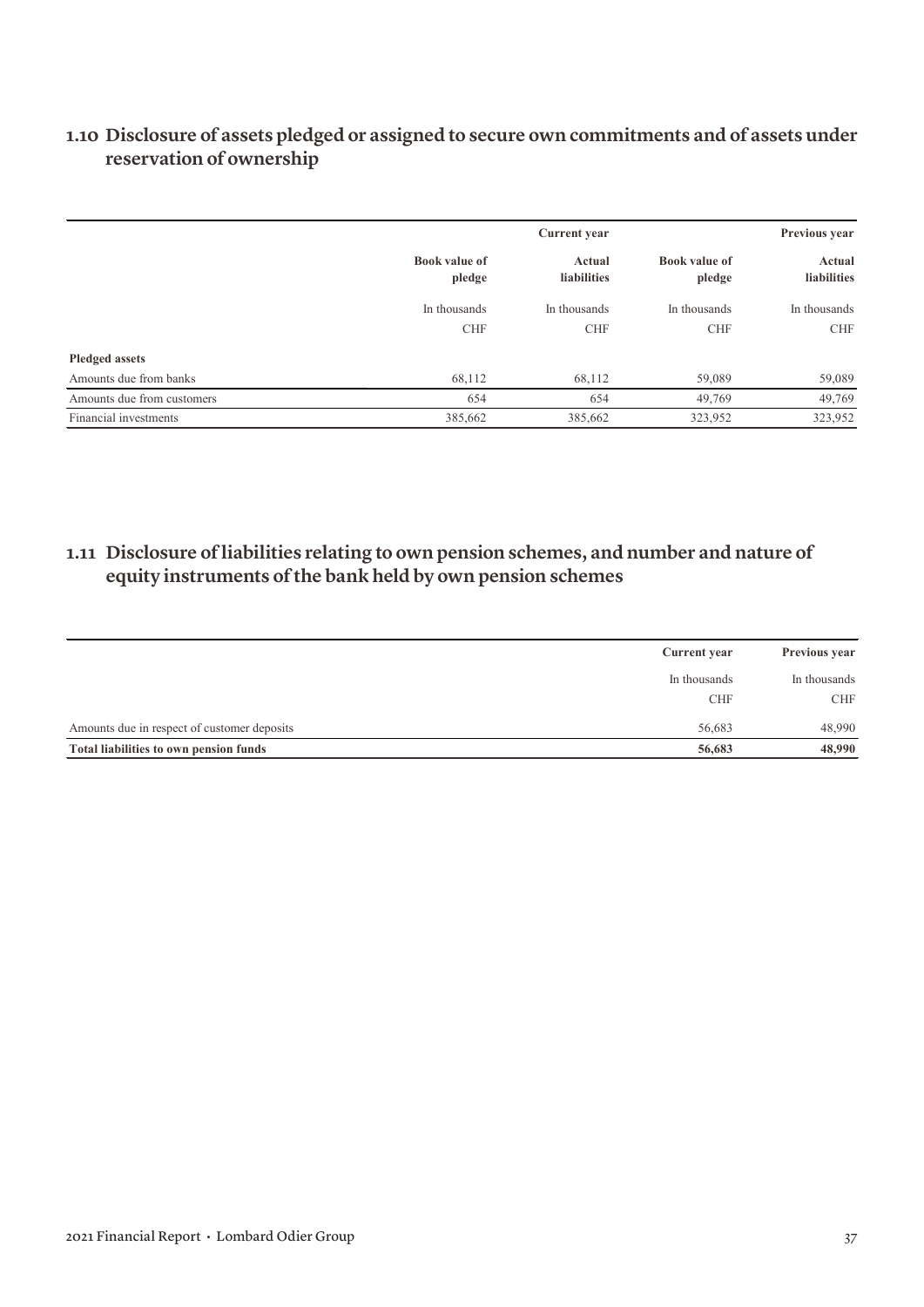## **1.12 Disclosures on the economic situation of own pension schemes (1/2)**

| <b>Employer contribution reserves (ECR)</b> | Nominal value<br>at current<br>vear end | Waiver of use<br>at current<br>vear end | Net amount<br>at current<br>year end | Net amount<br>at previous<br>vear end |                     | Influence of the ECR on<br>personnel expenses |
|---------------------------------------------|-----------------------------------------|-----------------------------------------|--------------------------------------|---------------------------------------|---------------------|-----------------------------------------------|
|                                             |                                         |                                         |                                      |                                       | <b>Current year</b> | <b>Previous year</b>                          |
|                                             | In thousands                            | In thousands                            | In thousands                         | In thousands                          | In thousands        | In thousands                                  |
|                                             | <b>CHF</b>                              | <b>CHF</b>                              | <b>CHF</b>                           | <b>CHF</b>                            | <b>CHF</b>          | <b>CHF</b>                                    |
| Patronage pension institution:              |                                         |                                         |                                      |                                       |                     |                                               |
| Fondation patronale du groupe Lombard Odier | 13,400                                  | $\boldsymbol{0}$                        | 13,400                               | 54,540                                | $\theta$            | $\overline{0}$                                |

| Presentation of the economic<br>benefit/obligation<br>and the pension expenses | Overfunding /<br>underfunding<br>at end of<br>current year | Economical<br>interest of the<br>Group | Change in<br>economical<br>interest<br><i>(economic</i><br>benefit /<br>obligation)<br>compared to<br>previous year | <b>Contributions</b><br>paid for the<br>current period |                            | Pension expenses in personnel<br>expenses |
|--------------------------------------------------------------------------------|------------------------------------------------------------|----------------------------------------|---------------------------------------------------------------------------------------------------------------------|--------------------------------------------------------|----------------------------|-------------------------------------------|
|                                                                                |                                                            |                                        |                                                                                                                     |                                                        | <b>Current</b> year        | Previous year                             |
|                                                                                | In percentage                                              | In thousands<br><b>CHF</b>             | In thousands<br><b>CHF</b>                                                                                          | In thousands<br><b>CHF</b>                             | In thousands<br><b>CHF</b> | In thousands<br><b>CHF</b>                |
| Pension plans with overfunding:<br>Fondation de prévoyance du                  |                                                            |                                        |                                                                                                                     |                                                        |                            |                                           |
| groupe Lombard Odier                                                           | 16.7%                                                      | $\overline{0}$                         | $\overline{0}$                                                                                                      | 551                                                    | 27,341                     | 25,925                                    |
| Fondation complémentaire de prévoyance du<br>groupe Lombard Odier              | ٠                                                          | $\mathbf{0}$                           | $\mathbf{0}$                                                                                                        | 204                                                    | 14,709                     | 14,338                                    |

Any surplus in the schemes belong to the pension institution and will be used for the benefit of the employees. The Group's governing bodies therefore consider that, as a result, there will be no economic benefit for the Group. At 31 December 2021, there was no economic benefit or economic obligation to be recognised in the Group's balance sheet or income statement.

The governing bodies of the pension funds evaluated the funding ratio at 31 December 2021, on the basis of the non-audited financial statements, to be 116.7% for the Pension Foundation. Since 1 January 2018, the Supplementary Pension Foundation offers several investment strategies whose performance is fully supported by the affiliated employees, without capital guarantee. As a result, the Supplementary Pension Foundation has no commitment towards the savings capital of affiliated employees, implying a systematic funding ratio of 100% in all future financial years.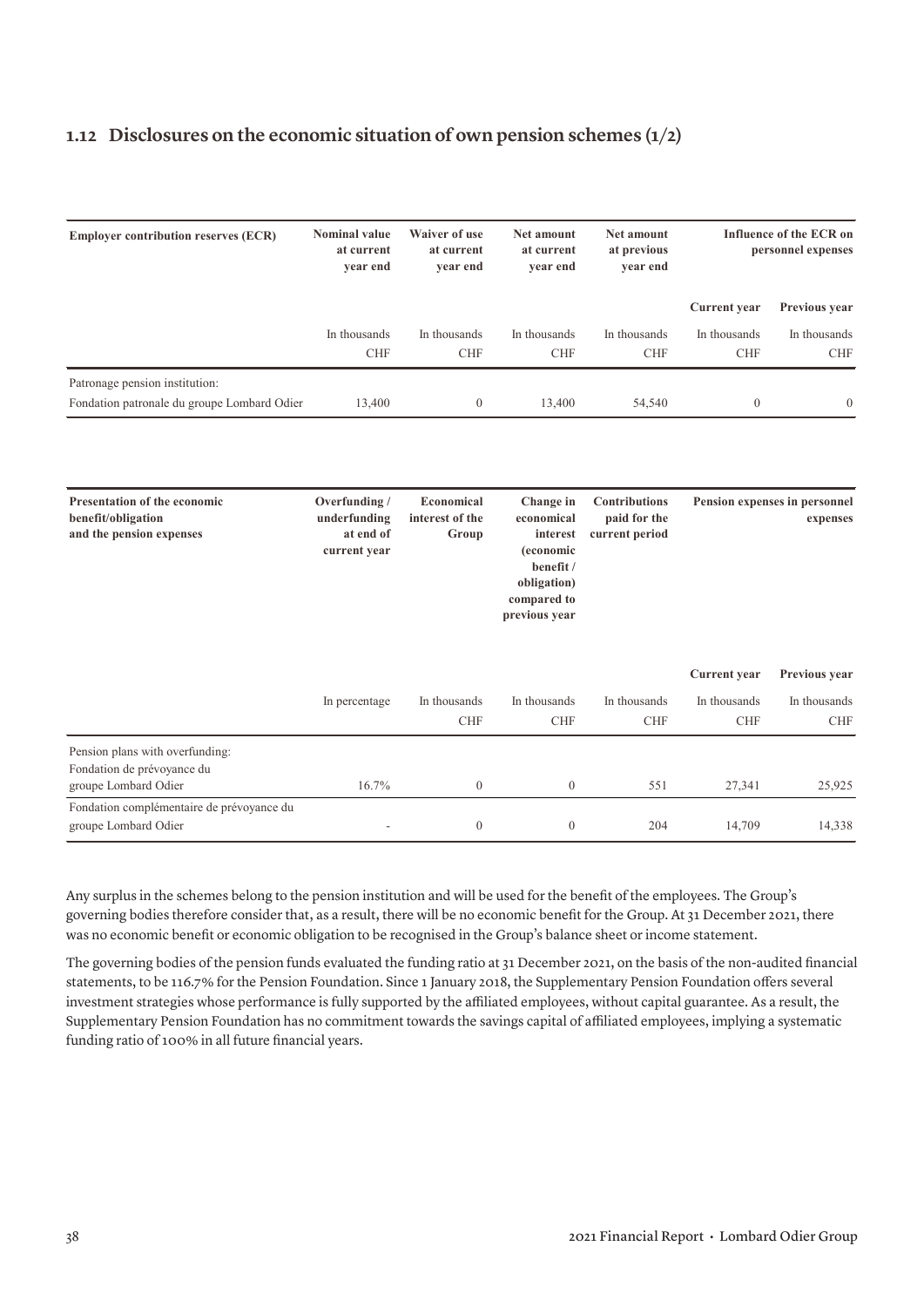## **1.12 Disclosures on the economic situation of own pension schemes (2/2)**

### **Pension funds**

### **Pension Foundation of Lombard Odier Group**

All employees whose activity is based in Switzerland must be affiliated to the Pension Foundation of Lombard Odier Group (Art. 5 of the regulations), in extenso with a Swiss contract. The Foundation's objective is to protect all affiliated employees from the economic consequences of old age, disability and death; it is entered in the Register of Occupational Pensions Plan kept by the Supervisory Authority of the Canton of Geneva, pursuant to Article 48 LPP. Regulatory contributions vary between 7% and 27% divided between the affiliated employees and the employer, depending on the age and the level of contribution chosen (Art  $51$ ). Early retirement is possible for each affiliated employee between 58 and 65, according to legal and regulatory provisions.

### **Supplementary Pension Foundation of Lombard Odier Group**

The Supplementary Pension Foundation's objective is to protect affiliated executives and employees from the economic consequences of old age, disability and death, supplementing the benefits they receive from the Pension Foundation of Lombard Odier Group. Members are free to choose between two options for their contribution rate, without any impact on the employer contribution. These contributions apply to variable compensation only. Early retirement is possible for each affiliated employee between 58 and 65, according to legal and regulatory provisions. The benefit is only in the form of capital. This foundation does not offer a capital guarantee.

## **1.13 Presentation of issued structured products**

| Underlying risk of the embedded derivative |                                          |                                                                     | Total                              |                            |                            |                            |
|--------------------------------------------|------------------------------------------|---------------------------------------------------------------------|------------------------------------|----------------------------|----------------------------|----------------------------|
|                                            |                                          |                                                                     | Valued as a whole                  | Valued separately          |                            |                            |
|                                            | <b>Booked</b> in<br>trading<br>portfolio | <b>Booked</b> in<br>other financial<br>instruments at<br>fair value | Value of<br>the host<br>instrument | Value of the<br>derivative |                            |                            |
|                                            |                                          | In thousands<br><b>CHF</b>                                          | In thousands<br><b>CHF</b>         | In thousands<br><b>CHF</b> | In thousands<br><b>CHF</b> | In thousands<br><b>CHF</b> |
| Equity securities                          | with own debenture component             | $\blacksquare$                                                      | 520,068                            | $\theta$                   | $\mathbf{0}$               | 520,068                    |
| Interest-rate instruments                  | with own debenture component             | ۰                                                                   | 75,500                             | $\boldsymbol{0}$           | $\bf{0}$                   | 75,500                     |
| <b>Total</b>                               |                                          | $\bf{0}$                                                            | 595,568                            | $\bf{0}$                   | $\bf{0}$                   | 595,568                    |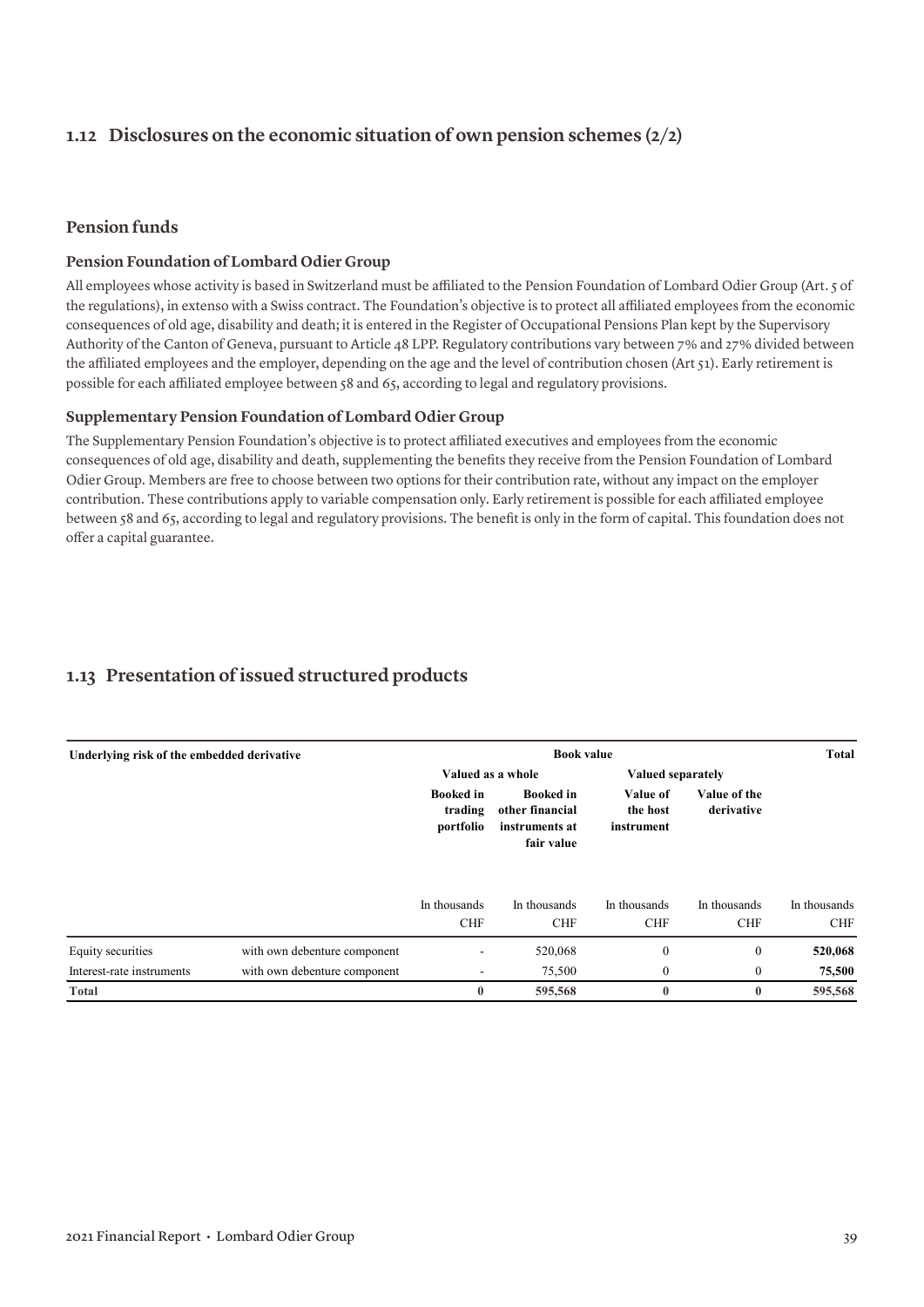## **1.14 Presentation of value adjustments and provisions, reserves for general banking risks, and changes therein during the current year**

|                                                           | <b>Balance at</b><br>previous<br>year end | Use in<br>conformity<br>with<br>designated<br>purpose | Foreign<br>exchange<br>differences | <b>Changes</b> in<br>the scope of<br>consolidation | Past due<br>interest,<br>recoveries | <b>New</b><br>creations<br>charged to<br>income<br>statement | <b>Releases to</b><br>income<br>statement | <b>Balance at</b><br>current<br>year end |
|-----------------------------------------------------------|-------------------------------------------|-------------------------------------------------------|------------------------------------|----------------------------------------------------|-------------------------------------|--------------------------------------------------------------|-------------------------------------------|------------------------------------------|
|                                                           | In thousands                              | In thousands                                          | In thousands                       | In thousands                                       | In thousands                        | In thousands                                                 | In thousands                              | In thousands                             |
|                                                           | <b>CHF</b>                                | <b>CHF</b>                                            | <b>CHF</b>                         | <b>CHF</b>                                         | <b>CHF</b>                          | <b>CHF</b>                                                   | <b>CHF</b>                                | <b>CHF</b>                               |
| Provisions for deferred taxes                             | 92,227                                    | $\theta$                                              | $\theta$                           | $\overline{0}$                                     | $\overline{\phantom{m}}$            | 5,925                                                        | (5,755)                                   | 92,397                                   |
| Provisions for other business risks                       | 12,970                                    | (1,221)                                               | (10)                               | $\overline{0}$                                     | $\overline{0}$                      | 1,033                                                        | (1, 482)                                  | 11,290                                   |
| Other provisions                                          | 151                                       | (151)                                                 | $\mathbf{0}$                       | $\overline{0}$                                     | $\overline{0}$                      | 138                                                          | $\overline{0}$                            | 138                                      |
| <b>Total provisions</b>                                   | 105,348                                   | (1,372)                                               | (10)                               | $\boldsymbol{0}$                                   | $\bf{0}$                            | 7,096                                                        | (7, 237)                                  | 103,825                                  |
| Reserves for general banking risl                         | 423,668                                   |                                                       | $\bf{0}$                           | $\bf{0}$                                           | -                                   | 54,210                                                       | $\bf{0}$                                  | 477,878                                  |
| Value adjustment for default risks from<br>impaired loans | 22                                        | (22)                                                  | $\mathbf{0}$                       | $\boldsymbol{0}$                                   | $\boldsymbol{0}$                    | $\boldsymbol{0}$                                             | $\Omega$                                  | $\bf{0}$                                 |
| Value adjustments for default<br>and country risks        | 22                                        | (22)                                                  | $\bf{0}$                           | $\bf{0}$                                           | $\bf{0}$                            | $\bf{0}$                                                     | $\bf{0}$                                  | $\bf{0}$                                 |

"Provisions for other business risks" are intended to cover a variety of risks relating to litigation, including any associated legal expenses.

## **1.15 Disclosure of amounts due from / to related parties**

|                                               |                         | Current year          |                         | <b>Previous year</b>  |
|-----------------------------------------------|-------------------------|-----------------------|-------------------------|-----------------------|
|                                               | <b>Amounts due from</b> | <b>Amounts due to</b> | <b>Amounts due from</b> | <b>Amounts due to</b> |
|                                               | In thousands            | In thousands          | In thousands            | In thousands          |
|                                               | <b>CHF</b>              | <b>CHF</b>            | <b>CHF</b>              | <b>CHF</b>            |
| Holders of qualified participations           | 595                     | 485,507               | 306                     | 485,879               |
| Transactions with members of governing bodies | 2.172                   | 2,584                 | 2,255                   | 9,837                 |

The balance sheet and off-balance sheet transactions with related parties were concluded at arm's length.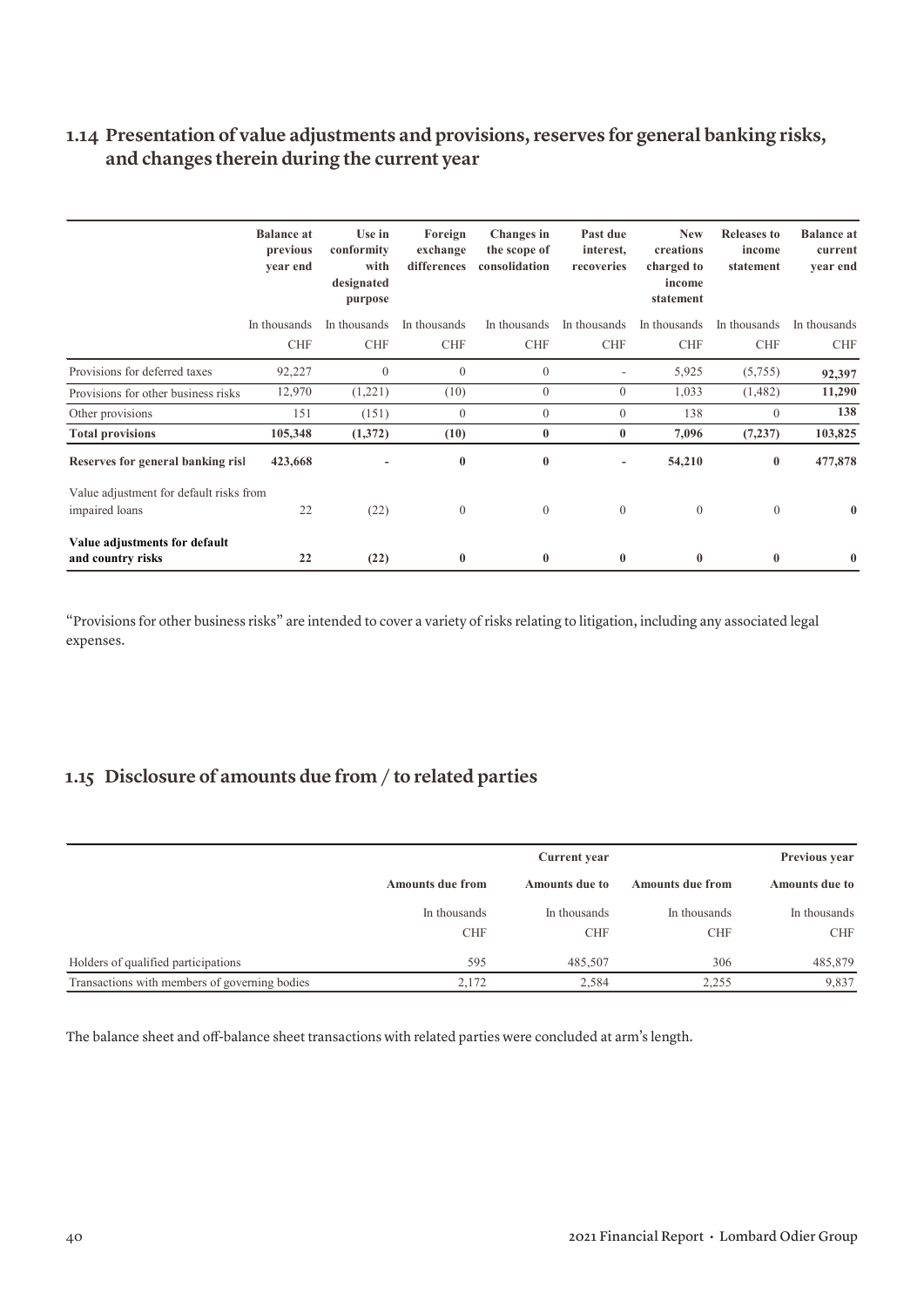## **1.16 Information on own equity shares and composition of own equity capital**

The Group and its subsidiaries did not hold own equity securities during the reporting period and had no contingent liabilities for the sale or purchase of own equity securities.

### **Information on transactions with holders of participations in their capacity as holders of participations**

The Group carries out transactions with holders of participations in its normal course of business. They notably include advance payments, deposits and transactions in financial instruments (currency transactions, security transactions, etc.). All transactions are carried out at the conditions prevailing on the market at the time they are initiated.

### **1.17 Presentation of the maturity structure of financial instruments**

|                                                                     | At sight     | Callable       |                    | <b>Residual term</b>          |                                     |                  | <b>Total</b> |
|---------------------------------------------------------------------|--------------|----------------|--------------------|-------------------------------|-------------------------------------|------------------|--------------|
|                                                                     |              |                | within<br>3 months | between<br>3 and 12<br>months | between<br>12 months<br>and 5 years | after<br>5 years |              |
|                                                                     | In thousands | In thousands   | In thousands       | In thousands                  | In thousands                        | In thousands     | In thousands |
|                                                                     | <b>CHF</b>   | <b>CHF</b>     | <b>CHF</b>         | <b>CHF</b>                    | <b>CHF</b>                          | <b>CHF</b>       | <b>CHF</b>   |
| <b>Assets/financial instruments</b>                                 |              |                |                    |                               |                                     |                  |              |
| Liquid assets                                                       | 10,359,465   |                |                    |                               |                                     |                  | 10,359,465   |
| Amounts due from banks                                              | 1,075,293    | $\overline{0}$ | $\mathbf{0}$       | $\overline{0}$                | $\overline{0}$                      | $\overline{0}$   | 1,075,293    |
| Amounts due from customers                                          | 85,076       | 349,831        | 3,357,625          | 1,600,063                     | 140,804                             | $\boldsymbol{0}$ | 5,533,399    |
| Positive replacement values of<br>derivatives financial instruments | 390,160      |                |                    |                               |                                     |                  | 390,160      |
| Other financial instruments at fair value                           | 560,735      |                |                    |                               |                                     |                  | 560,735      |
| Financial investments                                               | 30,840       | $\theta$       | 129,355            | 630,016                       | 2,684,250                           | 289,106          | 3,763,567    |
| Total current year                                                  | 12,501,569   | 349,831        | 3,486,980          | 2,230,079                     | 2,825,054                           | 289,106          | 21,682,619   |
| Total previous year                                                 | 11,326,197   | 229,355        | 2,898,437          | 1,822,875                     | 2,677,119                           | 466,849          | 19,420,832   |
| <b>Liabilities/financial instruments</b>                            |              |                |                    |                               |                                     |                  |              |
| Amounts due to banks                                                | 1,098,562    | $\mathbf{0}$   | $\boldsymbol{0}$   | $\boldsymbol{0}$              | $\mathbf{0}$                        | $\mathbf{0}$     | 1,098,562    |
| Amounts due in respect<br>of customer deposits                      | 17,409,201   | 205,350        | 227,550            | 250                           | 13,000                              | $\overline{0}$   | 17,855,351   |
| Negative replacement values of<br>derivatives financial instruments | 468,177      |                |                    |                               |                                     | $\sim$           | 468,177      |
| Liabilities from other financial<br>instruments at fair value       | 595,568      |                |                    |                               |                                     | ÷                | 595,568      |
| <b>Total current year</b>                                           | 19,571,508   | 205,350        | 227,550            | 250                           | 13,000                              | $\bf{0}$         | 20,017,658   |
| Total previous year                                                 | 17,350,537   | 224,520        | 221,100            | 27,000                        | 7,250                               | $\mathbf{0}$     | 17,830,407   |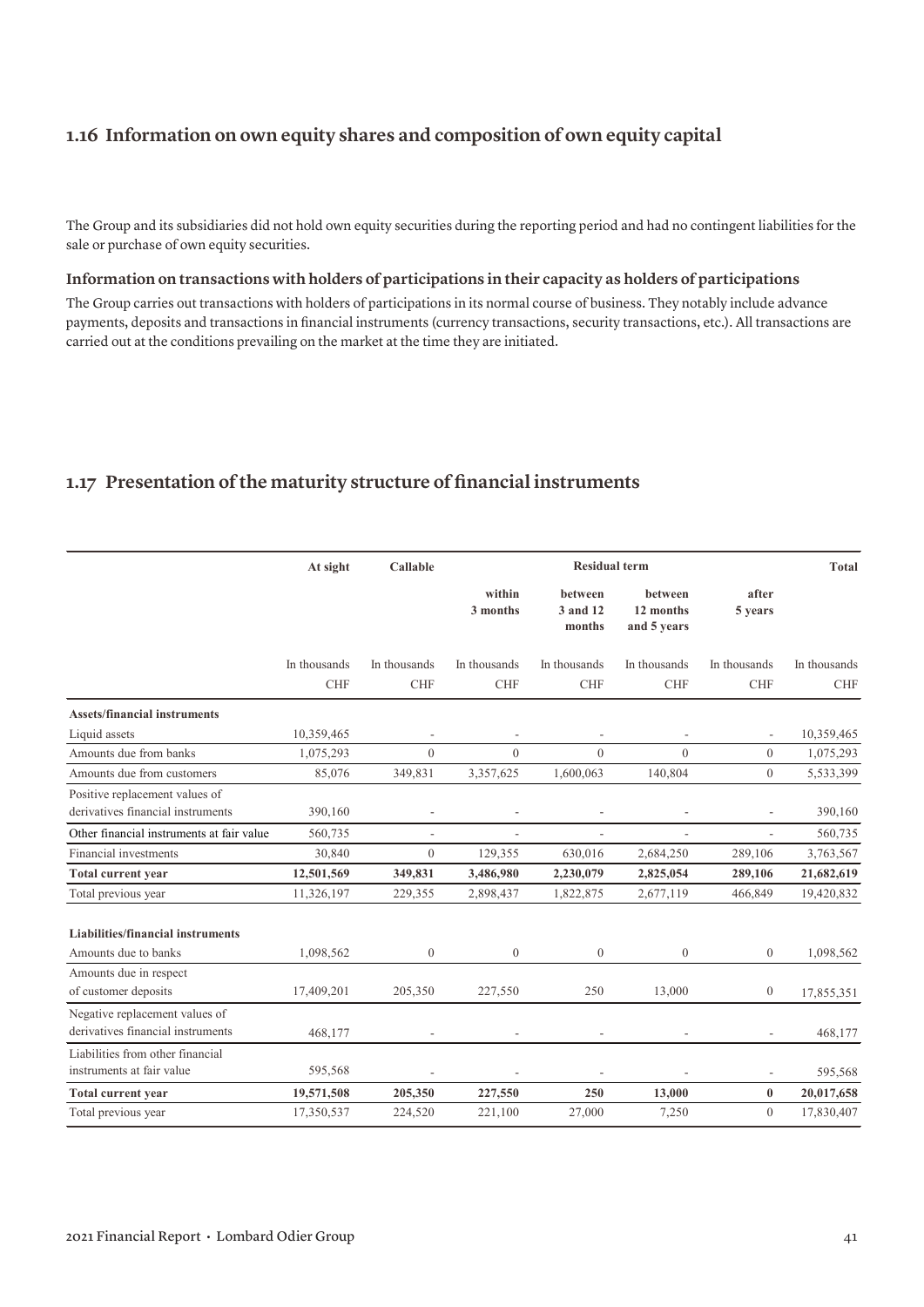## **1.18 Presentation of assets and liabilities by domestic and foreign origin in accordance with the domicile principle**

|                                                                  |                 | Current year     |                 | Previous year    |
|------------------------------------------------------------------|-----------------|------------------|-----------------|------------------|
|                                                                  | <b>Domestic</b> | Foreign          | <b>Domestic</b> | Foreign          |
|                                                                  | In thousands    | In thousands     | In thousands    | In thousands     |
|                                                                  | <b>CHF</b>      | <b>CHF</b>       | <b>CHF</b>      | <b>CHF</b>       |
| <b>Assets</b>                                                    |                 |                  |                 |                  |
| Liquid assets                                                    | 9,431,316       | 928.149          | 8,374,004       | 531,015          |
| Amounts due from banks                                           | 550,385         | 524,908          | 96.698          | 755,162          |
| Amounts due from customers                                       | 1,400,588       | 4,132,811        | 1,239,270       | 3,458,234        |
| Positive replacement values of derivatives financial instruments | 123,164         | 266,996          | 185,461         | 389,574          |
| Other financial instruments at fair value                        | 20,417          | 540,318          | 27,498          | 691,144          |
| Financial investments                                            | 125,182         | 3,638,385        | 283,414         | 3,389,358        |
| Accrued income and prepaid expenses                              | 61,252          | 104,632          | 79,610          | 136,819          |
| Non-consolidated participations                                  | 7,197           | 3,980            | 6,896           | 513              |
| Tangible fixed assets                                            | 268,588         | 4,266            | 178,692         | 3,743            |
| Other assets                                                     | 24,824          | 31,605           | 69,206          | 18,812           |
| <b>Total assets</b>                                              | 12,012,913      | 10,176,050       | 10,540,749      | 9,374,374        |
| <b>Liabilities</b>                                               |                 |                  |                 |                  |
| Amounts due to banks                                             | 643,796         | 454,766          | 265,493         | 371,736          |
| Amounts due in respect of customer deposits                      | 5,080,071       | 12,775,280       | 4,416,865       | 11,412,651       |
| Negative replacement values of derivatives financial instruments | 274,117         | 194,060          | 228,893         | 351,629          |
| Liabilities from other financial instruments at fair value       | 297,108         | 298,460          | 371,256         | 411,884          |
| Accrued expenses and deferred income                             | 293,692         | 194,978          | 258,809         | 193,122          |
| Other liabilities                                                | 84,638          | 22,014           | 96,747          | 27,821           |
| Provisions                                                       | 100,377         | 3,448            | 102,042         | 3,306            |
| Reserves for general banking risks                               | 477,878         | $\boldsymbol{0}$ | 423,668         | $\boldsymbol{0}$ |
| Share capital                                                    | 73,710          | $\overline{0}$   | 73,710          | $\boldsymbol{0}$ |
| Retained earnings reserve                                        | 679,809         | $\overline{0}$   | 722,992         | $\boldsymbol{0}$ |
| Foreign currency translation reserve                             | (29, 347)       | $\overline{0}$   | (25,502)        | $\boldsymbol{0}$ |
| Consolidated profit                                              | 168,404         | 101,704          | 126,328         | 81,673           |
| <b>Total liabilities</b>                                         | 8,144,253       | 14,044,710       | 7,061,301       | 12,853,822       |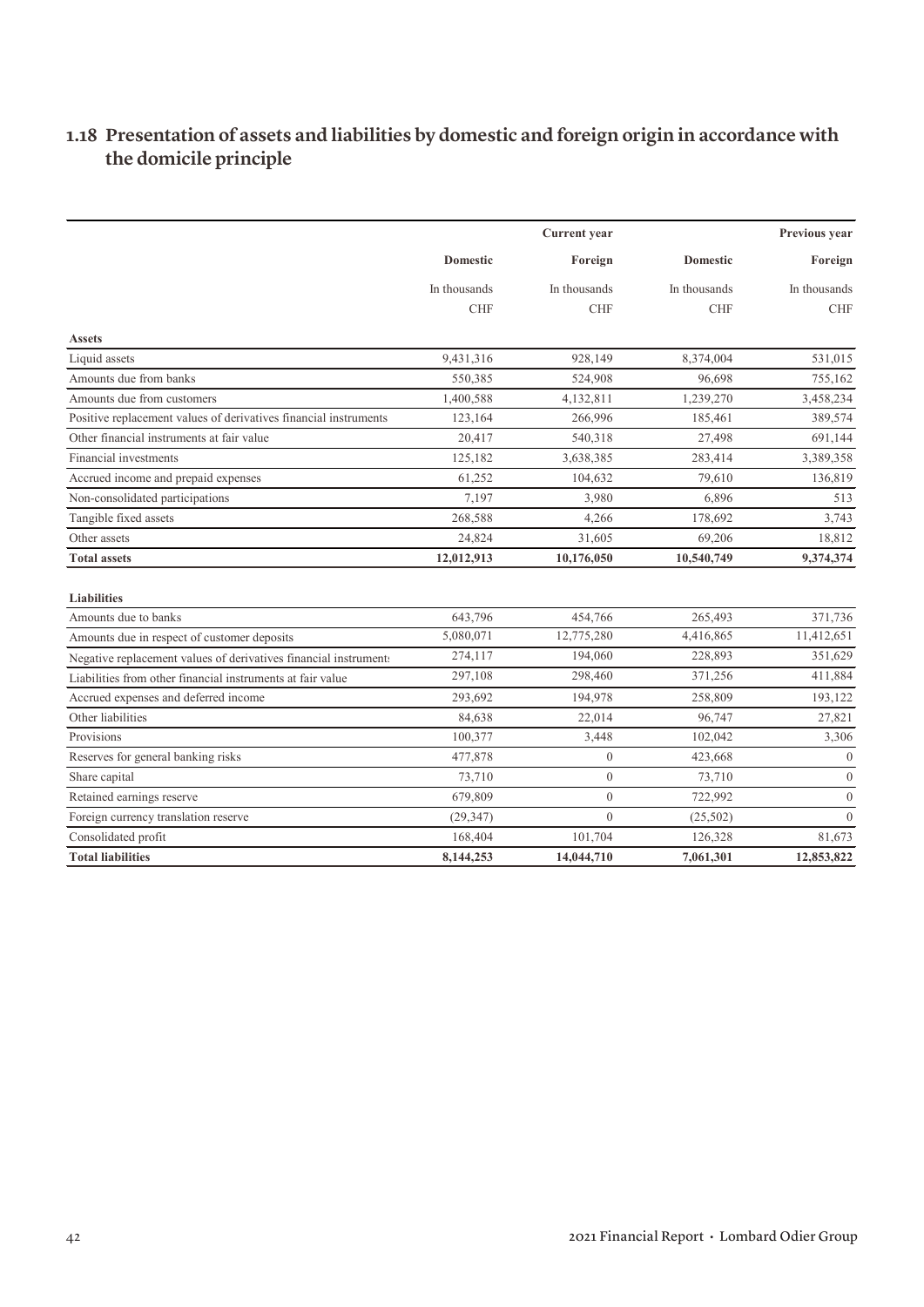## **1.19 Breakdown of total assets by country or group of countries (domicile principle)**

|                                 |               | <b>Current</b> year |               |                |
|---------------------------------|---------------|---------------------|---------------|----------------|
|                                 | <b>Amount</b> | <b>Share</b>        | <b>Amount</b> | <b>Share</b>   |
|                                 | In thousands  | In percentage       | In thousands  | In percentage  |
|                                 | <b>CHF</b>    |                     | <b>CHF</b>    |                |
| Switzerland                     | 12,012,913    | 54                  | 10,540,749    | 53             |
| Other European countries        | 6,783,460     | 31                  | 5,802,221     | 29             |
| North America                   | 1,105,989     | 5                   | 1,579,353     | 8              |
| The Caribbean and South America | 968,507       | 4                   | 740,076       | 4              |
| Asia and Middle East            | 1,110,374     | 5                   | 1,063,576     | 5              |
| Australia/Oceania               | 75,536        | $\theta$            | 70,449        | $\overline{0}$ |
| Africa                          | 132,184       |                     | 118,699       |                |
| <b>Total assets</b>             | 22,188,963    | 100                 | 19,915,124    | 100            |

## **1.20 Breakdown of total assets by credit rating of country groups (risk domicile view)**

|                 |                            | Net foreign exposure /<br>current year end |                            | Net foreign exposure /<br>previous year end |
|-----------------|----------------------------|--------------------------------------------|----------------------------|---------------------------------------------|
|                 | Amount                     | <b>Share</b>                               | Amount                     | <b>Share</b>                                |
|                 | In thousands<br><b>CHF</b> | In percentage                              | In thousands<br><b>CHF</b> | In percentage                               |
| S&P             |                            |                                            |                            |                                             |
| AAA             | 3,644,985                  | 43                                         | 3,613,486                  | 48                                          |
| $AA^+ - AA^-$   | 3,581,518                  | 42                                         | 3,168,591                  | 42                                          |
| $A^+ - A^-$     | 417,580                    | 5                                          | 329,196                    | 4                                           |
| $BBB + - BBB -$ | 268,136                    | 3                                          | 211,345                    | 3                                           |
| $BB+-BB-$       | 45,357                     |                                            | 25,761                     | $\overline{0}$                              |
| $B+-B-$         | 108,952                    |                                            | 8,641                      | $\overline{0}$                              |
| $CCC+-D$        | 960                        | $\overline{0}$                             | 36,159                     | $\overline{0}$                              |
| No rating       | 381,740                    | 5                                          | 201,163                    | 3                                           |
| Total           | 8,449,228                  | 100                                        | 7,594,342                  | 100                                         |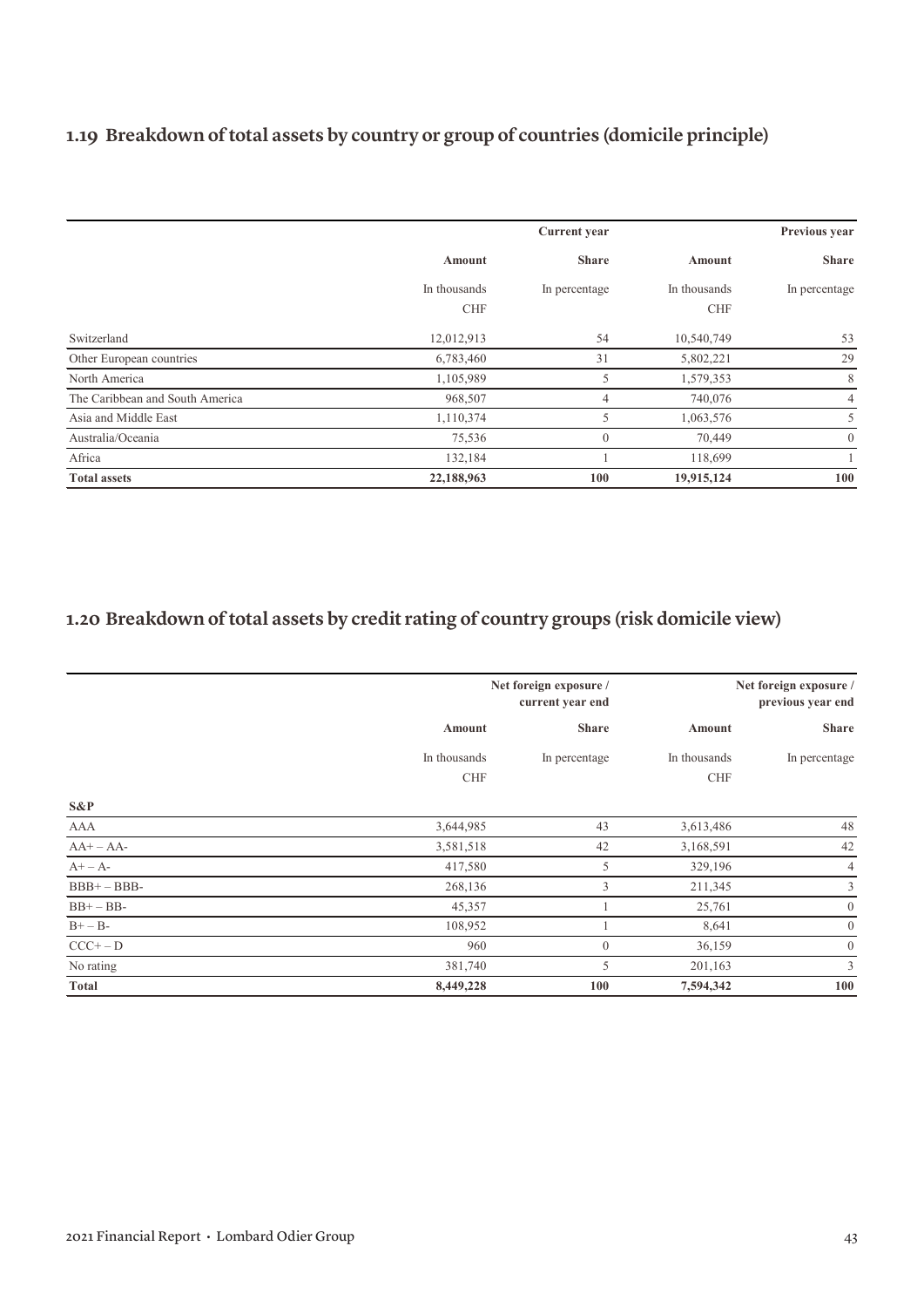## **1.21 Presentation of assets and liabilities broken down by the most significant currencies for the Group**

|                                                                  | <b>CHF</b>   | <b>EUR</b>       | <b>USD</b>       | Other            |
|------------------------------------------------------------------|--------------|------------------|------------------|------------------|
|                                                                  | In thousands | In thousands     | In thousands     | In thousands     |
|                                                                  | <b>CHF</b>   | <b>CHF</b>       | <b>CHF</b>       | <b>CHF</b>       |
| <b>Assets</b>                                                    |              |                  |                  |                  |
| Liquid assets                                                    | 9,428,585    | 930,203          | 460              | 217              |
| Amounts due from banks                                           | 493,199      | 72,639           | 474,563          | 34,892           |
| Amounts due from customers                                       | 1,111,644    | 1,886,646        | 1,504,844        | 1,030,265        |
| Positive replacement values of derivatives financial instruments | 271,861      | 38,626           | 49,837           | 29,836           |
| Other financial instruments at fair value                        | 52,483       | 38,980           | 341,698          | 127,574          |
| Financial investments                                            | 113,867      | 1,329,545        | 2,269,116        | 51,039           |
| Accrued income and prepaid expenses                              | 60,615       | 32,309           | 63,980           | 8,980            |
| Non consolidated participations                                  | 11,176       | $\mathbf{1}$     | $\mathbf{0}$     | $\Omega$         |
| Tangible fixed assets                                            | 269,736      | 850              | 441              | 1,827            |
| Other assets                                                     | 22,451       | 6,200            | 15,061           | 12,717           |
| <b>Total balance sheet assets</b>                                | 11,835,617   | 4,335,999        | 4,720,000        | 1,297,347        |
| Delivery entitlements from spot exchange transactions,           |              |                  |                  |                  |
| foreign exchange forwards and foreign exchange options           | 18,488,040   | 10,979,536       | 23,219,575       | 6,189,957        |
| <b>Total assets</b>                                              | 30,323,657   | 15,315,535       | 27,939,575       | 7,487,304        |
| <b>Liabilities</b>                                               |              |                  |                  |                  |
| Amounts due to banks                                             | 74,987       | 175,585          | 541,243          | 306,747          |
| Amounts due in respect of customer deposits                      | 4,005,887    | 5,528,529        | 6,946,222        | 1,374,713        |
| Negative replacement values of derivatives financial instruments | 359,201      | 20,215           | 57,108           | 31,653           |
| Liabilities from other financial instruments at fair value       | 53,088       | 39.677           | 371,406          | 131,397          |
| Accrued expenses and deferred income                             | 295,058      | 41,828           | 52,422           | 99,362           |
| Other liabilities                                                | 65,459       | 16,336           | 19,728           | 5,129            |
| Provisions                                                       | 103,146      | 679              | $\boldsymbol{0}$ | $\boldsymbol{0}$ |
| Reserves for general banking risks                               | 477,878      | $\boldsymbol{0}$ | $\boldsymbol{0}$ | $\boldsymbol{0}$ |
| Share capital                                                    | 73,710       | $\overline{0}$   | $\overline{0}$   | $\boldsymbol{0}$ |
| Retained earnings reserve                                        | 679,809      | $\overline{0}$   | $\overline{0}$   | $\boldsymbol{0}$ |
| Foreign currency translation reserve                             | (29, 347)    | $\overline{0}$   | $\mathbf{0}$     | $\overline{0}$   |
| Consolidated profit                                              | 270,108      | $\theta$         | $\mathbf{0}$     | $\mathbf{0}$     |
| <b>Total balance sheet liabilities</b>                           | 6,428,984    | 5,822,849        | 7,988,129        | 1,949,001        |
| Delivery obligations from spot exchange transactions,            |              |                  |                  |                  |
| foreign exchange forwards and foreign exchange options           | 24, 231, 704 | 9,318,598        | 19,905,449       | 5,487,254        |
| <b>Total liabilities</b>                                         | 30,660,688   | 15, 141, 447     | 27,893,578       | 7,436,255        |
| Net position by currency                                         | (337, 031)   | 174,089          | 45,997           | 51,050           |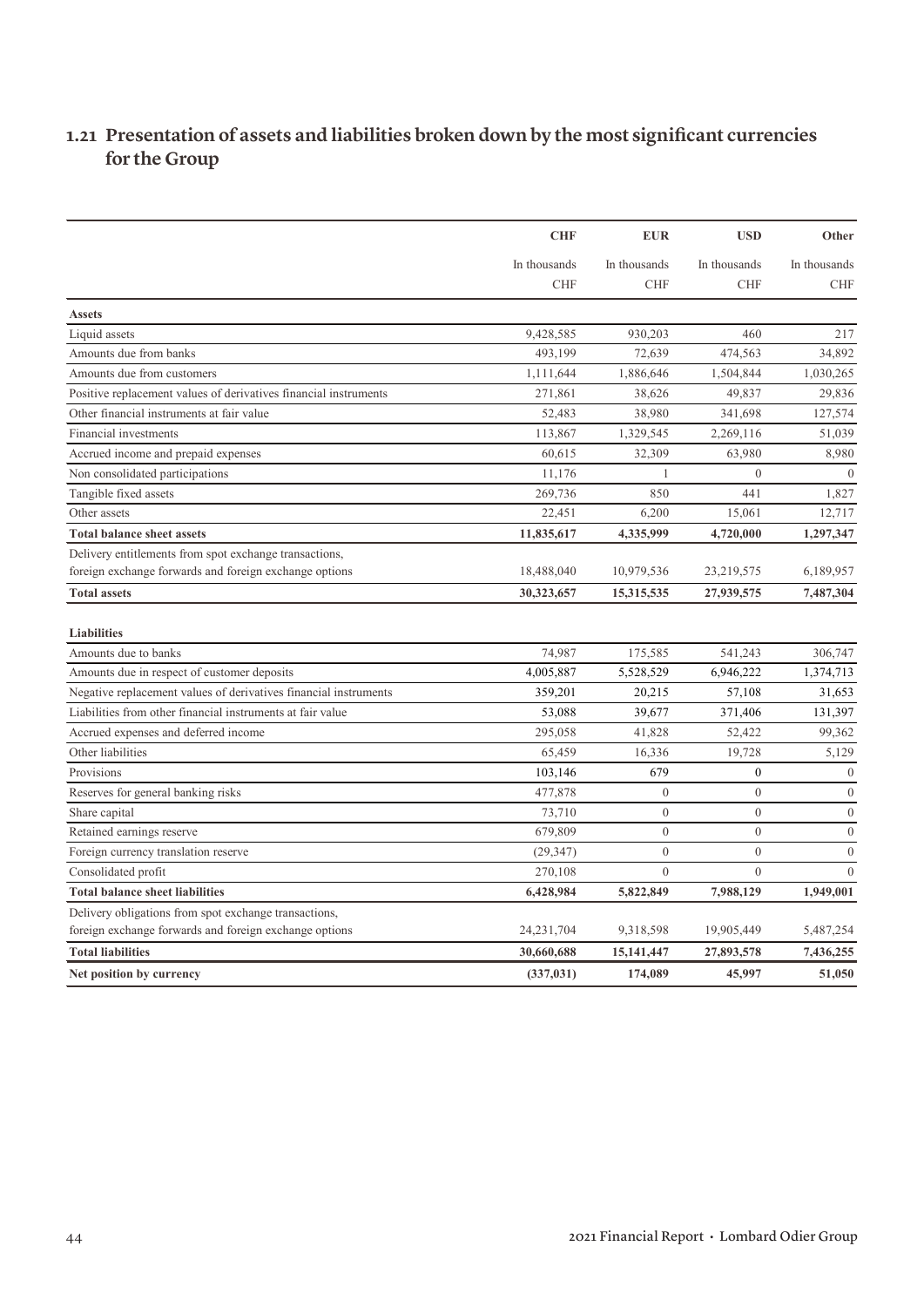## **2. Information on off-balance sheet transactions**

## **2.1 Breakdown and explanation of contingent assets and liabilities**

| Current year                                   | Previous year |
|------------------------------------------------|---------------|
| In thousands                                   | In thousands  |
| <b>CHF</b>                                     | <b>CHF</b>    |
| 330,875<br>Irrevocable guarantees              | 327,823       |
| <b>Total contingent liabilities</b><br>330,875 | 327,823       |

## **2.2 Breakdown of fiduciary transactions**

|                                                                                       | Current year | <b>Previous year</b> |
|---------------------------------------------------------------------------------------|--------------|----------------------|
|                                                                                       | In thousands | In thousands         |
|                                                                                       | <b>CHF</b>   | <b>CHF</b>           |
| Fiduciary investments with third-party companies                                      | 7,192,881    | 7,177,289            |
| Fiduciary transactions arising from securities lending and borrowing, which the Group |              |                      |
| conducts in its own name for the account of customers                                 | 1,388,181    | 1,078,527            |
| <b>Total</b>                                                                          | 8,581,062    | 8,255,816            |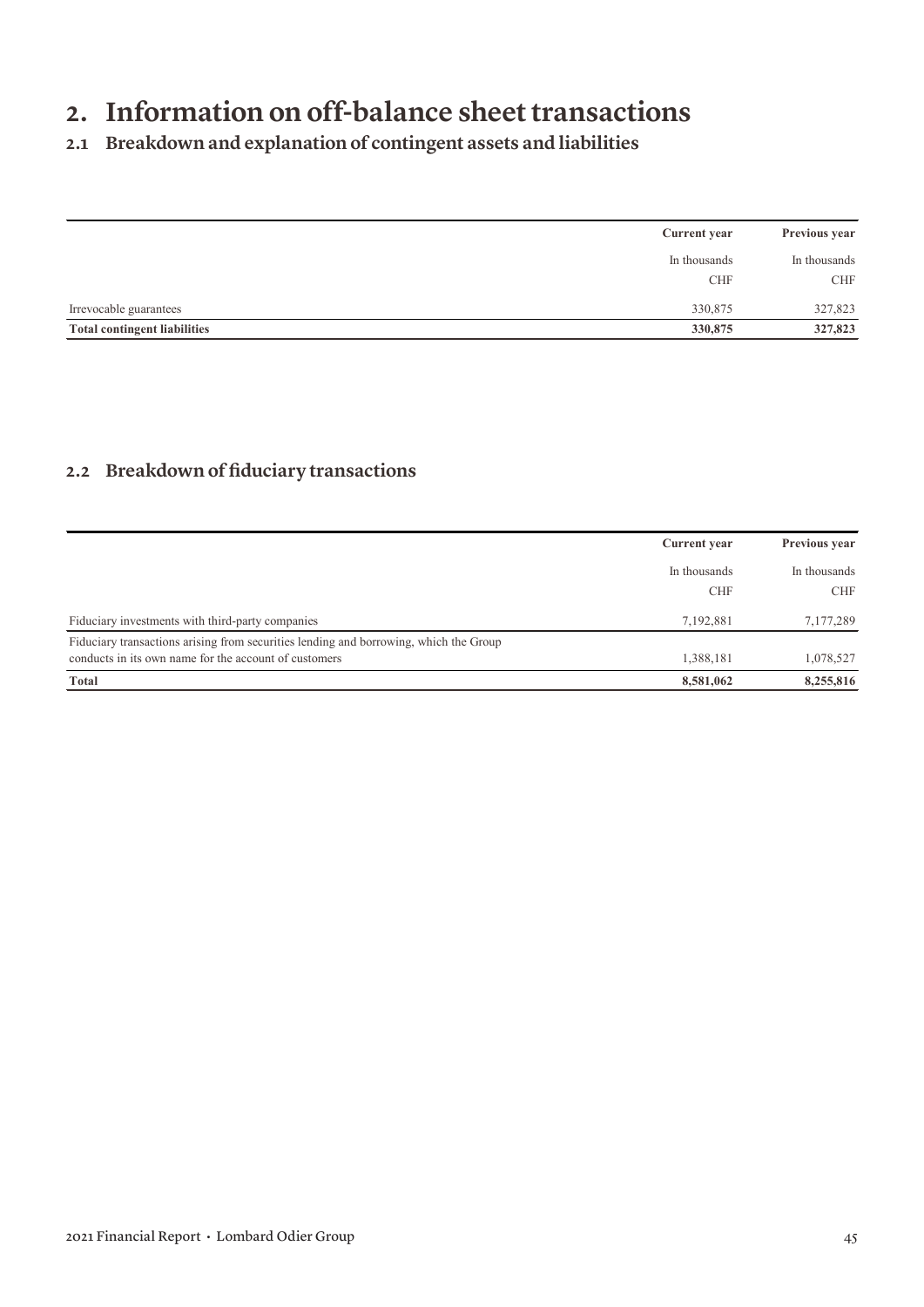## **2.3 Breakdown of managed assets and presentation of their development**

|                                                                               | Current year | Previous year |
|-------------------------------------------------------------------------------|--------------|---------------|
|                                                                               | In millions  | In millions   |
|                                                                               | <b>CHF</b>   | <b>CHF</b>    |
| <b>Breakdown of managed assets</b>                                            |              |               |
| Assets in collective investment schemes managed by the Group                  | 66,625       | 59,726        |
| Assets under discretionary management agreements                              | 69,292       | 60,083        |
| Assets under advisory agreements                                              | 28,567       | 23,087        |
| Other managed assets                                                          | 52,868       | 51,084        |
| Total managed assets (including double-counting)                              | 217,352      | 193,980       |
| - of which double-counted                                                     | 45,205       | 39,800        |
| Presentation of the development of managed assets                             |              |               |
| Total managed assets (including double-counting) at the beginning of the year | 193,980      | 177,627       |
| $+/-$ Net new money inflow/outflow                                            | 11,764       | 13,614        |
| +/- Market price impact, interest, dividends and currency development         | 12,792       | 3,471         |
| $+/-$ Other impacts                                                           | (1, 184)     | (732)         |
| Total managed assets (including double-counting) at the end of the year       | 217,352      | 193,980       |

Managed assets comprise all assets held or managed for investment purposes. As a result, assets held by the Group as part of its services as a global custodian are not shown in the figures above.

Interest, fees and expenses debited from managed assets and investment performance are not included in the inflows/outflows.

The other impacts include reclassifications of accounts as well as divestments linked to the disposal of wealth management activities.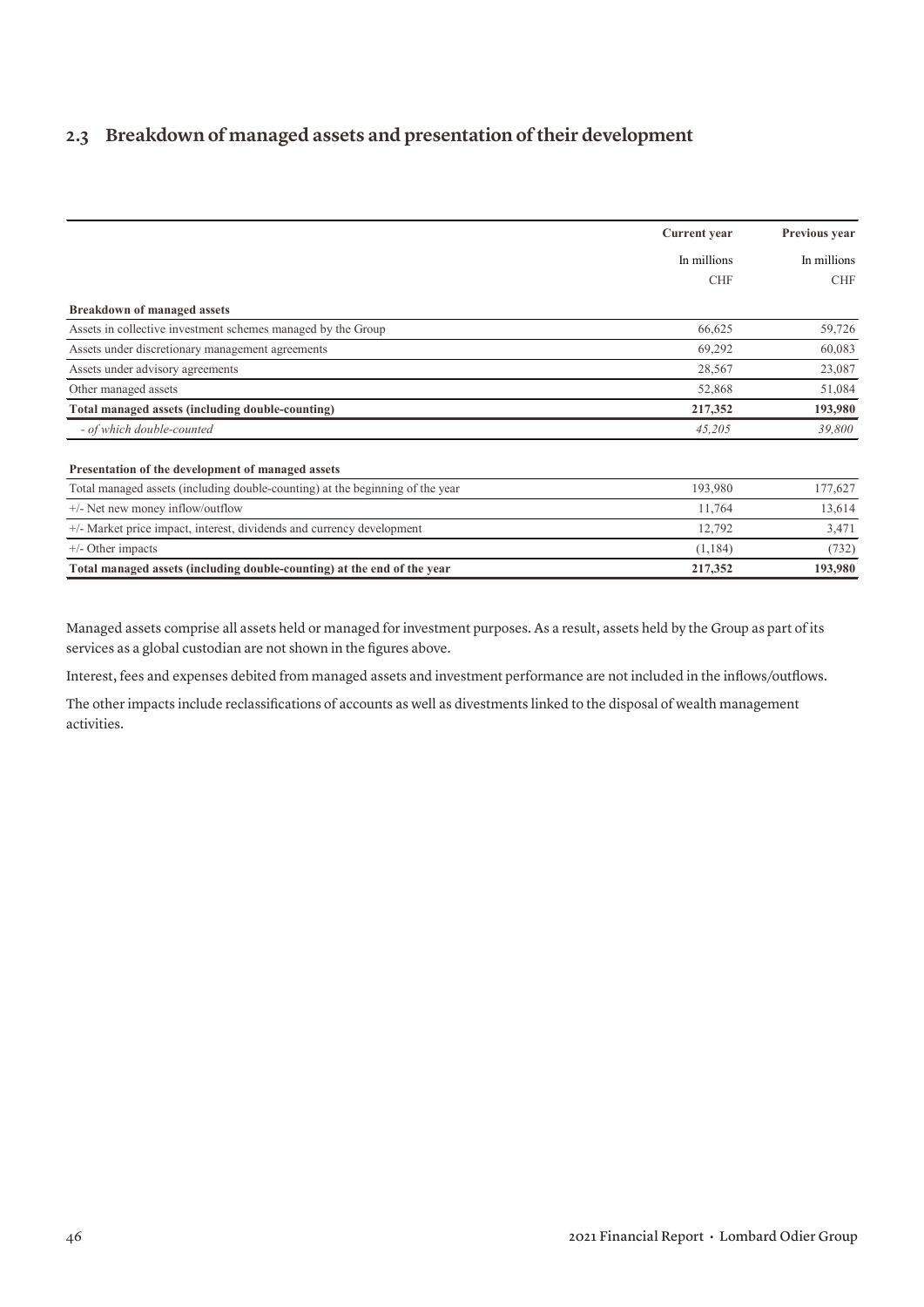## **3. Information on the income statement**

## **3.1 Breakdown of the result from trading activities and the fair value option**

|                                          | Current year | Previous year |
|------------------------------------------|--------------|---------------|
|                                          | In thousands | In thousands  |
|                                          | <b>CHF</b>   | <b>CHF</b>    |
| Breakdown by business area               |              |               |
| Trading for own account                  | 12,366       | 49,387        |
| Trading for the account of the customers | 90.210       | 95,339        |
| <b>Total trading results</b>             | 102,576      | 144,726       |

|                                                                             | Current year | Previous year |
|-----------------------------------------------------------------------------|--------------|---------------|
|                                                                             | In thousands | In thousands  |
|                                                                             | <b>CHF</b>   | <b>CHF</b>    |
| Breakdown by underlying risks and based on the use of the fair value option |              |               |
| Trading results from:                                                       |              |               |
| - foreign exchange                                                          | 96,533       | 105,027       |
| - equity securities                                                         | 1,526        | 33,682        |
| - precious metals                                                           | 4,517        | 6,017         |
| <b>Total trading results</b>                                                | 102,576      | 144,726       |
| - of which from the fair value option                                       | 1,469        | 1,325         |
| - of which from the fair value option on assets                             | 1,469        | 1,325         |

## **3.2 Disclosure of material refinancing income in the item Interest and discount income as well as material negative interest**

|                                                                                  | <b>Current</b> year | Previous year |
|----------------------------------------------------------------------------------|---------------------|---------------|
|                                                                                  | In thousands        | In thousands  |
| <b>Negative interest on lending business</b>                                     | <b>CHF</b>          | <b>CHF</b>    |
| Negative interest on lending business (decrease in interest and discount income) | (53,057)            | (48, 631)     |
| <b>Negative interest on deposits</b>                                             |                     |               |
| Interest expense payed                                                           | (8,679)             | (8,289)       |
| Negative interest on deposits (decrease in interest expense)                     | 32,042              | 31,758        |
| Positive balance reported in interest and discount income                        | (23,363)            | (23, 469)     |
| Interest expenses                                                                | $\theta$            | $\theta$      |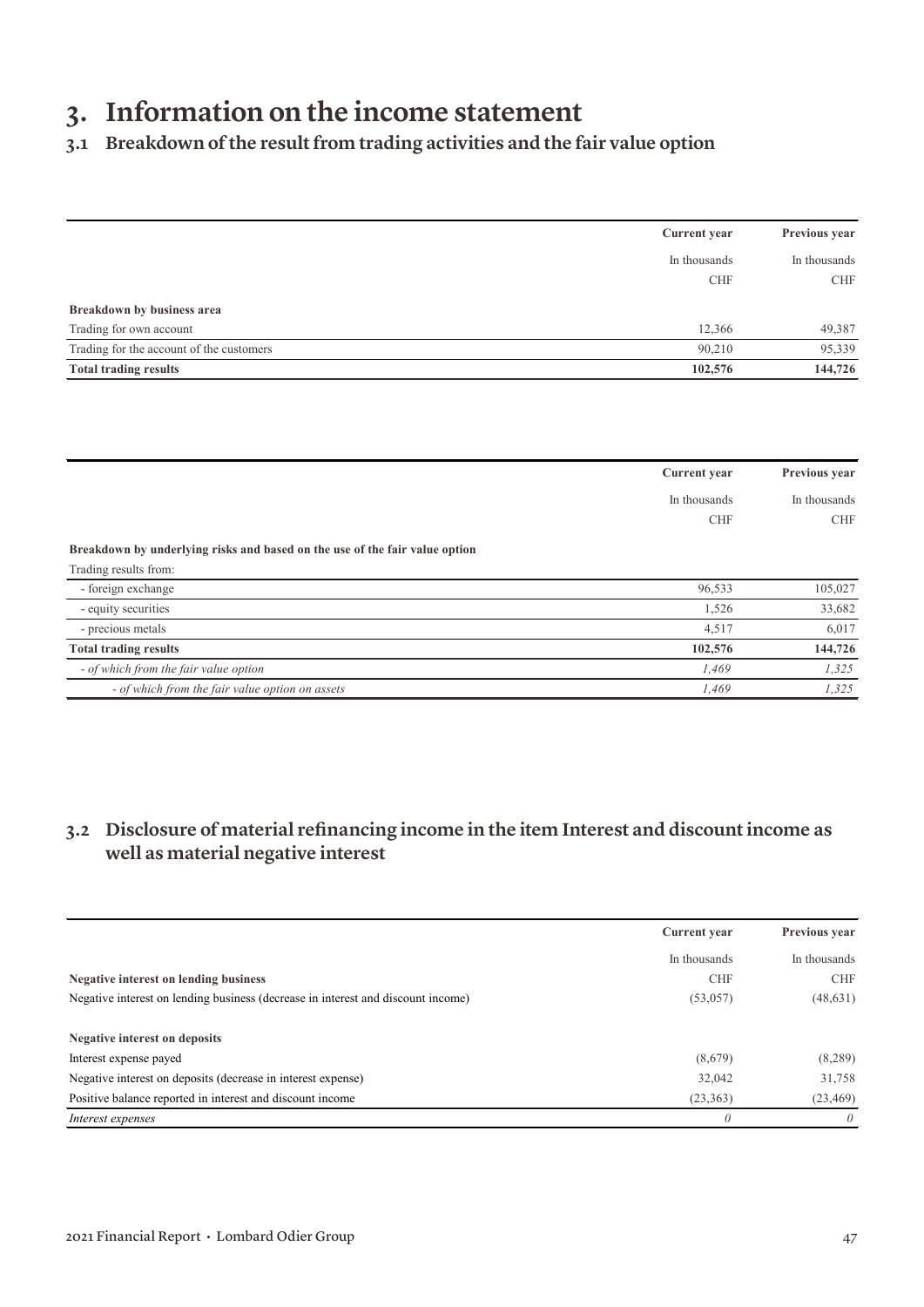## **3.3 Breakdown of personnel expenses**

|                              | Current year | Previous year |
|------------------------------|--------------|---------------|
|                              | In thousands | In thousands  |
|                              | <b>CHF</b>   | <b>CHF</b>    |
| Salaries                     | 700,513      | 691,044       |
| Social insurance obligations | 126,268      | 118,873       |
| Other personnel expenses     | 18,175       | 15,956        |
| <b>Total</b>                 | 844,956      | 825,873       |

The compensation system includes programs for deferred payment of variable compensation for a period of up to five years, based on the amount of the variable portion of the salary, in a move to retain employees. For 2021, the amount of deferred payments amounted to CHF 48.8 million (2020: CHF 75.7 million).

## **3.4 Breakdown of general and administrative expenses**

|                                                                 | <b>Current</b> year | Previous year |
|-----------------------------------------------------------------|---------------------|---------------|
|                                                                 | In thousands        | In thousands  |
|                                                                 | <b>CHF</b>          | <b>CHF</b>    |
| Expenses relating to premises                                   | 47,495              | 44,861        |
| Expenses relating to information and communication technologies | 49,050              | 42,753        |
| Expenses relating to financial information                      | 29,819              | 28,002        |
| Travel and entertainment expenses                               | 7,289               | 6,978         |
| Professional services                                           | 25,097              | 20,825        |
| Fees of audit firm                                              | 3,476               | 3,742         |
| - of which for financial and regulatory audits                  | 2,330               | 2,724         |
| - of which for other services                                   | 1,146               | 1,018         |
| Taxes and indirect taxes                                        | 13,089              | 12,970        |
| Office, telecommunications and insurance premium costs          | 17,225              | 17,944        |
| Communications and sponsorship expenses                         | 27,494              | 25,169        |
| Other operating expenses                                        | 3,139               | 4,017         |
| <b>Total</b>                                                    | 223,173             | 207,261       |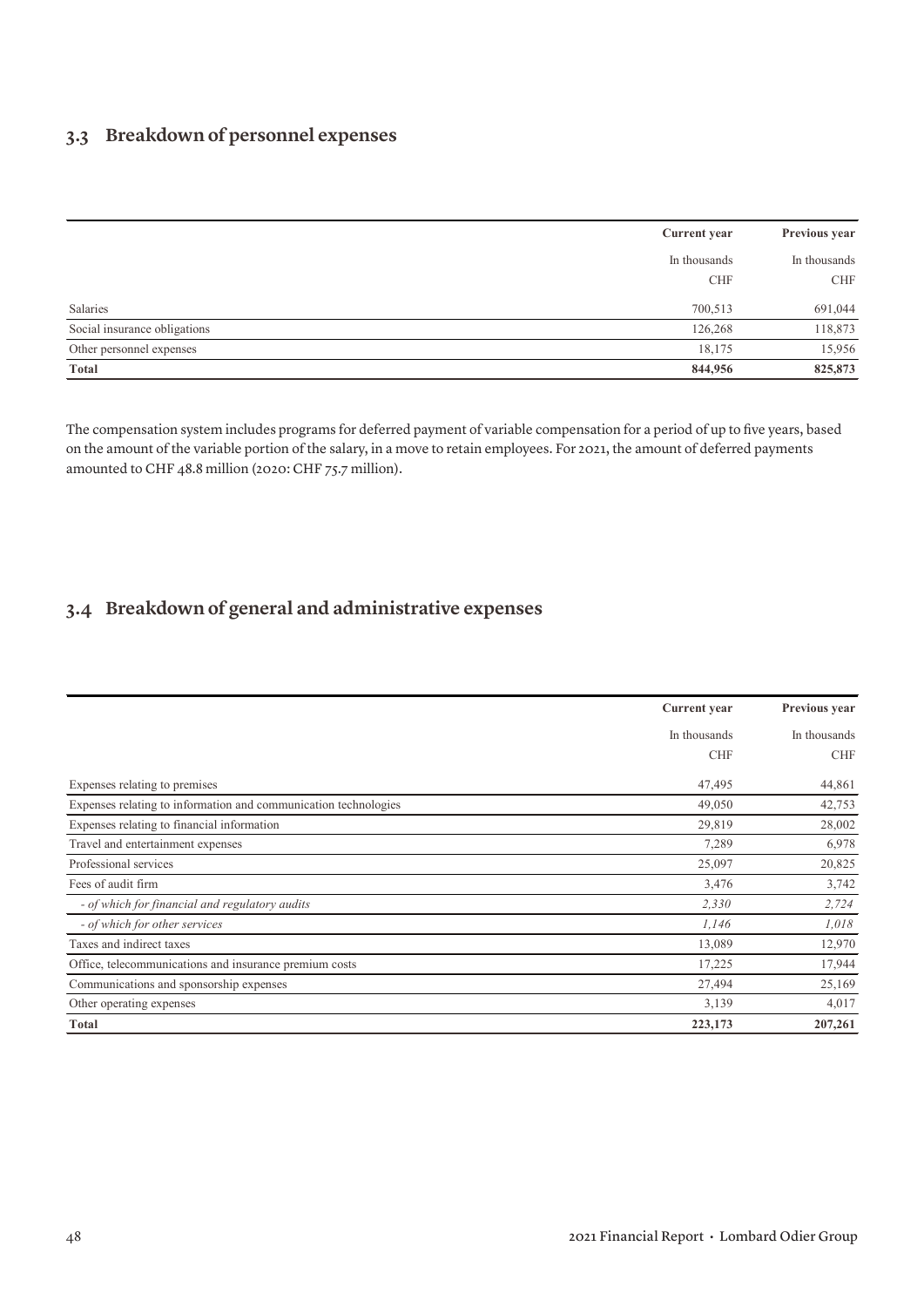## **3.5 Presentation of the operating result broken down according to domestic and foreign origin, according to the principle of permanent establishment**

|                                                           |                 | <b>Current</b> year |                 | Previous year |
|-----------------------------------------------------------|-----------------|---------------------|-----------------|---------------|
|                                                           | <b>Domestic</b> | Foreign             | <b>Domestic</b> | Foreign       |
|                                                           | In thousands    | In thousands        | In thousands    | In thousands  |
|                                                           | <b>CHF</b>      | <b>CHF</b>          | <b>CHF</b>      | <b>CHF</b>    |
| Net result fom interest operations                        | 73,991          | 12,036              | 87,901          | 11,694        |
| Result from commission business and services              | 815,261         | 443,123             | 741,897         | 414,908       |
| Result from trading activities and the fair value option  | 91,252          | 11,324              | 133,074         | 11,652        |
| Result from ordinary activities                           | 4,688           | (1,362)             | 2,843           | 882           |
| <b>Total income</b>                                       | 985,192         | 465,121             | 965,715         | 439,136       |
| Personnel expenses                                        | (565,966)       | (278,990)           | (532,705)       | (293, 168)    |
| General and administrative expenses                       | (164, 403)      | (58,770)            | (156, 670)      | (50, 591)     |
| <b>Total expenses</b>                                     | (730, 369)      | (337,760)           | (689, 375)      | (343,759)     |
| Value adjustments on participations and depreciation      |                 |                     |                 |               |
| of tangible fixed assets                                  | (3,800)         | (1,773)             | (6,111)         | (1,626)       |
| Changes to provisions and other value adjustments, losses | 66              | (1,576)             | (8,388)         | (872)         |
| <b>Operating result</b>                                   | 251,089         | 124,012             | 261,841         | 92,879        |

## **3.6 Presentation of current and deferred taxes with indication of the tax rate**

|                                           | Current year | Previous year |
|-------------------------------------------|--------------|---------------|
|                                           | In thousands | In thousands  |
|                                           | <b>CHF</b>   | <b>CHF</b>    |
| Creation of provisions for deferred taxes | 5.925        | 7.399         |
| Release of provisions for deferred taxes  | (5,755)      | (6,716)       |
| Current year tax expense                  | 51,458       | 53,876        |
| Total income tax expense                  | 51,628       | 54,559        |

| Average tax rate on the basis of consolidated profit before tax | $16.0\%$ | 20.8% |
|-----------------------------------------------------------------|----------|-------|
|                                                                 |          |       |

The effect of the use of losses carried forward that were not previously used on the total amount of taxes for the current year amounts to CHF 4.3 million (2020: 7.2 million).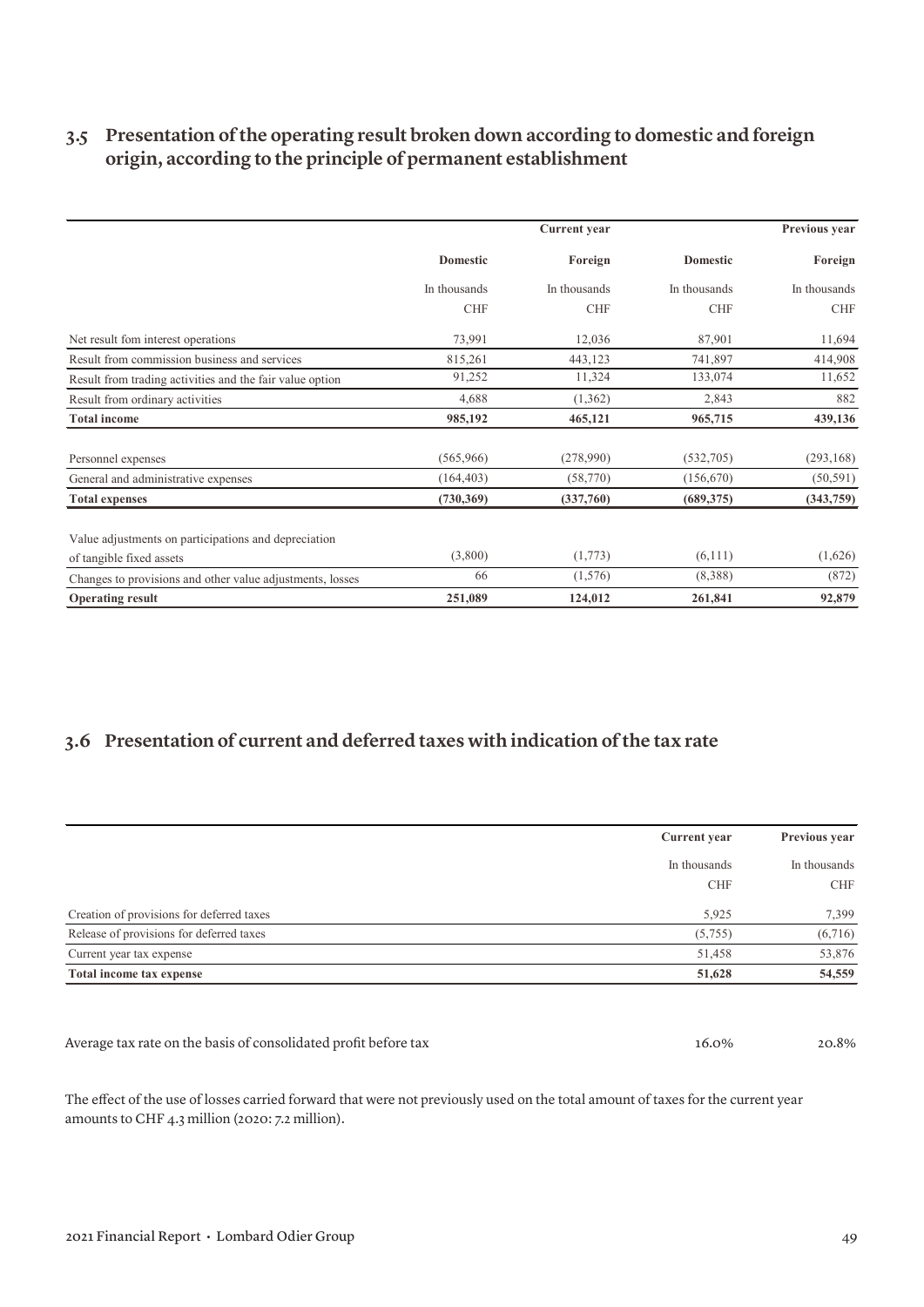# <span id="page-49-0"></span>Report of the statutory auditor

to the General Meeting of Compagnie Lombard Odier SCmA, Geneva

### **Report on the consolidated financial statements**

As statutory auditor, we have audited the consolidated financial statements of Compagnie Lombard Odier SCmA, which comprise the consolidated balance sheet, consolidated profit and loss account, cash flow statement, statement of changes in equity and notes (pages 13 to 49), for the year ended 31 December 2021.

### **Administration's responsibility**

The Administration is responsible for the preparation of the consolidated financial statements in accordance with accounting rules for banks and the requirements of Swiss law. This responsibility includes designing, implementing and maintaining an internal control system relevant to the preparation of consolidated financial statements that are free from material misstatement, whether due to fraud or error. The Administration is further responsible for selecting and applying appropriate accounting policies and making accounting estimates that are reasonable in the circumstances.

### **Auditor's responsibility**

Our responsibility is to express an opinion on these consolidated financial statements based on our audit. We conducted our audit in accordance with Swiss law and Swiss Auditing Standards. Those standards require that we plan and perform the audit to obtain reasonable assurance whether the consolidated financial statements are free from material misstatement.

An audit involves performing procedures to obtain audit evidence about the amounts and disclosures in the consolidated financial statements. The procedures selected depend on the auditor's judgment, including the assessment of the risks of material misstatement of the consolidated financial statements, whether due to fraud or error. In making those risk assessments, the auditor considers the internal control system relevant to the entity's preparation of the consolidated financial statements in order to design audit procedures that are appropriate in the circumstances, but not for the purpose of expressing an opinion on the effectiveness of the entity's internal control system. An audit also includes evaluating the appropriateness of the accounting policies used and the reasonableness of accounting estimates made, as well as evaluating the overall presentation of the consolidated financial statements. We believe that the audit evidence we have obtained is sufficient and appropriate to provide a basis for our audit opinion.

### **Opinion**

In our opinion, the consolidated financial statements for the year ended 31 December 2021 give a true and fair view of the financial position, the results of operations and the cash flows in accordance with accounting rules for banks and comply with Swiss law.

PricewaterhouseCoopers SA, avenue Giuseppe-Motta 50, case postale, CH-1211 Genève 2, Switzerland Téléphone: +41 58 792 91 00, Téléfax: +41 58 792 91 10, www.pwc.ch

PricewaterhouseCoopers SA is a member of the global PricewaterhouseCoopers network of firms, each of which is a separate and independent legal entity.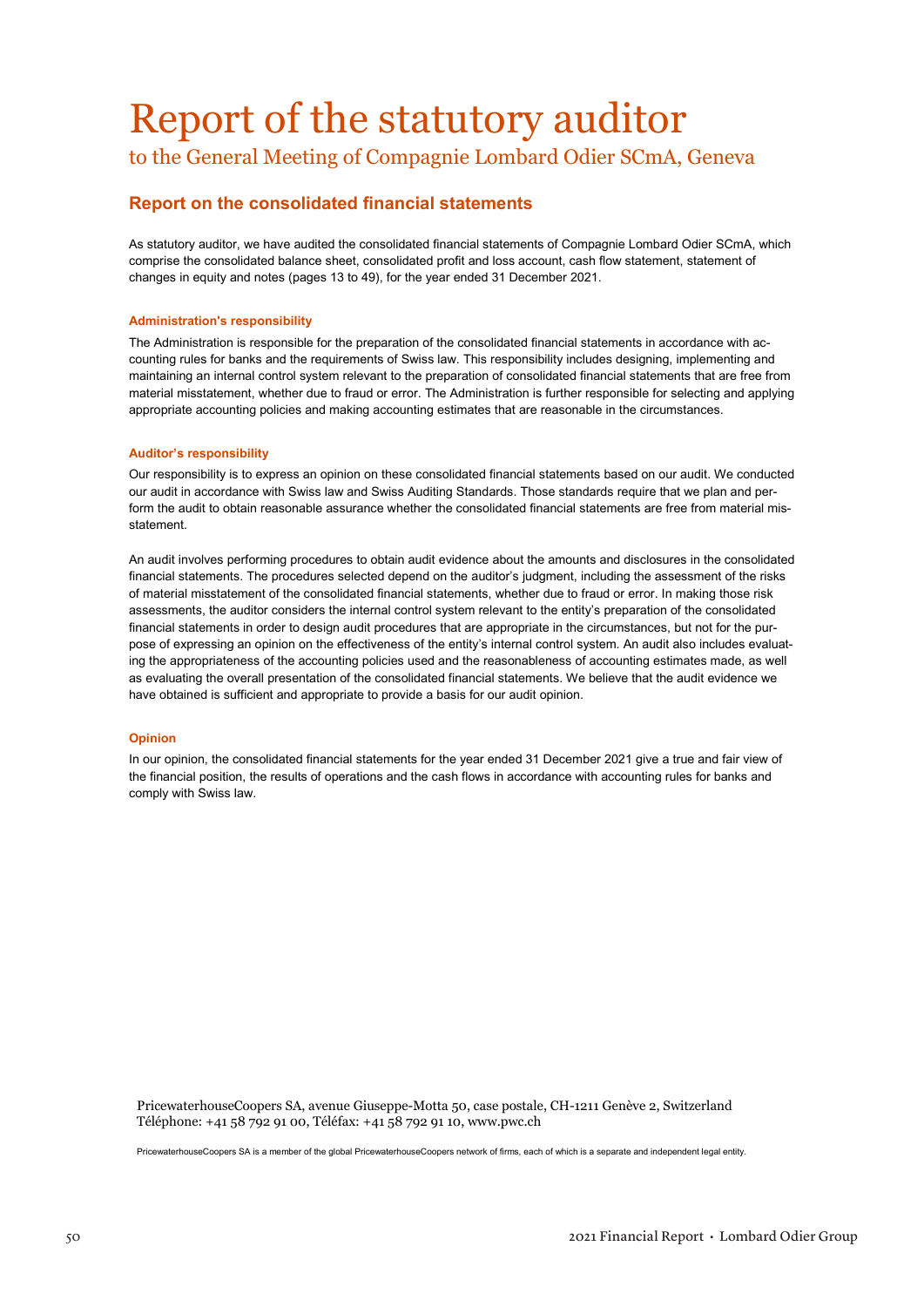### **Report on other legal requirements**

We confirm that we meet the legal requirements on licensing according to the Auditor Oversight Act (AOA) and independence (art. 728 CO and art. 11 AOA) and that there are no circumstances incompatible with our independence.

In accordance with art. 728a para. 1 item 3 CO and Swiss Auditing Standard 890, we confirm that an internal control system exists which has been designed for the preparation of consolidated financial statements according to the instructions of the Administration.

We recommend that the consolidated financial statements submitted to you be approved.

PricewaterhouseCoopers SA

Audit expert Auditor in charge

Geneva, 14 April 2022

Beresford Caloia **Marie-Eve Fortier** Marie-Eve Fortier Audit expert



2 Compagnie Lombard Odier SCmA | Report of the statutory auditor to the General Meeting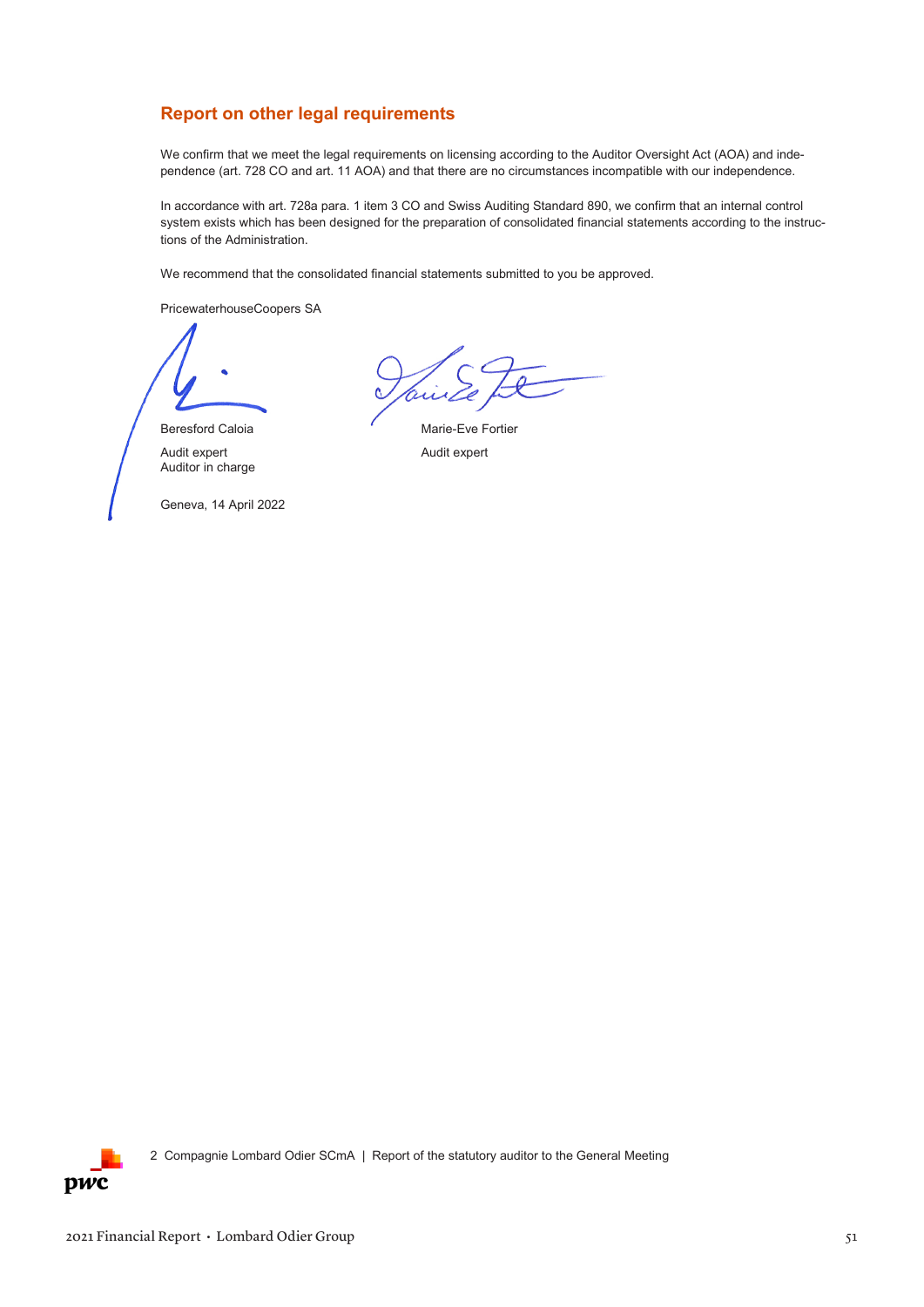## **International presence**

## **Switzerland**

#### **Geneva**

Bank Lombard Odier & Co Ltd1

T +41 (0)22 709 21 11 · geneva@lombardodier.com Lombard Odier Asset Management (Switzerland) SA

T +41 (0)22 793 06 87 loim-client-servicing@lombardodier.com

*Management Company regulated by the FINMA.*

LO Patrimonia SA

T +41 (0)22 320 42 74 · lopatrimonia@lombardodier.com *Company licensed as Trustee by the FINMA and supervised by a supervisory organisation approved by the FINMA.*

### **Fribourg**

Banque Lombard Odier & Cie SA · Bureau de Fribourg<sup>1</sup>  $T+41$  (0)26 347 55 55 · fribourg@lombardodier.com

#### **Lausanne**

Bank Lombard Odier & Co Ltd1

T +41 (0)21 321 18 18 · lausanne@lombardodier.com Lombard Odier Asset Management (Switzerland) SA

T +41 (0)21 321 17 60 loim-client-servicing@lombardodier.com

#### **Vevey**

Banque Lombard Odier & Cie SA · Agence de Vevey<sup>1</sup>  $T+41$  (0)21 923 30 11 · vevey@lombardodier.com

#### **Zurich**

Bank Lombard Odier & Co Ltd<sup>1</sup> T +41 (0)44 214 11 11 · zurich@lombardodier.com

Lombard Odier Asset Management (Switzerland) SA T +41 (0)44 214 13 13

loim-client-servicing@lombardodier.com

*<sup>1</sup> Private bank and securities firm authorised and regulated by the Swiss Financial Market Supervisory Authority (FINMA).*

*<sup>2</sup> Branch of Lombard Odier Funds (Europe) S.A., (registered office: 291, route d'Arlon, L-1150 Luxembourg), a management company supervised by the Commission de Surveillance du Secteur Financier (CSSF) in Luxembourg.*

*<sup>3</sup> Branch of Lombard Odier (Europe) S.A., a credit institution based in Luxembourg, authorised and regulated by the Commission de Surveillance du Secteur Financier (CSSF) in Luxembourg.*

## **Europe**

**Luxembourg**

Lombard Odier (Europe) S.A.  $T + 35227785000 \cdot$ luxembourg@lombardodier.com *Credit institution authorised and regulated by the Commission de Surveillance du Secteur Financier (CSSF) in Luxembourg.*

Lombard Odier Funds (Europe) S.A.

T +352 2778 10 00 · luxembourg-funds@lombardodier.com *Management company supervised by the Commission de Surveillance du Secteur Financier (CSSF) in Luxembourg.*

Lombard Odier T&O Services (Europe) S.A. T +352 2778 20 00

*An institution authorised and regulated by the Commission de Surveillance du Secteur Financier (CSSF) in Luxembourg.*

#### **Belgium**

Lombard Odier (Europe) S.A. Luxembourg ·

Belgium branch<sup>3</sup>

T +32 (0)2 543 08 30 · brussels@lombardodier.com *Credit institution supervised in Belgium by the National Bank of Belgium (NBB) and the Financial Services and Markets Authority (FSMA).*

### **France**

Lombard Odier (Europe) S.A. · Succursale en France3 T +33 (0)1 4926 46 00 · paris@lombardodier.com *Credit institution supervised in France by the Autorité de contrôle prudentiel et de résolution (ACPR) and by the Autorité des Marchés Financiers (AMF) in respect of its investment services activities. Business permit No. 23/12. Registered in Luxembourg No. B169 907. Insurance intermediary authorised by the Commissariat aux Assurances (CAA) No.2014 CM002. The registration with the CAA can be verified at www.orias.fr.*

Lombard Odier Funds (Europe) S.A. - French Branch<sup>2</sup> T +33 (0)1 4926 46 00

distribution.loim.fr@lombardodier.com

*Entered in the Commercial Register of Paris, No. 844 250 563.*

### **Germany**

Lombard Odier Funds (Europe) S.A. - German Branch<sup>2</sup> T +49 (0)69 71048 8400 · frankfurt@lombardodier.com *Entered in the Commercial Register of Frankfurt, HRB 114261.* 

#### **Italy**

Lombard Odier (Europe) S.A · Succursale in Italia3 T +39 02 0069 77 00 · milano-cp@lombardodier.com *Credit institution supervised in Italy by the Commissione Nazionale per le Società e la Borsa (CONSOB) and la Banca d'Italia.*

Lombard Odier Funds (Europe) S.A. - Italian Branch<sup>2</sup> T +39 02 3031 46 00 · milano-loim@lombardodier.com *Enrolled in the Milan Companies Register No. 10576650963, R.E.A. No. MI – 2542516. Registered with the Bank of Italy with registration No. 23951.*

#### **Netherlands**

Lombard Odier Funds (Europe) S.A. - Dutch Branch<sup>2</sup> T +31 10 79 99 600 · rotterdam@lombardodier.com *Registered with the Autoriteit Financiële Markten.*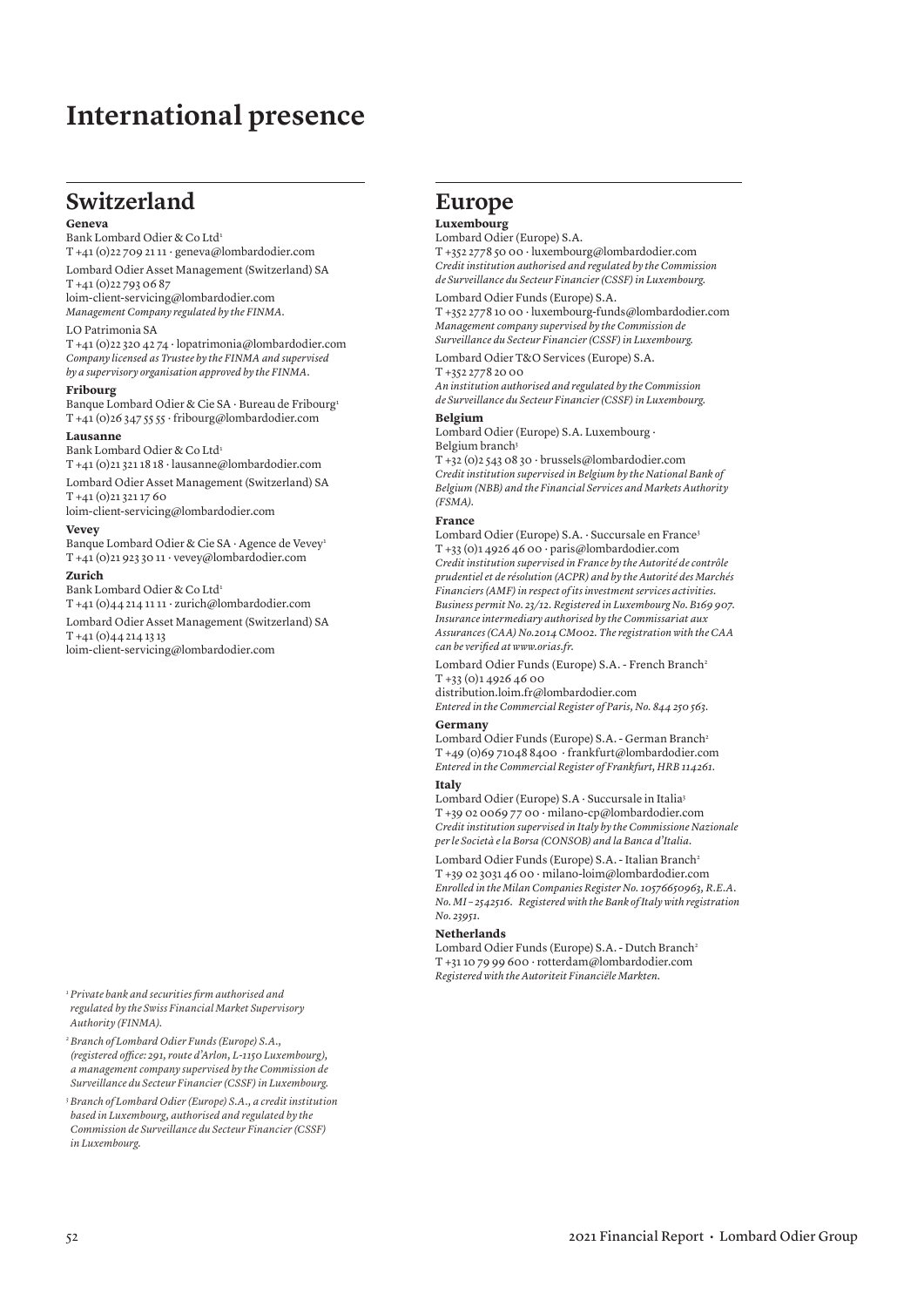#### **Spain**

Lombard Odier (Europe) S.A. · Sucursal en España 3 T +34 91 790 29 00 · madrid@lombardodier.com *Credit institution supervised in Spain by the Banco de España and the Comisión Nacional del Mercado de Valores (CNMV). Entered in the Commercial Register of Madrid, volume 31152, book 0, folio 1, section 8, page M560642. CIF W0183168D. CNMV registration Banco de España 1547.*

Lombard Odier Gestión (España), S.G.I.I.C., S.A.U. T +34 91 790 29 43 · madrid@lombardodier.com *Management Company supervised by the Comisión Nacional del Mercado de Valores (CNMV). Entered in the Commercial Register of Madrid, volume 27475, folio 183, section 4, page M495135. CIF A85921898. CNMV registration 231.*

### **United Kingdom**

Lombard Odier (Europe) S.A. UK Branch 3 T +44 (0)20 3206 60 00 · london@lombardodier.com *The Bank is authorised in the UK by the Prudential Regulation Authority ('PRA'). Subject to regulation by the Financial Conduct Authority ('FCA') and limited regulation by the Prudential Regulation Authority. Financial Services Firm Reference Number 597896. Details about the extent of our authorisation and regulation by the Prudential Regulation Authority and regulation by the Financial Conduct Authority are available from us on request.*

Lombard Odier Asset Management (Europe) Limited T +44 (0)20 3206 60 00 · london@lombardodier.com *Investment firm authorised and regulated by the Financial Conduct Authority (FCA register No.515393).*

## **Africa**

#### **South Africa**

South Africa Representative Office · Bank Lombard Odier & Co Ltd  $T + 27$  (o) 10 015 58 07 · johannesburg@lombardodier.com *Authorised financial services provider Registration number 48505.*

## **Americas**

### **Bahamas**

Lombard Odier & Cie (Bahamas) Limited T +1 242 302 21 00 · nassau@lombardodier.com *Supervised by the Central Bank of the Bahamas and the Securities Commission of the Bahamas.*

#### **Bermuda**

Lombard Odier Trust (Bermuda) Limited T +1 441 292 78 17 · bermuda@lombardodier.com *Licensed to conduct Trust, Investment and Corporate Service Provider Business by the Bermuda Monetary Authority.*

### **Brazil**

Lombard Odier (Brasil) Consultoria de Valores Mobiliários Ltda.

T +55 11 3050 4300 · sao.paulo.office@lombardodier.com *Licensed to conduct Trust, Investment and Corporate Service Supervised by the Comissão de Valores Mobiliários of Brazil.*

### **Panama**

Lombard Odier & Cie (Bahamas) Limited · Representative Office in Panama T +507 282 85 00

*Supervised by the Central Bank of the Bahamas and the Superintendencia de Bancos de Panamá.*

Lombard Odier (Panama) Inc.

#### $T + 5072828540$

*Supervised by the Superintendencia del Mercado de valores de Panamá. Licensed to operate as an Investment Advisor. Res. SMV No.528-2013.*

#### **United States**

Lombard Odier Asset Management (USA) Corp. *Institutional and Investment Funds – Investment Advisory Only* T+1 212 295 62 00 *Authorised and regulated by the Securities and Exchange Commission SEC, No. LOAM USA 801-72554.*

## **Asia-Pacific**

### **Hong Kong**

Lombard Odier (Hong Kong) Limited T +852 2501 85 00 · hongkong@lombardodier.com *A licensed entity regulated and supervised by the Securities and Futures Commission ("SFC") to carry on Type 1, Type 4 and Type 9 regulated activities under the Securities and Futures Ordinance ("SFO") in Hong Kong.*

#### **Japan**

Lombard Odier Trust (Japan) Limited T +81 (0)3 5114 17 96 · tokyo@lombardodier.com *Regulated and supervised by the Financial Services Agency (FSA) in Japan. It holds a trust business license (FSA No. 208) and is registered with Kanto Local Finance Bureau for Financial Instruments Business Operator (No. 470).*

### **Singapore**

Lombard Odier (Singapore) Ltd. T +65 6305 77 88 · singapore@lombardodier.com *An exempt financial adviser under the Financial Advisers Act (Chapter 110) and a merchant bank regulated and supervised by the Monetary Authority of Singapore.*

### **Middle East Israel**

Israel Representative Office · Bank Lombard Odier & Co Ltd T +972 73 380 1830 · telaviv@lombardodier.com *Not supervised by the Bank of Israel, but by Swiss Financial Market Supervisory Authority which supervises the activities of Bank Lombard Odier & Co Ltd.*

### **United Arab Emirates**

Bank Lombard Odier & Co Ltd · Abu Dhabi Global Market Branch

T +9712 201 31 00 · abudhabi@lombardodier.com *Arranging Deals in Investments · Advising on Investment or Credit · Arranging Credit. Regulated by the ADGM Financial Services Regulatory Authority.* 

Bank Lombard Odier & Co Ltd

Representative Office Dubai

T +9714 509 01 11 · dubai@lombardodier.com *Under the supervisory authority of the Central Bank of the UAE.*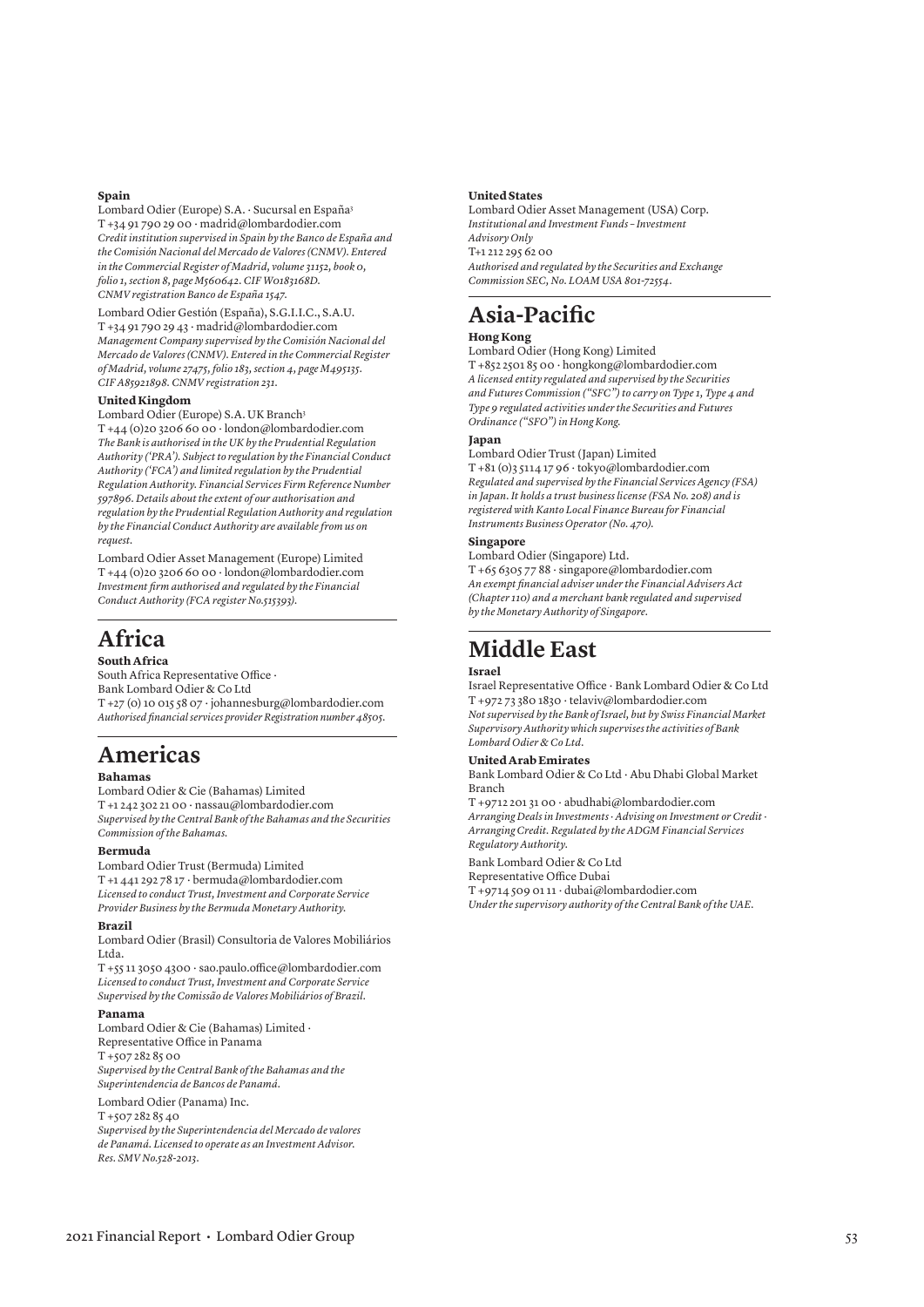This document is published in French and English. It is also available in PDF format for download from our website, www.lombardodier.com.

### IMPORTANT INFORMATION

This report concerns all entities of the Lombard Odier Group. It is not intended for distribution, publication, or use in any jurisdiction where such distribution, publication, or use would be unlawful, nor is it aimed at any person or entity to whom it would be unlawful to address such a report.

This report may not be reproduced (in whole or in part), transmitted, modified, or used for any public or commercial purpose without the prior written permission of Lombard Odier.

#### **Data protection:**

You may be receiving this communication because you have provided us with your contact details. If this is the case, note that we may process your personal data for direct marketing purposes. If you wish to object to this processing, please address your objection to the Group's Data Protection Officer: Bank Lombard Odier & Co Ltd, Group Data Protection Officer, 11, Rue de la Corraterie, 1204 Geneva, Switzerland. E-Mail: group-dataprotection@lombardodier.com. For more information on Lombard Odier's data protection policy, please refer to www.lombardodier.com/privacy-policy.

Published April 2022.

© 2022 Lombard Odier – all rights reserved. Ref. LOG-FI-en-092021.